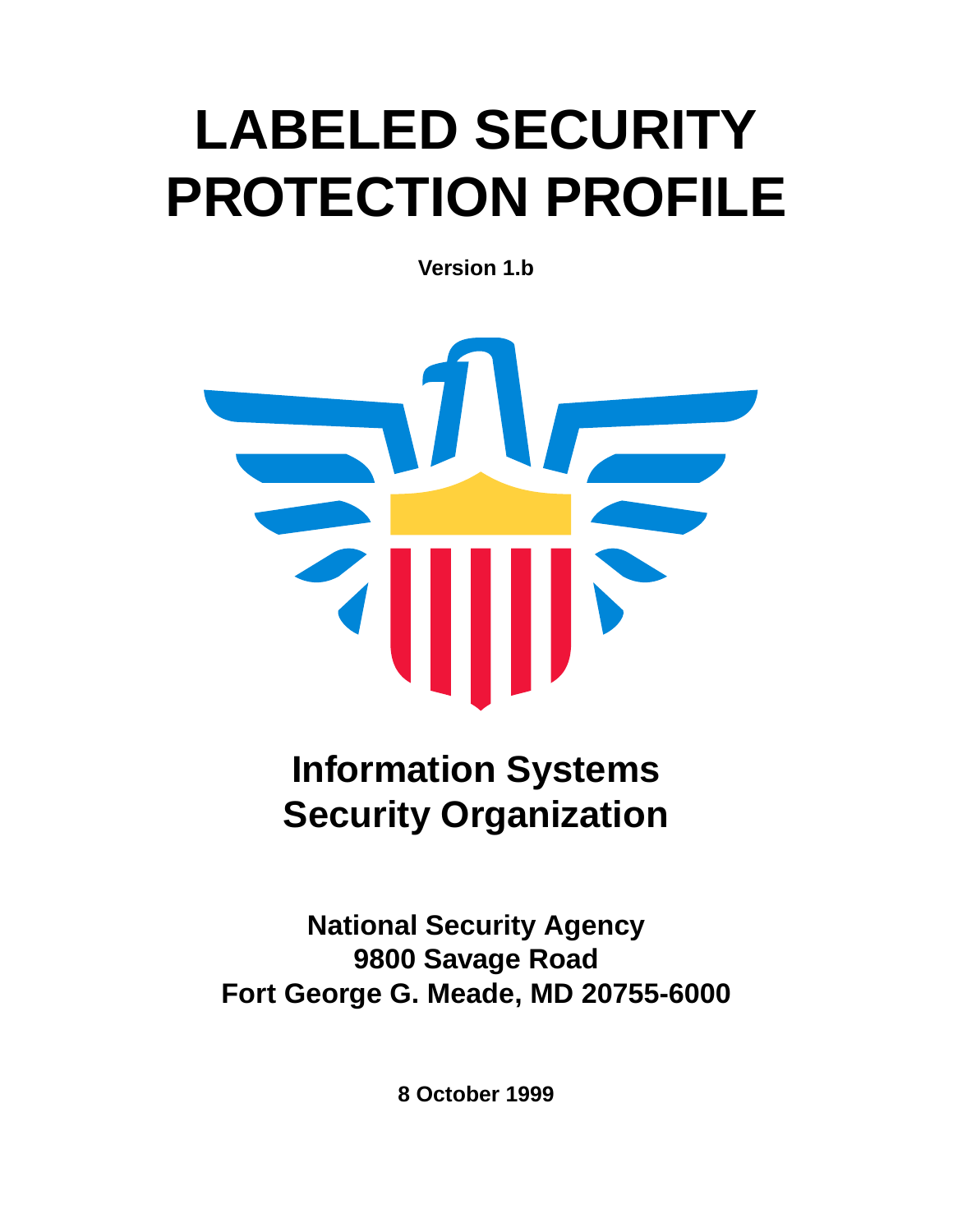Labeled Security Protection Profile **Information Systems Security Organization**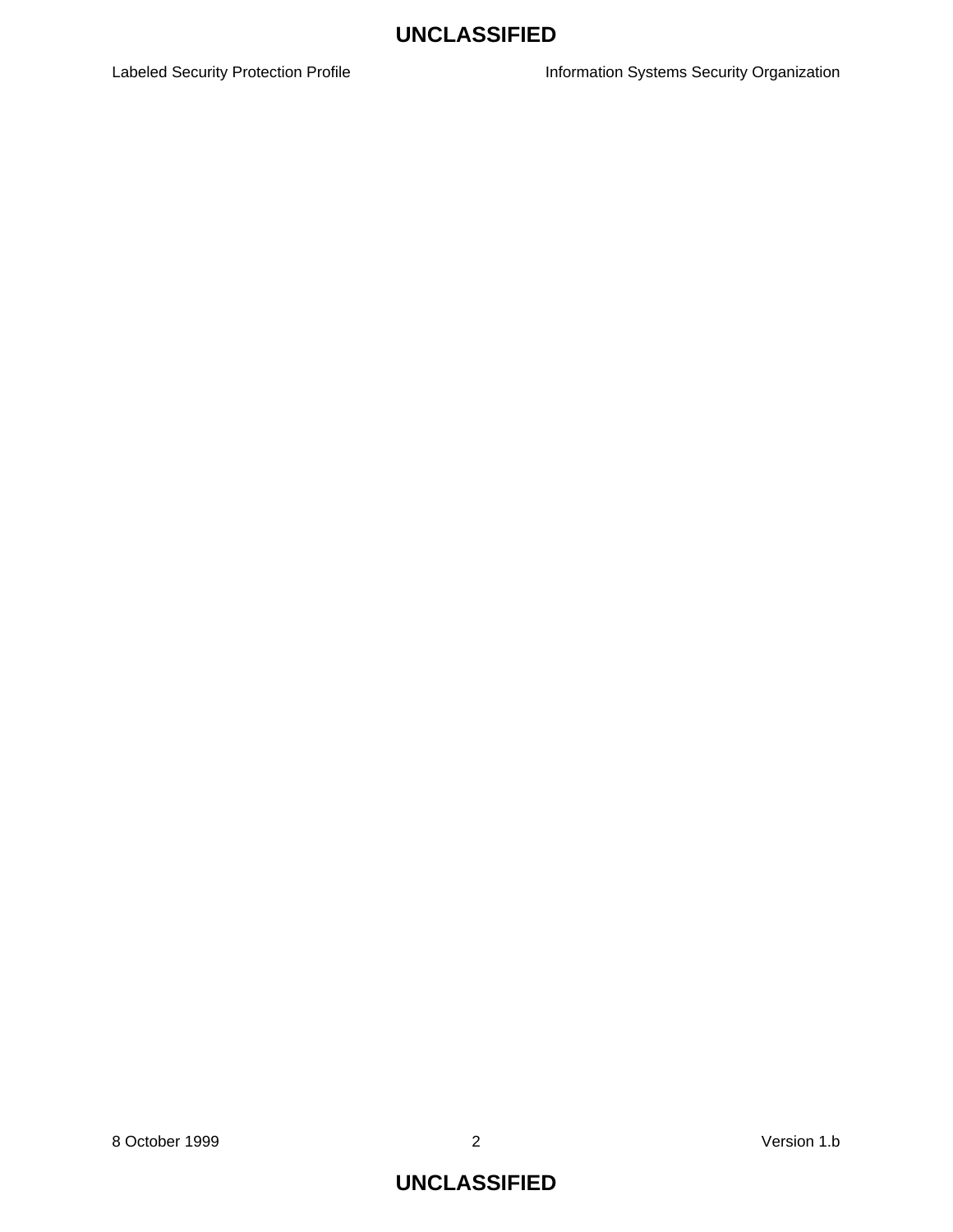## **Foreword**

<span id="page-2-0"></span>This publication, "Labeled Security Protection Profile", is issued by the Information Systems Security Organization (ISSO) as part of its program to promulgate security standards for information systems. This protection profile is based on the B1 class of the "Department of Defense Trusted Computer System Evaluation Criteria" (DOD 5200.28- STD), and supersede that class for use in evaluations.

The base set of requirements used in this protection profile are taken from the "Common Criteria for Information Technology Security Evaluations, Version 2.0." Further information, including the status and updates, of both this protection profile and the Common Criteria can be found on the internet at "http://www.radium.ncsc.mil/tpep".

Comments on this document should be directed to:

Keith Brewster 8 October 1999 Chief Information Assurance Criteria Support

\_\_\_\_\_\_\_\_\_\_\_\_\_\_\_\_\_\_\_\_\_\_\_\_\_\_\_\_\_\_\_\_\_\_\_\_\_\_\_\_\_\_\_\_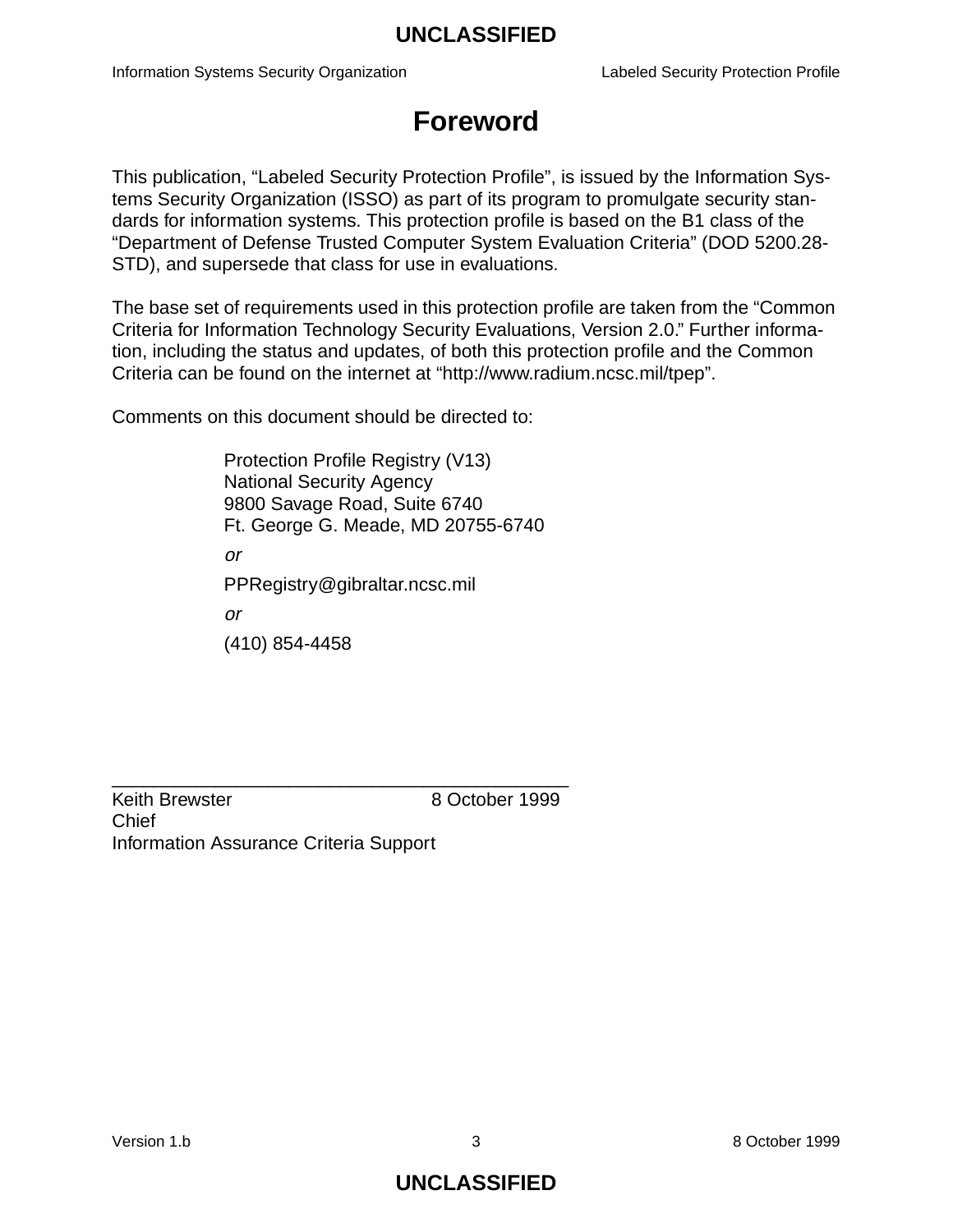## **Revision History**

CAPP 1.0 - Based on version 1.0 of the Common Criteria. Also known as the C2 Protection Profile.

CAPP 1.a - Completely revised version based on version 2.0 of the Common Criteria.

CAPP 1.b - Major updates to the policy and objective sections. Also both pre and post selection of audit events were included.

LSPP 1.0 - Baseline version, derived from CAPP 1.b.

CAPP 1.c - Changes based on comments from external review of the document. Changes include:

- Reformatting the list of audit events into a table;
- FAU\_STG.2 was changed to FAU\_STG.1;
- Security-relevant authorizations were moved to roles section.
- The O.ENFORCEMENT objective was clarified.

LSPP 1.a - Updates include all those made for CAPP 1.c, plus the following:

• Management of MAC related attributes added.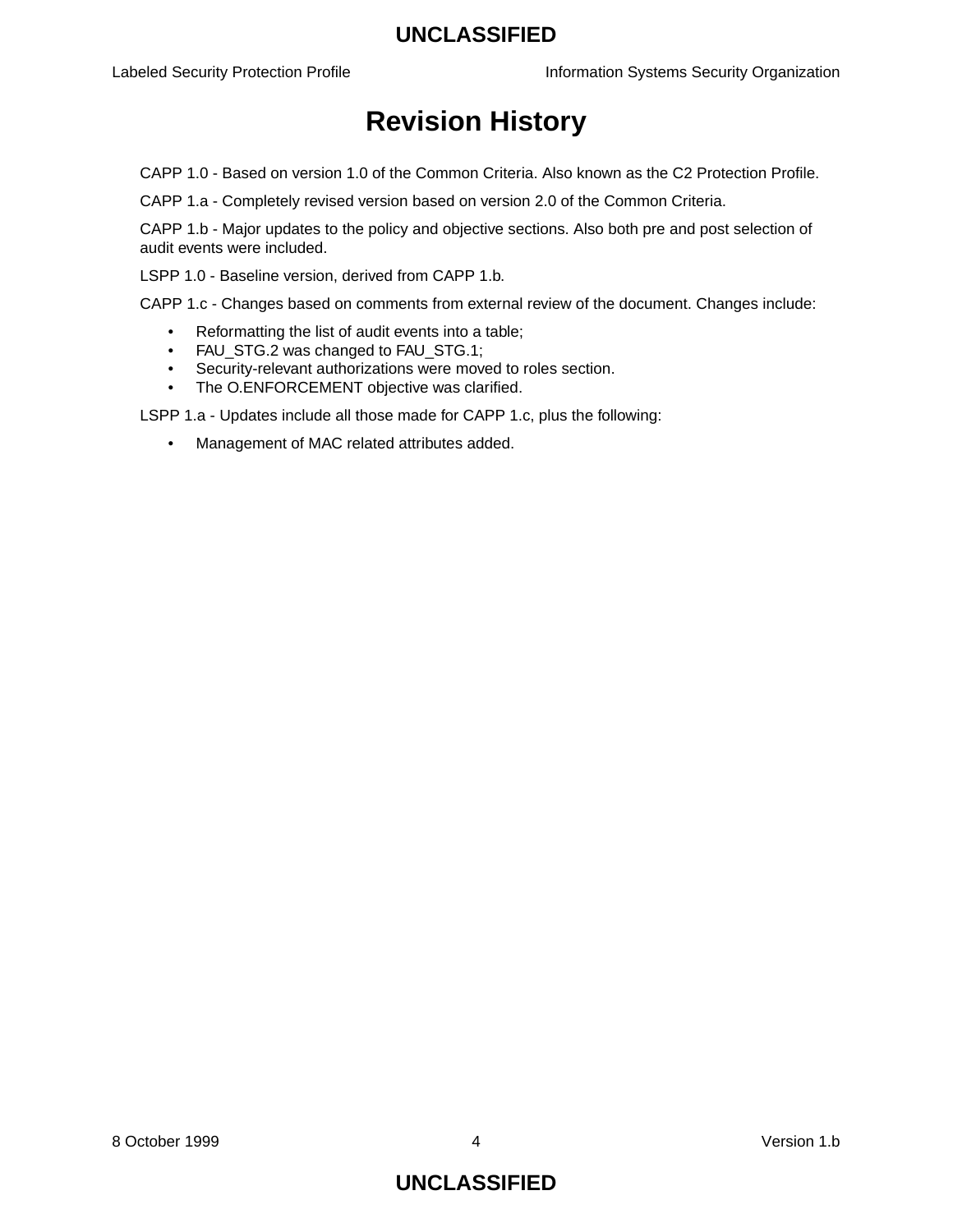## **Table of Contents**

|     |                                                                               | Foreword                                                                                                                                                                                                                                                                                                                                                                        | 3                                                   |
|-----|-------------------------------------------------------------------------------|---------------------------------------------------------------------------------------------------------------------------------------------------------------------------------------------------------------------------------------------------------------------------------------------------------------------------------------------------------------------------------|-----------------------------------------------------|
|     |                                                                               | <b>Table of Contents</b>                                                                                                                                                                                                                                                                                                                                                        | 5                                                   |
| 1.0 |                                                                               | Introduction                                                                                                                                                                                                                                                                                                                                                                    | 9                                                   |
|     | 1.1<br>1.2<br>1.3<br>1.4<br>1.5                                               | Identification<br>Overview<br><b>Strength of Environment</b><br>Conventions<br><b>Terms</b>                                                                                                                                                                                                                                                                                     | 9<br>$\boldsymbol{9}$<br>$\overline{9}$<br>10<br>10 |
| 2.0 |                                                                               | <b>TOE Description</b>                                                                                                                                                                                                                                                                                                                                                          | 13                                                  |
| 3.0 |                                                                               | <b>Security Environment</b>                                                                                                                                                                                                                                                                                                                                                     | 15                                                  |
|     | 3.1<br>3.2<br>3.3<br>3.3.1<br>3.3.2<br>3.3.3<br>3.3.4                         | <b>Threats</b><br><b>Organizational Security Policies</b><br><b>Security Usage Assumptions</b><br><b>Physical Assumptions</b><br><b>Personnel Assumptions</b><br><b>Procedural Assumptions</b><br><b>Connectivity Assumptions</b>                                                                                                                                               | 15<br>15<br>15<br>16<br>16<br>16<br>16              |
| 4.0 |                                                                               | <b>Security Objectives</b>                                                                                                                                                                                                                                                                                                                                                      | 19                                                  |
|     | 4.1<br>4.2                                                                    | <b>IT Security Objectives</b><br><b>Non-IT Security Objectives</b>                                                                                                                                                                                                                                                                                                              | 19<br>19                                            |
| 5.0 |                                                                               | <b>Functional Requirements</b>                                                                                                                                                                                                                                                                                                                                                  | 21                                                  |
|     | 5.1                                                                           | Security Audit (FAU)                                                                                                                                                                                                                                                                                                                                                            | 21                                                  |
|     | 5.1.1<br>5.1.2<br>5.1.3<br>5.1.4<br>5.1.5<br>5.1.6<br>5.1.7<br>5.1.8<br>5.1.9 | Audit Data Generation (FAU_GEN.1)<br>User Identity Association (FAU_GEN.2)<br>Audit Review (FAU_SAR.1)<br>Restricted Audit Review (FAU_SAR.2)<br>Selectable Audit Review (FAU_SAR.3)<br>Selective Audit (FAU_SEL.1)<br>Guarantees of Audit Data Availability (FAU_STG.1)<br>Action in Case of Possible Audit Data Loss (FAU_STG.3)<br>Prevention of Audit Data Loss (FAU_STG.4) | 21<br>23<br>23<br>24<br>24<br>24<br>25<br>25<br>25  |
|     | 5.2                                                                           | User Data Protection (FDP)                                                                                                                                                                                                                                                                                                                                                      | 26                                                  |
|     | 5.2.1<br>5.2.2<br>5.2.3<br>5.2.4<br>5.2.5<br>5.2.6                            | Discretionary Access Control Policy (FDP_ACC.1)<br>Discretionary Access Control Functions (FDP_ACF.1)<br>Export of Unlabeled User Data (FDP_ETC.1)<br>Export of Labeled User Data (FDP_ETC.2)<br>Mandatory Access Control Policy (FDP_IFC.1)<br>Mandatory Access Control Functions (FDP_IFF.2)                                                                                  | 26<br>26<br>27<br>28<br>29<br>29                    |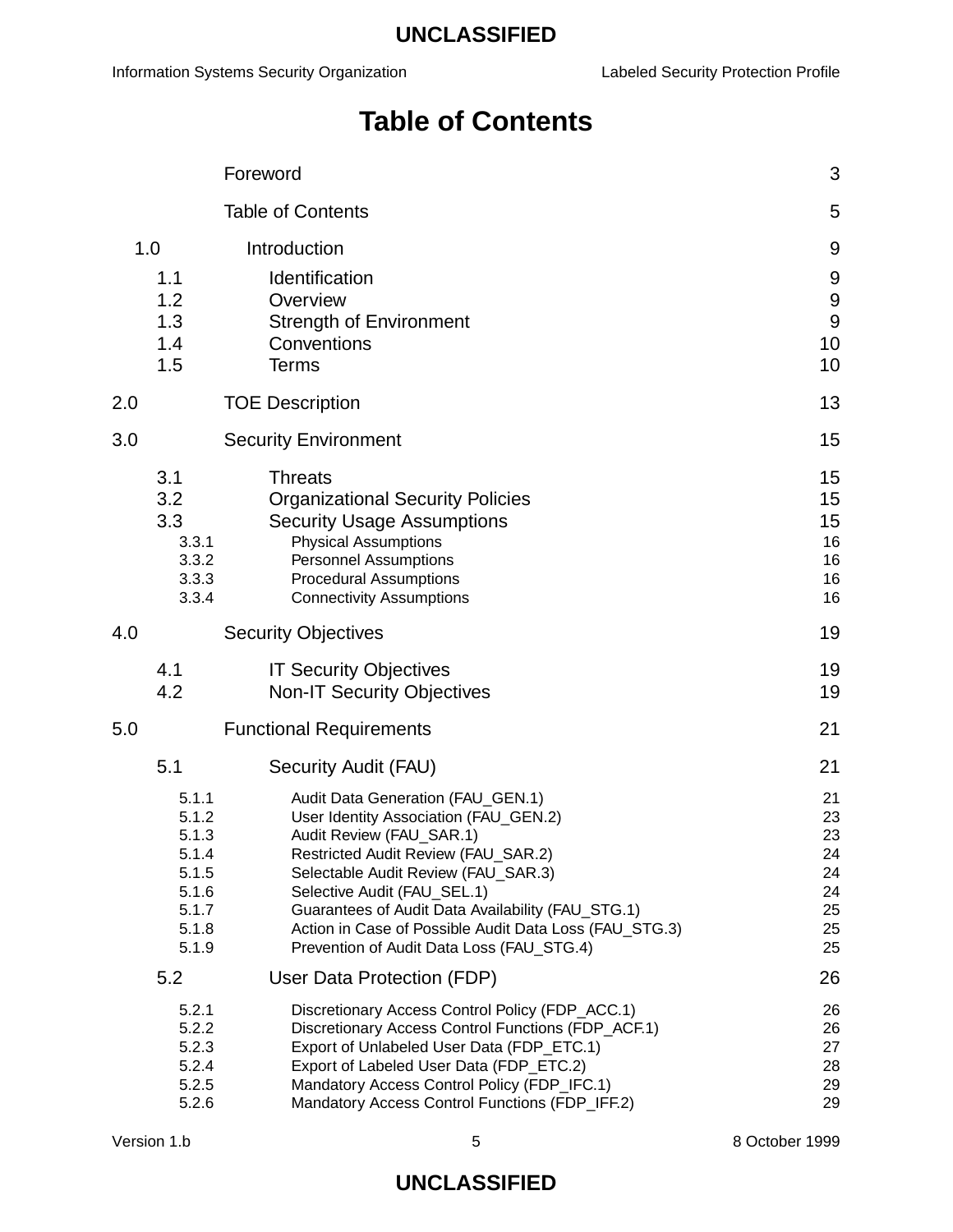|     |                                                                               | <b>Labeled Security Protection Profile</b>                                                                                                                                                                                                                                                                                                                              | Information Systems Security Organization                     |                                                    |
|-----|-------------------------------------------------------------------------------|-------------------------------------------------------------------------------------------------------------------------------------------------------------------------------------------------------------------------------------------------------------------------------------------------------------------------------------------------------------------------|---------------------------------------------------------------|----------------------------------------------------|
|     | 5.2.7<br>5.2.8<br>5.2.9<br>5.2.10                                             | Import of Unlabeled User Data (FDP_ITC.1)<br>Import of Labeled User Data (FDP_ITC.2)<br>Object Residual Information Protection (FDP_RIP.2)<br>Subject Residual Information Protection (Note 1)                                                                                                                                                                          |                                                               | 31<br>32<br>32<br>33                               |
|     | 5.3                                                                           | Identification and Authentication (FIA)                                                                                                                                                                                                                                                                                                                                 |                                                               | 33                                                 |
|     | 5.3.1<br>5.3.2<br>5.3.3<br>5.3.4<br>5.3.5<br>5.3.6                            | User Attribute Definition (FIA_ATD.1)<br>Strength of Authentication Data (FIA_SOS.1)<br>Authentication (FIA_UAU.1)<br>Protected Authentication Feedback (FIA_UAU.7)<br>Identification (FIA_UID.1)<br>User-Subject Binding (FIA_USB.1)                                                                                                                                   |                                                               | 33<br>34<br>34<br>34<br>35<br>35                   |
|     | 5.4                                                                           | Security Management (FMT)                                                                                                                                                                                                                                                                                                                                               |                                                               | 36                                                 |
|     | 5.4.1<br>5.4.2<br>5.4.3<br>5.4.4<br>5.4.5<br>5.4.6<br>5.4.7<br>5.4.8<br>5.4.9 | Static Attribute Initialization (FMT_MSA.3)<br>Management of the Audit Trail (FMT_MTD.1)<br>Management of Audited Events (FMT_MTD.1)<br>Management of User Attributes (FMT_MTD.1)<br>Management of Authentication Data (FMT_MTD.1)<br>Revocation of User Attributes (FMT_REV.1)<br>Revocation of Object Attributes (FMT_REV.1)<br>Security Management Roles (FMT_SMR.1) | Management of Object Security Attributes (FMT_MSA.1)          | 36<br>37<br>37<br>37<br>38<br>38<br>38<br>39<br>39 |
|     | 5.5                                                                           | Protection of the TOE Security Functions (FPT)                                                                                                                                                                                                                                                                                                                          |                                                               | 40                                                 |
|     | 5.5.1<br>5.5.2<br>5.5.3<br>5.5.4                                              | Abstract Machine Testing (FPT_AMT.1)<br>Reference Mediation (FPT_RVM.1)<br>Domain Separation (FPT_SEP.1)<br>Reliable Time Stamps (FPT_STM.1)                                                                                                                                                                                                                            |                                                               | 40<br>40<br>40<br>41                               |
| 6.0 |                                                                               | <b>Assurance Requirements</b>                                                                                                                                                                                                                                                                                                                                           |                                                               | 43                                                 |
|     | 6.1                                                                           | <b>Configuration Management (ACM)</b>                                                                                                                                                                                                                                                                                                                                   |                                                               | 43                                                 |
|     | 6.1.1<br>6.1.2                                                                | Authorization Controls (ACM_CAP.3)<br>Coverage (ACM_SCP.1)                                                                                                                                                                                                                                                                                                              |                                                               | 43<br>43                                           |
|     | 6.2                                                                           | Delivery and Operation (ADO)                                                                                                                                                                                                                                                                                                                                            |                                                               | 44                                                 |
|     | 6.2.1<br>6.2.2                                                                | Delivery Procedures (ADO_DEL.1)                                                                                                                                                                                                                                                                                                                                         | Installation, Generation, and Start-up Procedures (ADO_IGS.1) | 44<br>44                                           |
|     | 6.3                                                                           | Development (ADV)                                                                                                                                                                                                                                                                                                                                                       |                                                               | 45                                                 |
|     | 6.3.1<br>6.3.2<br>6.3.3<br>6.3.4                                              | Functional Specification (ADV_FSP.1)<br>High-Level Design (ADV_HLD.2)<br>Correspondence Demonstration (ADV_RCR.1)<br>Security Policy Modeling (ADV_SPM.1)                                                                                                                                                                                                               |                                                               | 45<br>45<br>46<br>46                               |
|     | 6.4                                                                           | Guidance Documents (AGD)                                                                                                                                                                                                                                                                                                                                                |                                                               | 47                                                 |
|     | 6.4.1<br>6.4.2                                                                | Administrator Guidance (AGD_ADM.1)<br>User Guidance (AGD_USR.1)                                                                                                                                                                                                                                                                                                         |                                                               | 47<br>47                                           |
|     | 6.5                                                                           | Life Cycle Support (ALC)                                                                                                                                                                                                                                                                                                                                                |                                                               | 48                                                 |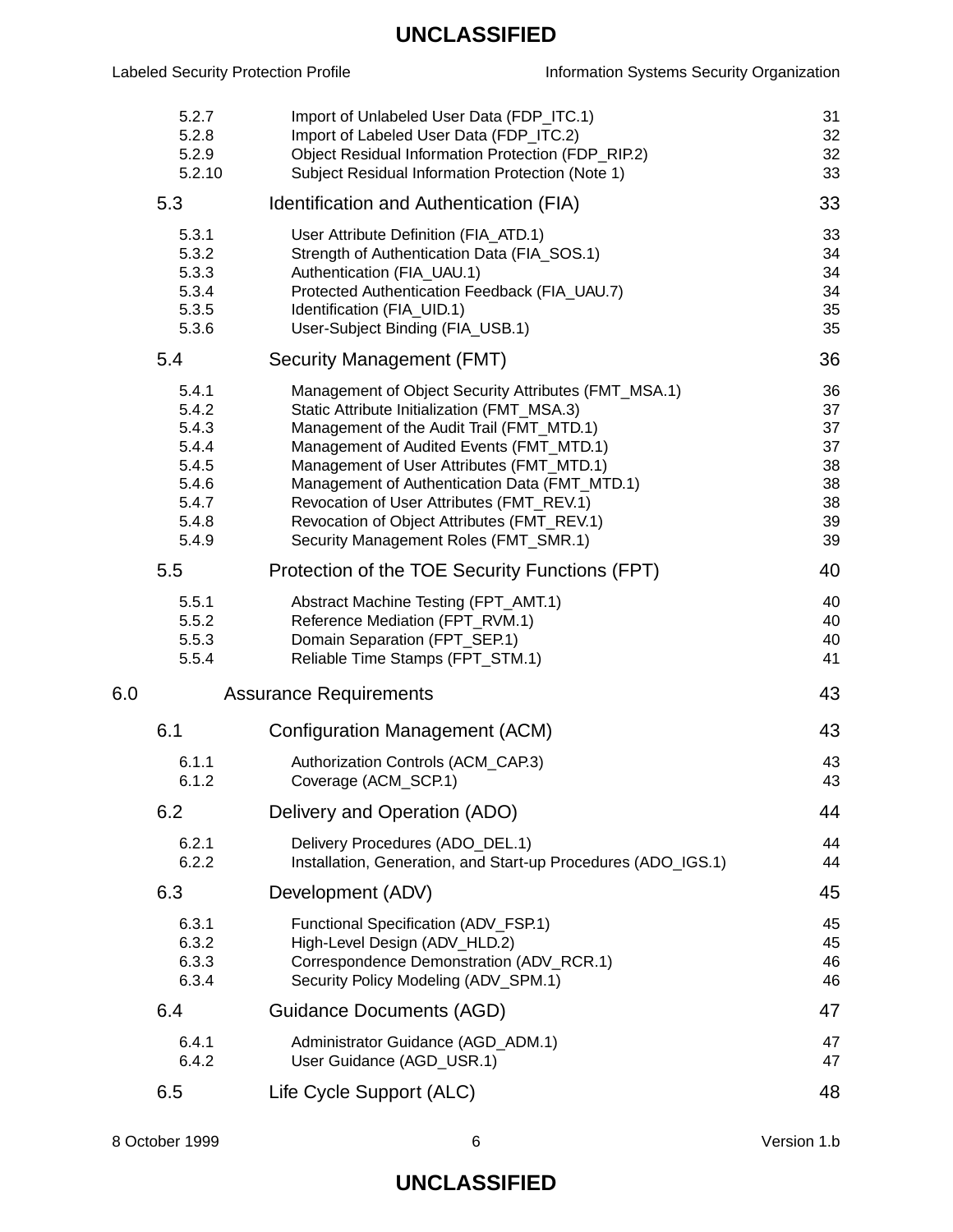|     | 6.5.1                            | Identification of Security Measures (ALC_DVS.1)                                                                                                 | 48                   |
|-----|----------------------------------|-------------------------------------------------------------------------------------------------------------------------------------------------|----------------------|
|     | 6.6                              | Security Testing (ATE)                                                                                                                          | 48                   |
|     | 6.6.1<br>6.6.2<br>6.6.3<br>6.6.4 | Coverage (ATE_COV.2)<br>Depth (ATE_DPT.1)<br>Functional Testing (ATE_FUN.1)<br>Independent Testing (ATE_IND.2)                                  | 48<br>49<br>49<br>49 |
|     | 6.7                              | <b>Vulnerability Assessment (AVA)</b>                                                                                                           | 50                   |
|     | 6.7.1<br>6.7.2<br>6.7.3          | Examination of Guidance (AVA_MSU.1)<br>Strength of TOE Security Function Evaluation (AVA_SOF.1)<br>Developer Vulnerability Analysis (AVA_VLA.1) | 50<br>50<br>51       |
| 7.0 |                                  | Rationale                                                                                                                                       | 53                   |
|     | 7.1                              | <b>Security Objectives Rationale</b>                                                                                                            | 53                   |
|     | 7.1.1<br>7.1.2<br>7.1.3          | Complete Coverage - Threats<br>Complete Coverage - Policy<br>Complete Coverage - Environmental Assumptions                                      | 53<br>53<br>54       |
|     | 7.2                              | <b>Security Requirements Rationale</b>                                                                                                          | 55                   |
|     | 7.2.1<br>7.2.2                   | Internal Consistency of Requirements<br>Complete Coverage - Objectives                                                                          | 55<br>55             |
|     | 7.3                              | Dependencies                                                                                                                                    | 57                   |
|     | 7.4                              | Rationale for Assurance Rating                                                                                                                  | 59                   |
|     | 7.5                              | <b>Rational for SOF Rating</b>                                                                                                                  | 59                   |
| 8.0 |                                  | <b>Notes on Deviations</b>                                                                                                                      | 61                   |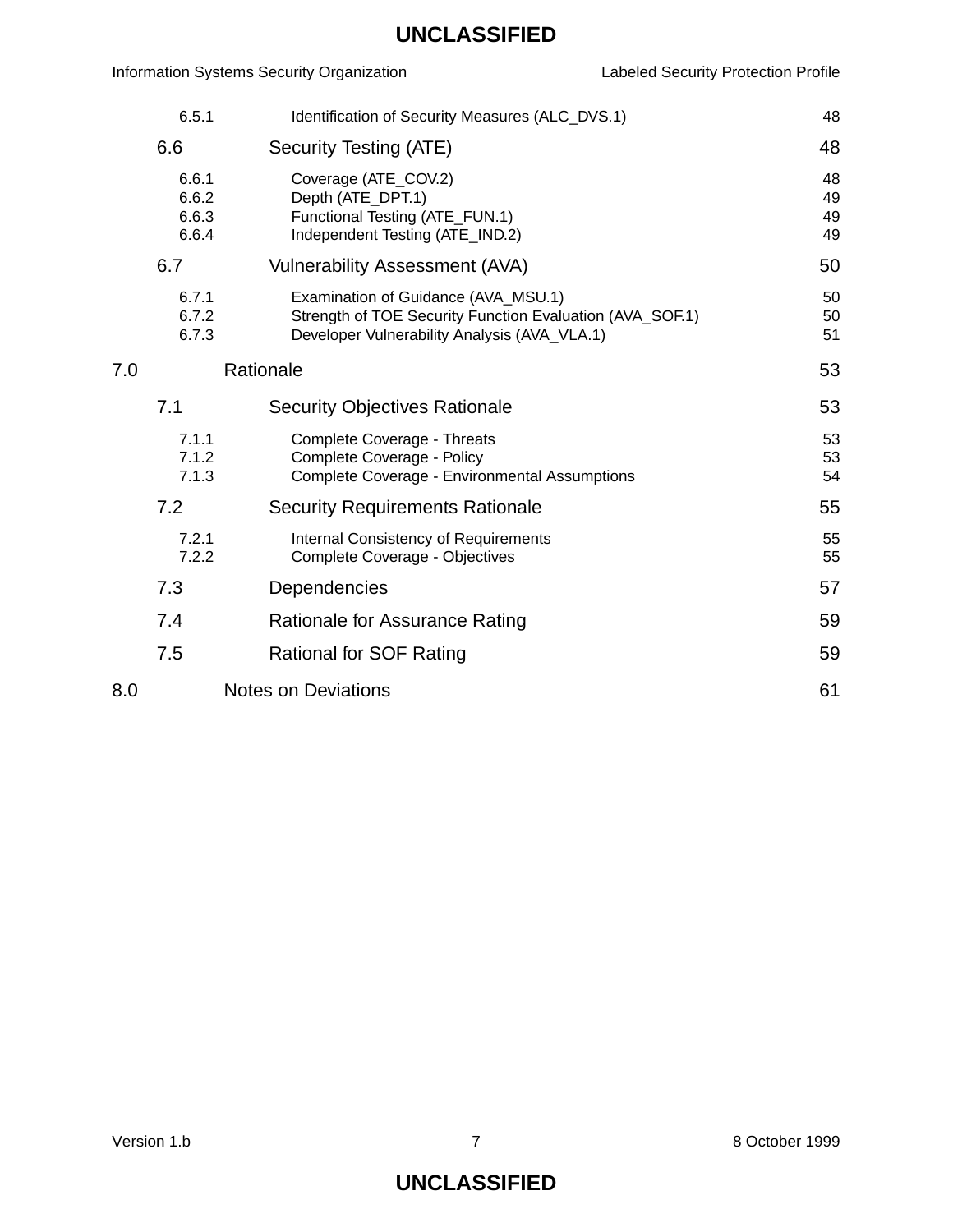Labeled Security Protection Profile **Information Systems Security Organization**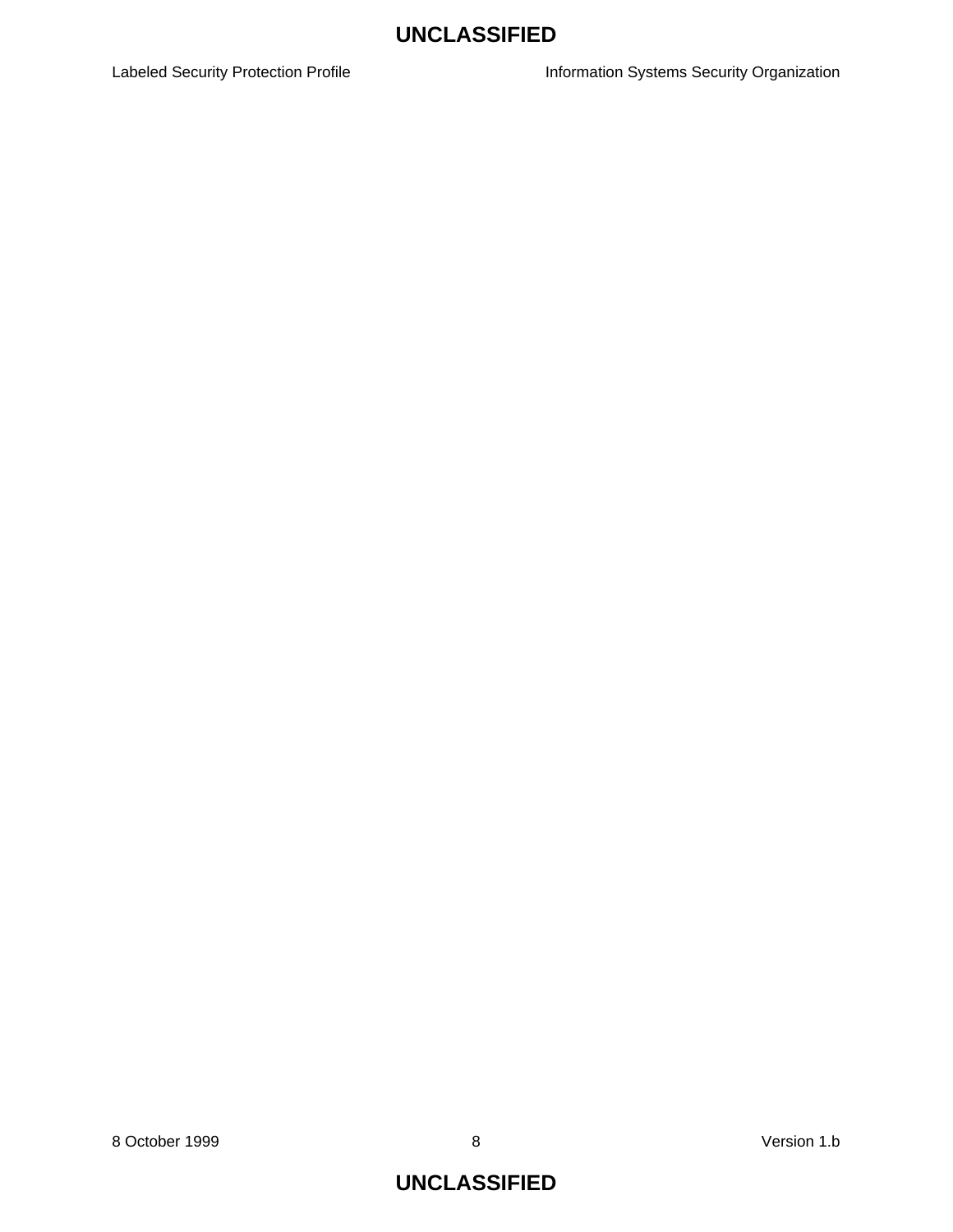## <span id="page-8-0"></span>**1.0 Introduction**

This section contains document management and overview information necessary to allow a Protection Profile (PP) to be registered through a Protection Profile Registry. The PP *identification* provides the labelling and descriptive information necessary to identify, catalogue, register, and cross-reference a PP. The PP overview summarizes the profile in narrative form and provides sufficient information for a potential user to determine whether the PP is of interest. The overview can also be used as a standalone abstract for PP catalogues and registers. The conventions section provides an explanation of how this document is organized and the terms section gives a basic definition of terms which are specific to this PP.

## **1.1 Identification**

Title: Labeled Security Protection Profile (LSPP)

Registration: Information Systems Security Organization (ISSO)

Keywords: access control, discretionary access control, general-purpose operating system, information protection, labels, mandatory access control

### **1.2 Overview**

The Common Criteria (CC) Labeled Security Protection Profile, hereafter called LSPP, specifies a set of security functional and assurance requirements for Information Technology (IT) products. LSPPconformant products support access controls that are capable of enforcing access limitations on individual users and data objects. Specifically, two classes of access control mechanisms are provided: those that allow individual users to specify how resources (e.g., files, directories) under their control are to be shared; and those that enforce limitations on sharing among users. The latter is implemented by the use of security markings (i.e., "labels"). LSPP-conformant products also provide an audit capability which records the security-relevant events which occur within the system.

The LSPP provides for a level of protection which is appropriate for an assumed non-hostile and wellmanaged user community requiring protection against threats of inadvertent or casual attempts to breach the system security. The profile is not intended to be applicable to circumstances in which protection is required against determined attempts by hostile and well funded attackers to breach system security. The LSPP does not fully address the threats posed by malicious system development or administrative personnel. LSPP-conformant products are suitable for use in both commercial and government environments.

The LSPP was derived from the requirements of the B1 class of the U.S. Department of Defense (DoD) Trusted Computer System Evaluation Criteria (TCSEC), dated December, 1985, and the material upon which those requirements are based. This protection profile provides security functions and assurances which are equivalent to those provided by the TCSEC and replaces the requirements used for B1 trusted product evaluations.

The LSPP is generally applicable to distributed systems but does not address the security requirements which arise specifically out of the need to distribute the resources within a network.

## **1.3 Strength of Environment**

The LSPP is for a generalized environment with a moderate level of risk to the assets. The assurance requirements and the minimum strength of function were chosen to be consistent with that level of risk. The assurance level is EAL 3 augmented and the minimum strength of function is SOF-medium.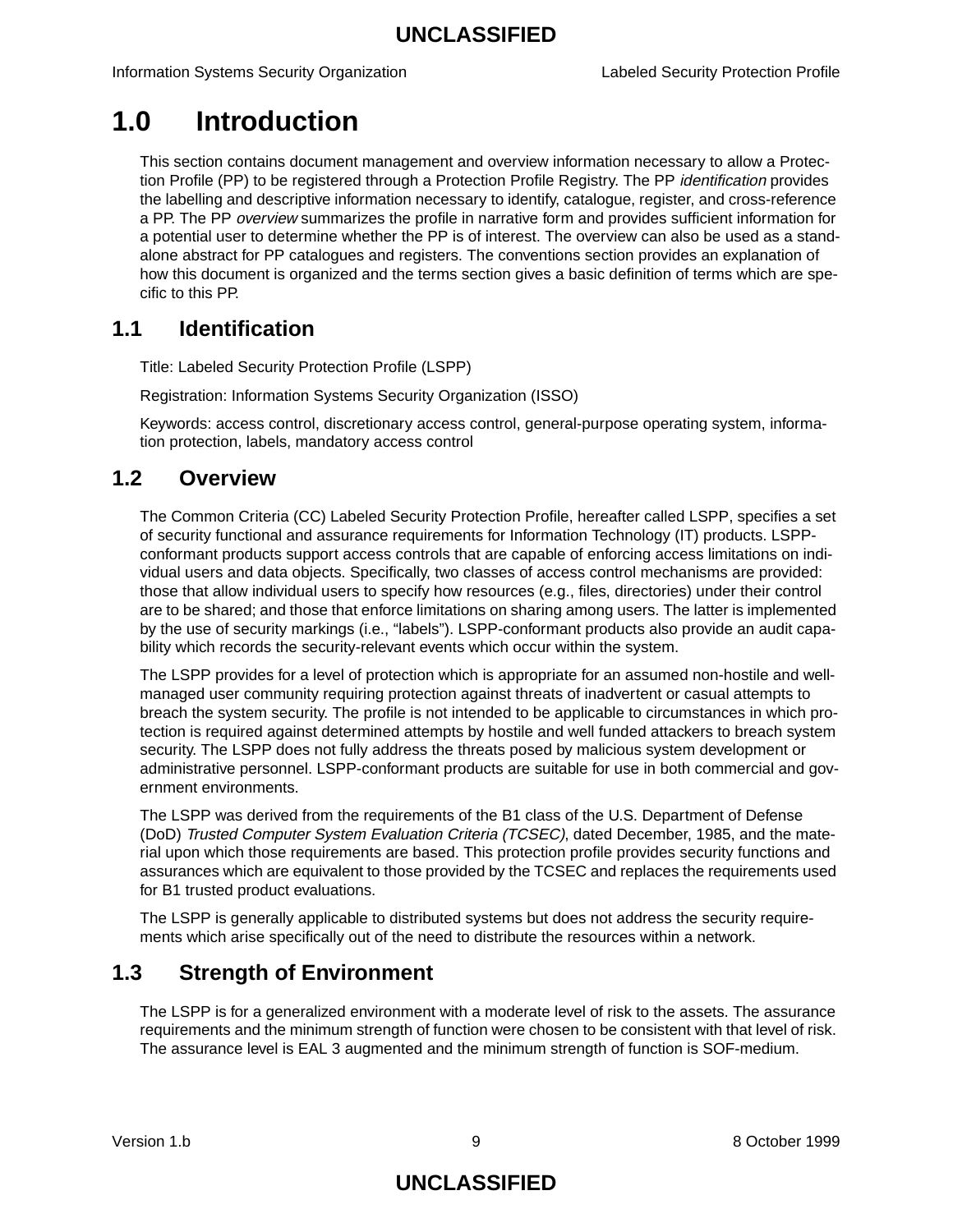### <span id="page-9-0"></span>**1.4 Conventions**

This document is organized based on Annex B of Part 1 of the Common Criteria. There are several deviations in the organization of this profile. First, rather than being a separate section, the application notes have been integrated with requirements and indicated as notes. Likewise, the rationale has been integrated where appropriate.

For each component, an application note may appear. Application notes document guidance for how the requirement is expected to be applied. For additional guidance, the CC itself should be consulted. Following the application note is rationale for the inclusion of the component in the requirement set.

In the requirement sections, each section which represents a requirement family or component, there is a mnemonic in parenthesis. These refer to the requirement section in the CC from which it was derived. Requirement elements have these references includes as superscripted text at the end of the element. In some places these references indicate a note instead. These notes represent components or elements which do not appear in the CC, and an explanation can be found in sectio[n 8](#page-60-0).0 of this profile. The superscripted text which appears in the audit event list in [5.1.1.1 is](#page-20-0) cross referenced to the functional requirement component in this profile upon which that event was derived.

#### **1.5 Terms**

This profile uses the following terms which are described in this section to aid in the application of the requirements:

- User
- Authorized User
- Authorized Administrator
- Discretionary Access Control (DAC) Policy
- Mandatory Access Control (MAC) Policy
- Sensitivity Label
- Security Level
- Mediation
- Access
- Authorization
- Category

A *user* is an individual who attempts to invoke a service offered by the TOE.

An *authorized user* is a user who has been properly identified and authenticated. These users are considered to be legitimate users of the TOE.

An *authorized administrator* is an authorized user who has been granted the authority to manage the TOE. These users are expected to use this authority only in the manner prescribed by the guidance given them.

The Discretionary Access Control Policy, also referred to as DAC, is the basic policy that a LSPP conformant TOE enforces over users and resources.

Whether a user is granted a requested action is determined by the TOE Security Policy (TSP), specified in this profile as having two components: Discretionary Access Control (DAC) and Mandatory Access Control (MAC). These policies comprise the set of rules used to mediate user access to TOEprotected objects. The DAC Policy can be characterized as a policy that allows authorized users and authorized administrators to control access to objects on the basis of individual user identity or membership in a group (e.g., Project A). The MAC Policy is a set of rules that determines access based upon the sensitivity (e.g., SECRET) or *category* (e.g., PERSONNEL, MEDICAL) of the information being accessed and the access authority of the user attempting to access that information. The sensitivity of the information and the access rights of the user are identified by specific markings, referred to as sensitivity labels. The combination of a hierarchical classification and a set of non-hierarchical cate-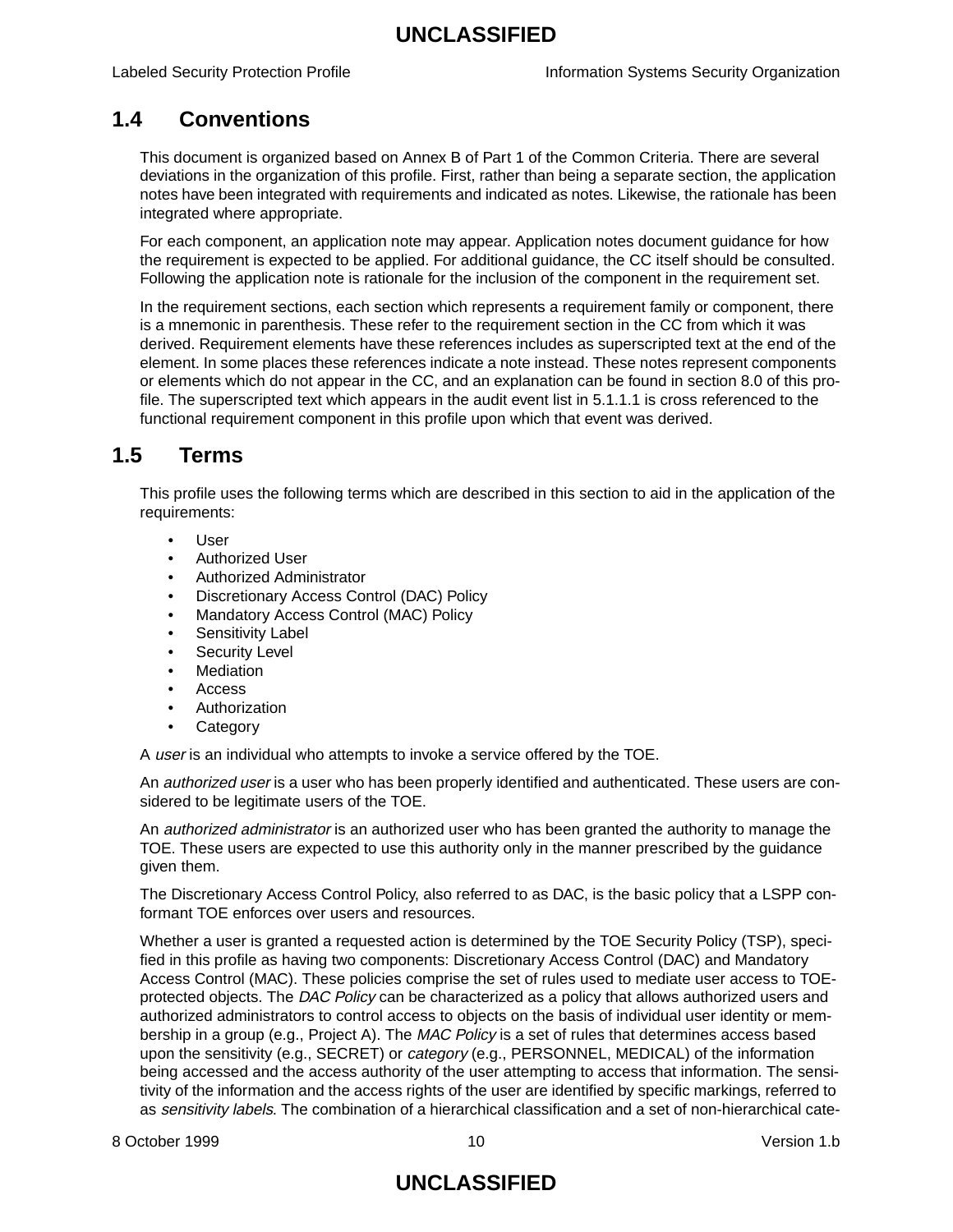gories that represents the sensitivity of information is known as the security level.

When the DAC and MAC policy rules are invoked, the TOE is said to be *mediating* access to TOE protected objects. In order for an access request to succeed, both the DAC and MAC checks must succeed; access is denied if either access check fails.

The DAC and MAC policy consists of two types of rules: those which apply to the behavior of authorized users (termed access rules) and those which apply to the behavior of authorized administrators (termed authorization rules). If an authorized user is granted a request to operate on an object, the user is said to have *access* to that object. There are numerous types of access; typical ones include read access and write access which allow the reading and writing of objects respectively. If an authorized administrator is granted a requested service, the user is said to have *authorization* to the requested service or object. As for access, there are numerous possible authorizations. Typical authorizations include auditor authorization which allows an administrator to view audit records and execute audit tools and DAC override authorization which allows an administrator to override object access controls to administer the system.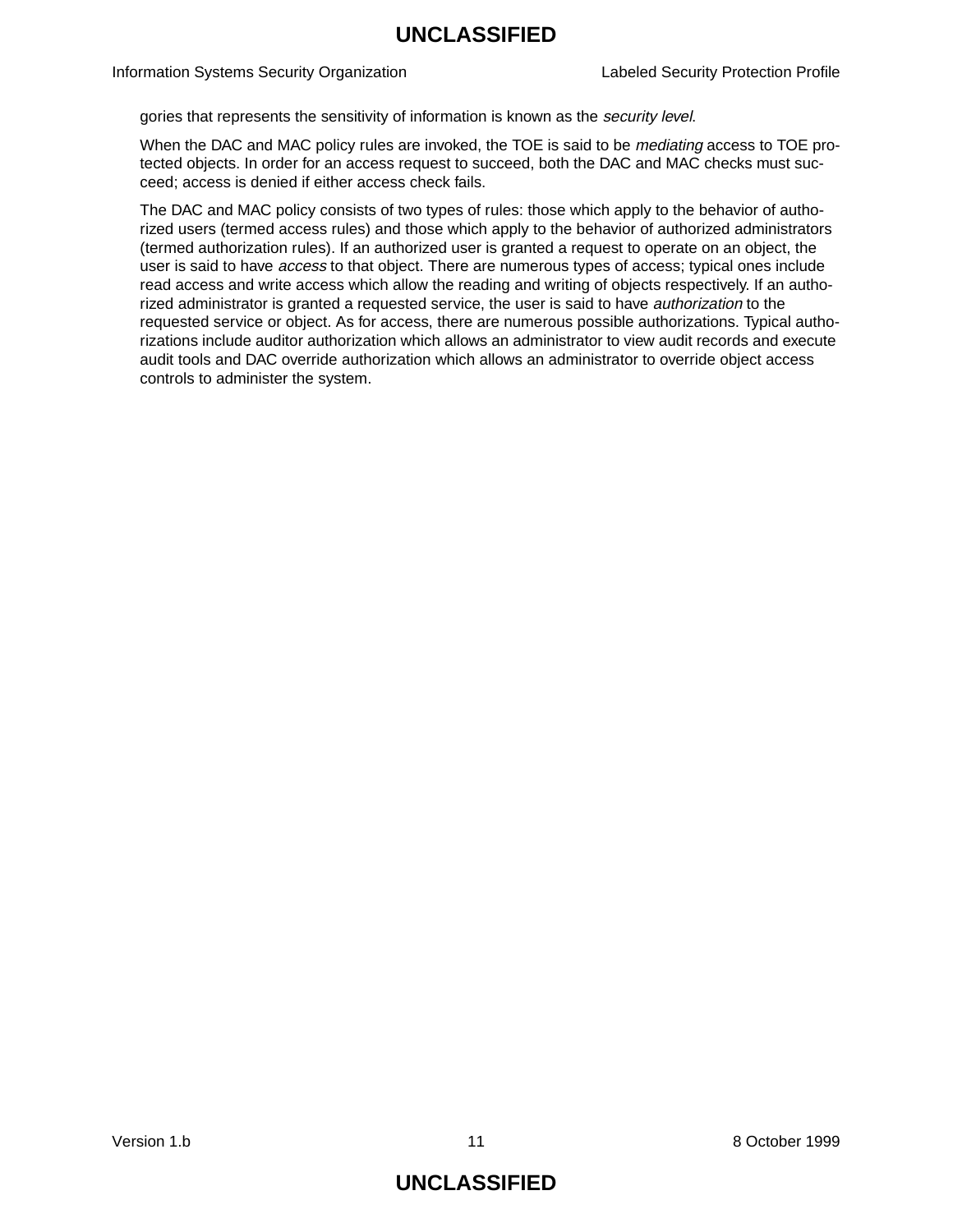Labeled Security Protection Profile **Information Systems Security Organization**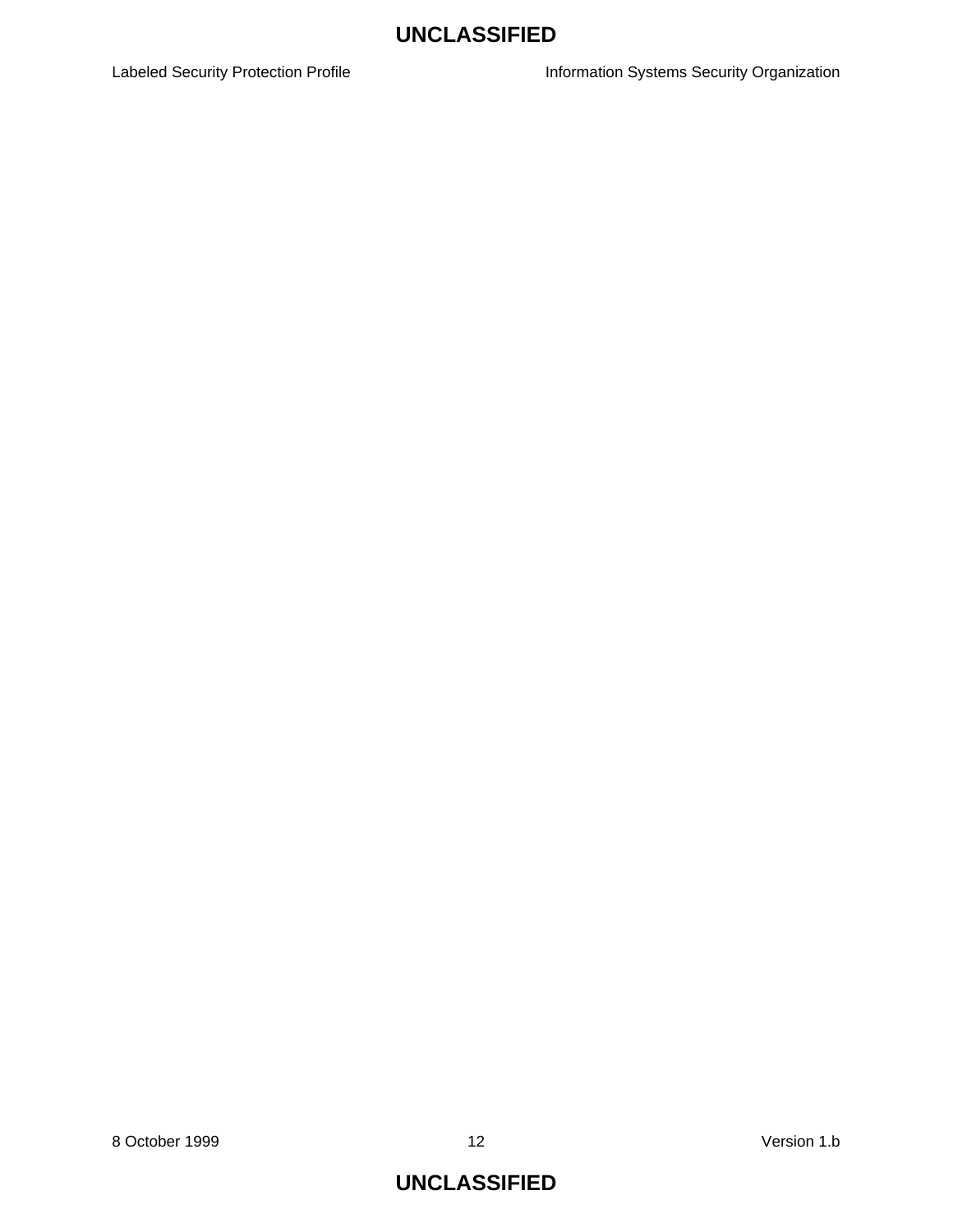## <span id="page-12-0"></span>**2.0 TOE Description**

The LSPP defines a set of security requirements to be levied on Targets of Evaluation (TOEs). These TOEs include information systems which contain general-purpose operating systems, such as workstations, mainframes, or personal computers. These systems can be comprised of a single host or a set of cooperating hosts in a distributed system. Such systems permit one or more processors along with peripherals and storage devices to be used by multiple users to perform a variety of functions requiring controlled, shared access to the information stored on the system. Such installations are typical of personal, work group, or enterprise computing systems accessed by users local to, or with otherwise protected access to, the computer systems.

The LSPP is applicable to TOEs that provide facilities for on-line interaction with users, as well as TOEs that provide for batch processing. The protection profile is also generally applicable to TOEs incorporating network functions but contains no network specific requirements. Networking is covered only to the extent to which the TOE can be considered to be part of a centrally-managed system that meets a common set of security requirements.

The LSPP supports multiple security levels as well as user-defined sharing of information. The LSPP assumes that responsibility for the safeguarding of the data protected by the TOEs security functions (TSF) can be delegated to the TOE users. All objects (e.g., data, system resources) that can be accessed by users are identified, and are under the control of the TOE. The data are stored in objects, and the TSF can associate with each controlled object a description of the access rights to that object as well as the label that identifies the sensitivity of the information within the object.

All individual users are assigned a unique identifier. This identifier supports individual accountability. The TSF authenticates the claimed identity of the user before allowing the user to perform any actions that require TSF mediation, other than actions which aid an authorized user in gaining access to the TOE.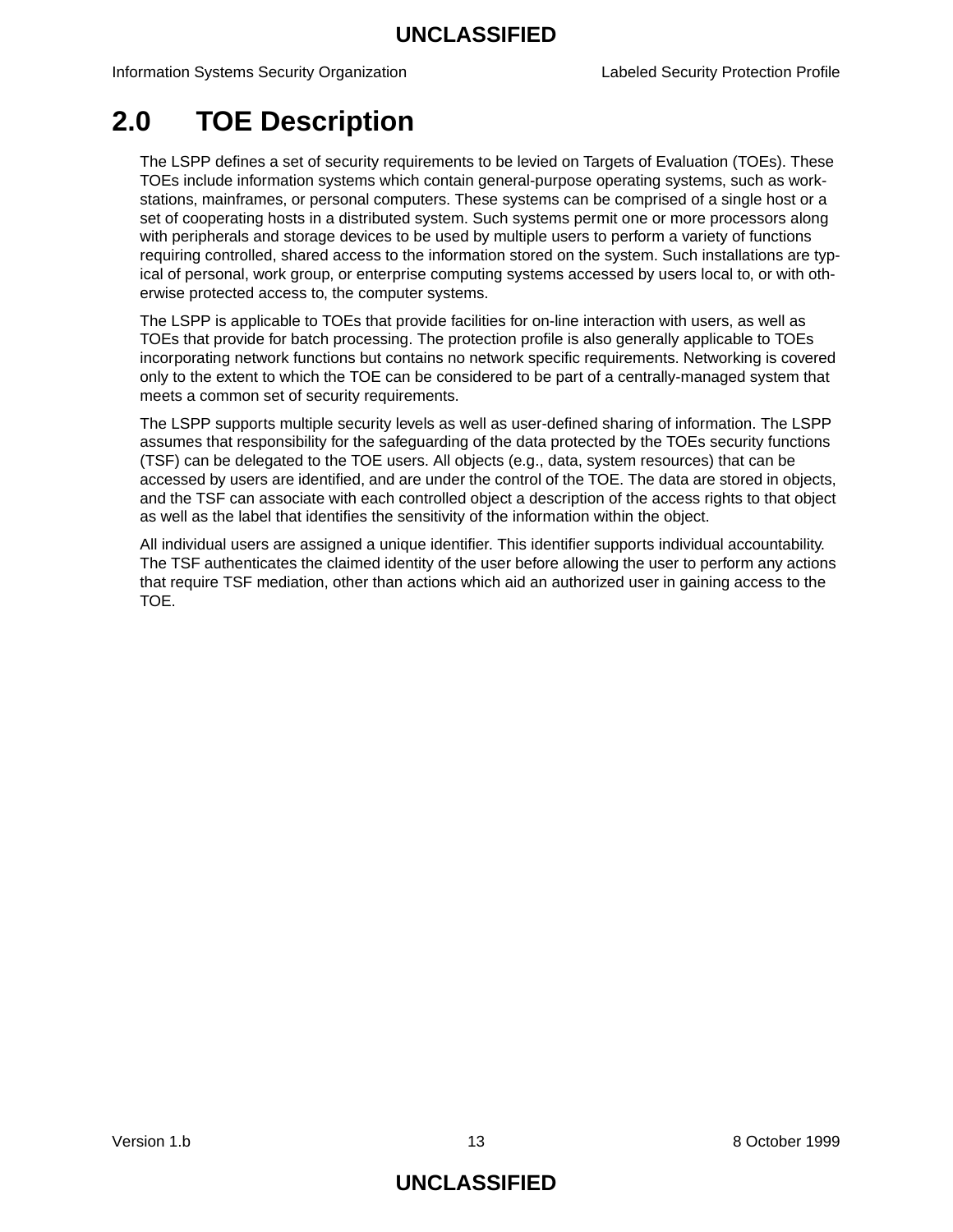Labeled Security Protection Profile **Information Systems Security Organization**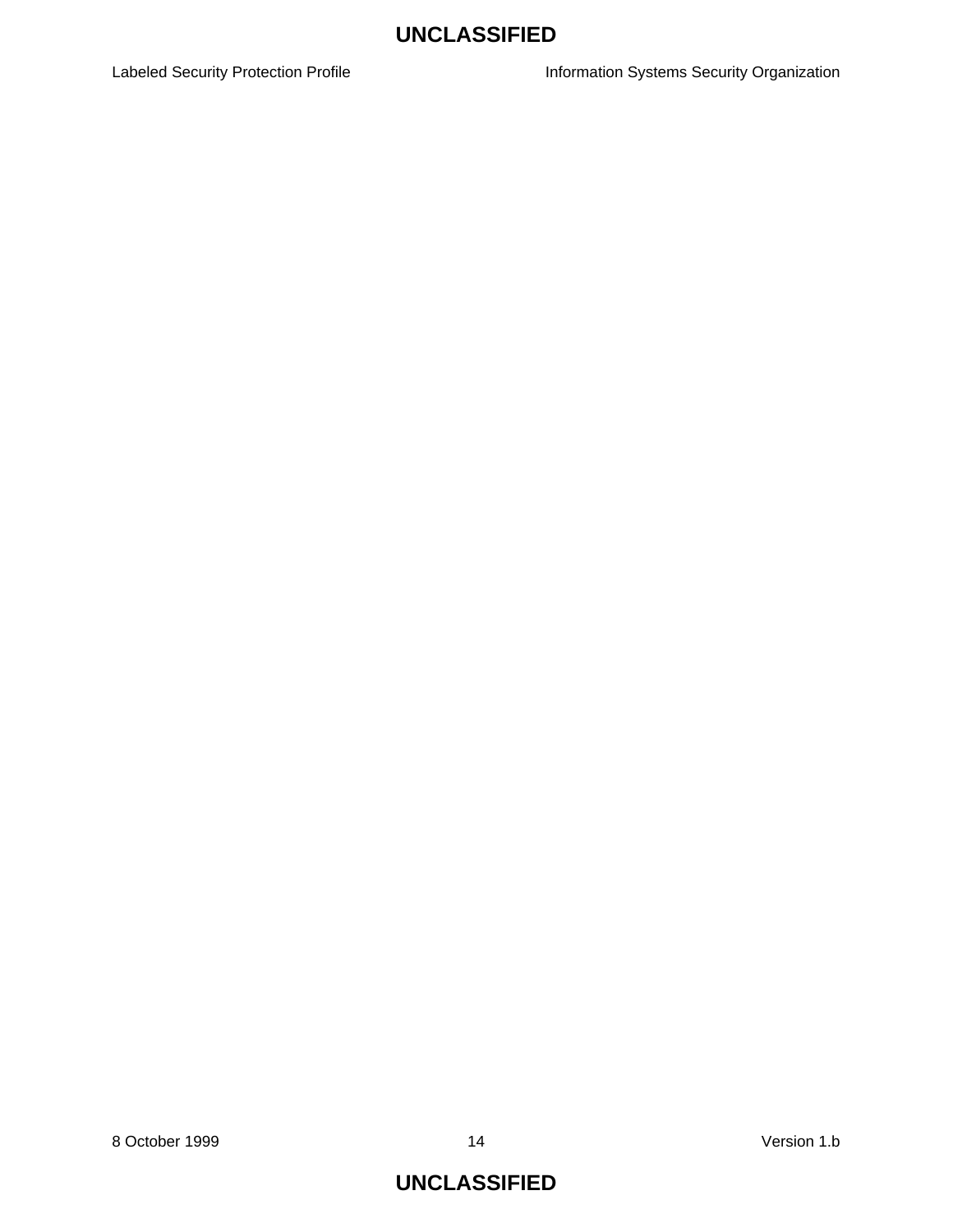## <span id="page-14-0"></span>**3.0 Security Environment**

### **3.1 Threats**

The LSPP has derived all security objectives from the statement of Organizational Security Policy found in the following section. Therefore, there is no statement of the explicit threats countered by the LSPP.

## **3.2 Organizational Security Policies**

An Organizational Security Policy is a set of rules or procedures imposed by an organization upon its operations to protect its sensitive data. Although the organizational security policies described below is drawn from DoD Manual 5200.28-M (Techniques and procedures for Implementing, Deactivating and Evaluating Resource Sharing ADP Systems) it applies to many non-DoD environments.

#### **P.AUTHORIZED\_USERS**

Only those users who have been authorized to access the information within the system may access the system.

#### **P.NEED\_TO\_KNOW**

The system must limit the access to, modification of, and destruction of the information in protected resources to those authorized users which have a "need to know" for that information.

#### **P.ACCOUNTABILITY**

The users of the system shall be held accountable for their actions within the system.

#### **P.CLASSIFICATION**

The system must limit the access to information based on sensitivity, as represented by a label, of the information contained in objects, and the formal clearance of users, as represented by subjects, to access that information. The access rules enforced prevent a subject from accessing information which is of higher sensitivity than it is operating at and prevent a subject from causing information from being downgraded to a lower sensitivity.

The method for classification of information is made based on criteria set forth by the organization. This is usually done on a basis of relative value to the organization and its interest to limit dissemination of that information. The determination of classification of information is outside the scope of the IT system; the IT system is only expected to enforce the classification rules, not determine classification.

The method for determining clearances is also outside the scope of the IT system. It is essentially based on the trust placed in individual users by the organization. To some extent is also dependent upon the individual's role within the organization.

## **3.3 Security Usage Assumptions**

This section describes the security aspects of the environment in which the TOE will be, or is intended to be used. This includes information about the physical, personnel, and connectivity aspects of the environment.

A LSPP-conformant TOE is assured to provide effective security measures in a cooperative non-hostile environment only if it is installed, managed, and used correctly. The operational environment must be managed in accordance with assurance requirements documentation for delivery, operation, and user/administrator guidance. The following specific conditions are assumed to exist in an environment where LSPP-conformant TOEs are employed.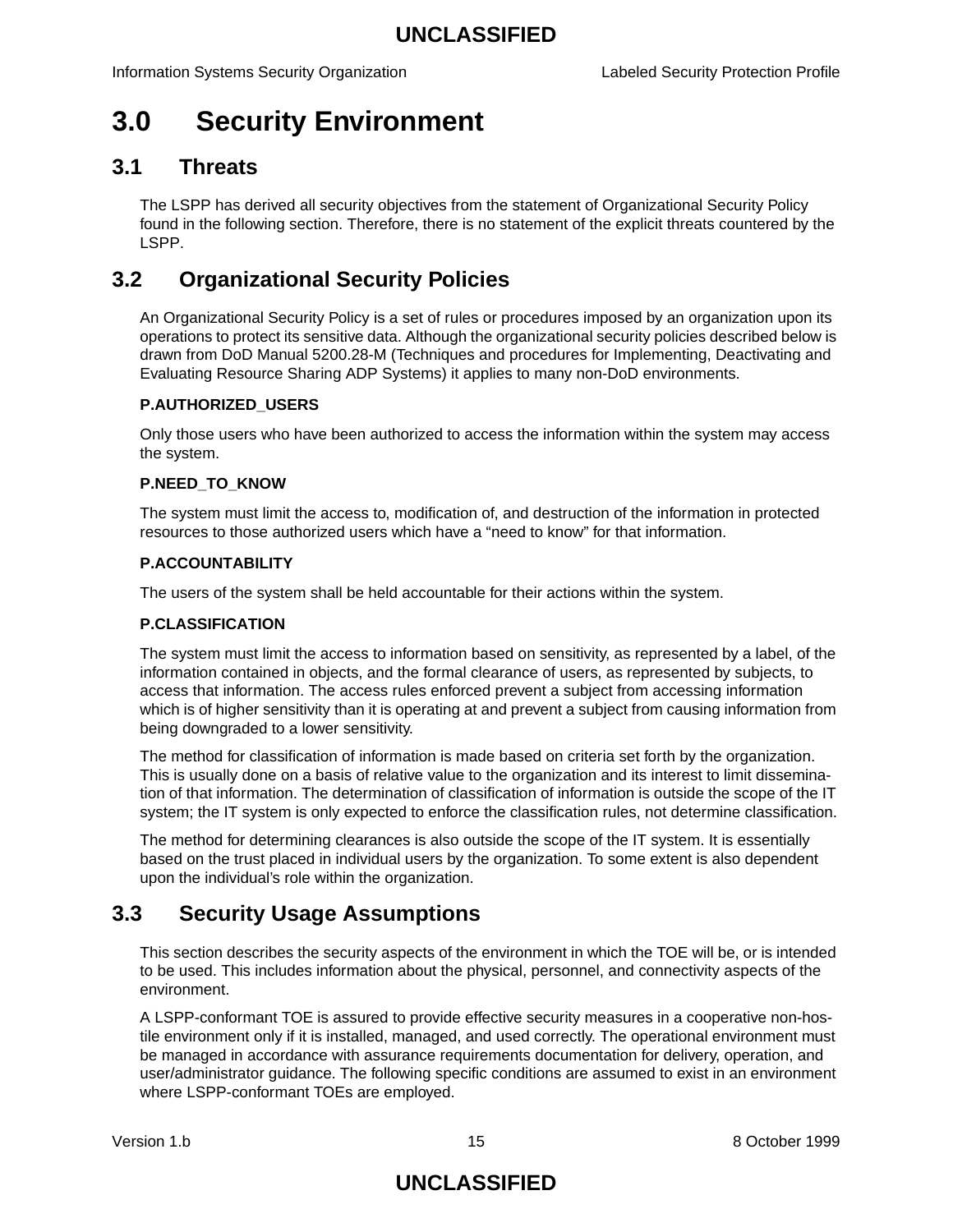#### <span id="page-15-0"></span>**3.3.1 Physical Assumptions**

LSPP-conformant TOEs are intended for application in user areas that have physical control and monitoring. It is assumed that the following physical conditions will exist:

#### **A.LOCATE**

The processing resources of the TOE will be located within controlled access facilities which will prevent unauthorized physical access.

#### **A.PROTECT**

The TOE hardware and software critical to security policy enforcement will be protected from unauthorized physical modification.

#### **3.3.2 Personnel Assumptions**

It is assumed that the following personnel conditions will exist:

#### **A.MANAGE**

There will be one or more competent individuals assigned to manage the TOE and the security of the information it contains.

#### **A.NO\_EVIL\_ADM**

The system administrative personnel are not careless, willfully negligent, or hostile, and will follow and abide by the instructions provided by the administrator documentation.

#### **A.COOP**

Authorized users possess the necessary authorization to access at least some of the information managed by the TOE and are expected to act in a cooperating manner in a benign environment.

#### **3.3.3 Procedural Assumptions**

The ability of the LSPP to enforce the intent of the organizational security policy, especially with regard to the Mandatory Access Controls, is dependent upon the establishment of procedures. It is assumed that the following procedural controls exist.

#### **A. CLEARANCE**

Procedures exist for granting users authorization for access to specific security levels.

#### **A. SENSITIVITY**

Procedures exist for establishing the security level of all information imported into the system, for establishing the security level for all peripheral devices (e.g., printers, tape drives, disk drives) attached to the TOE, and marking a sensitivity label on all output generated.

#### **3.3.4 Connectivity Assumptions**

The LSPP contains no explicit network or distributed system requirements. However, it is assumed that the following connectivity conditions exist:

#### **A.PEER**

Any other systems with which the TOE communicates are assumed to be under the same management control and operate under the same security policy constraints. LSPP-conformant TOEs are applicable to networked or distributed environments only if the entire network operates under the same constraints and resides within a single management domain. There are no security requirements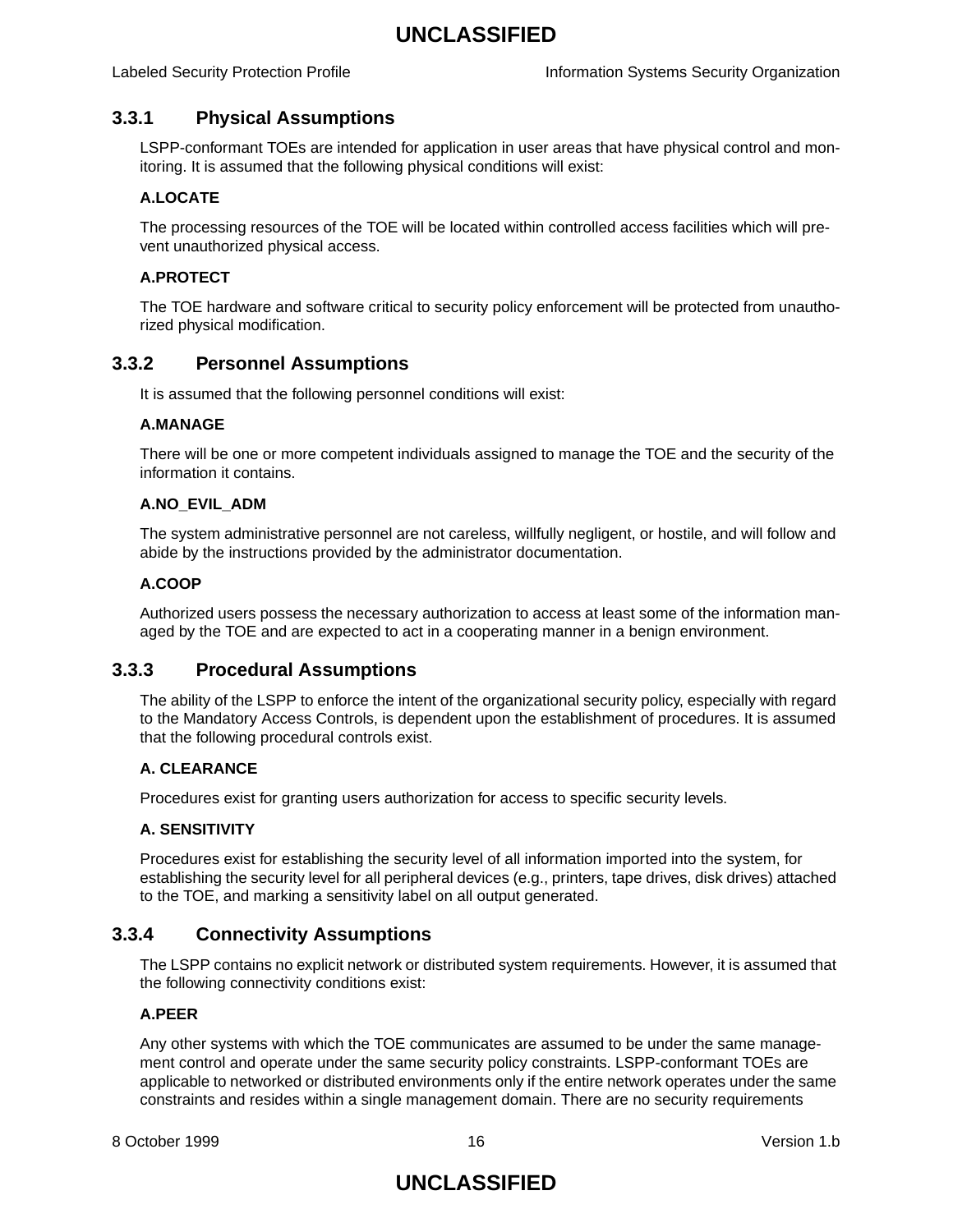<span id="page-16-0"></span>Information Systems Security Organization Labeled Security Protection Profile

which address the need to trust external systems or the communications links to such systems.

#### **A.CONNECT**

All connections to peripheral devices reside within the controlled access facilities. LSPP-conformant TOEs only address security concerns related to the manipulation of the TOE through its authorized access points. Internal communication paths to access points such as terminals are assumed to be adequately protected.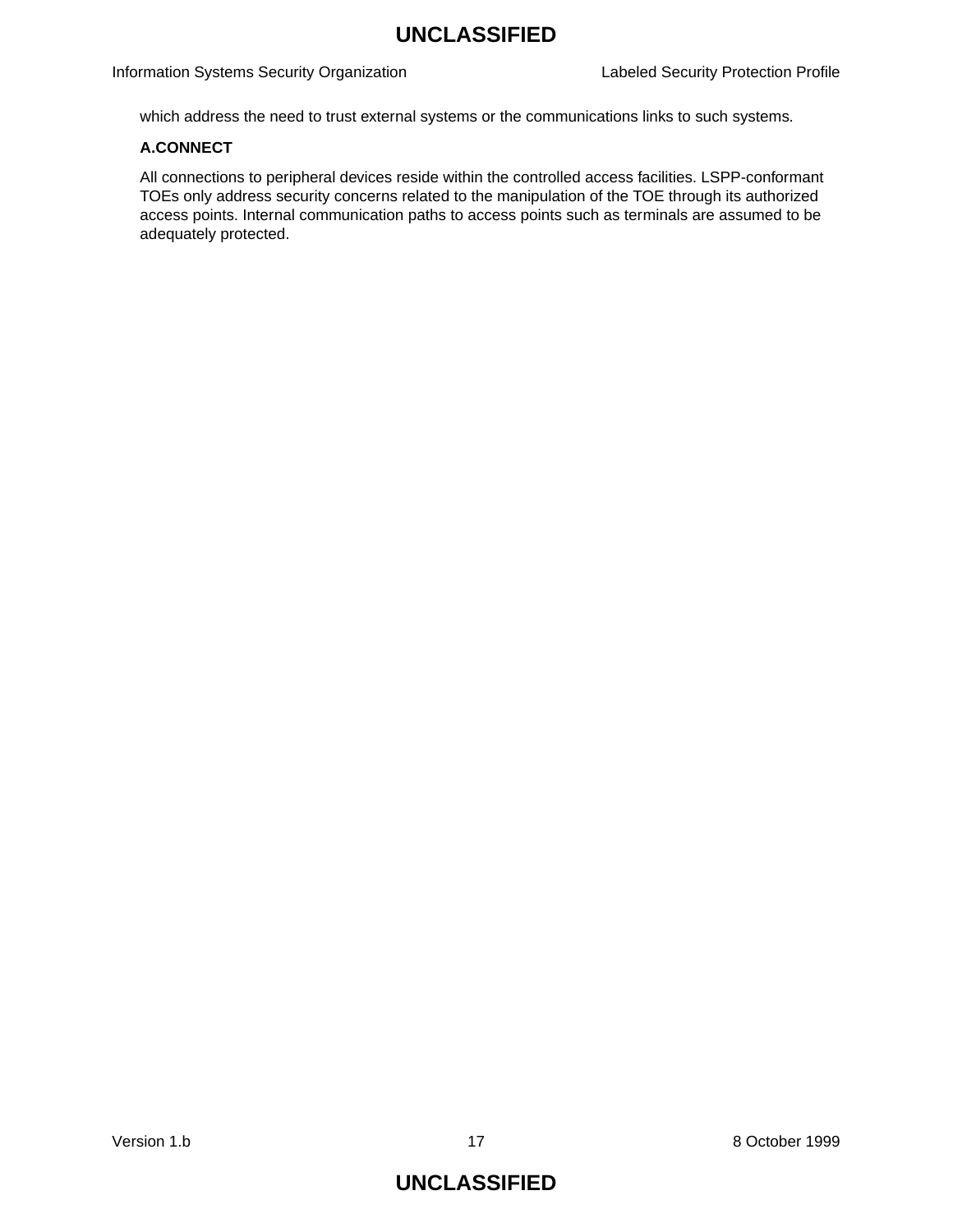Labeled Security Protection Profile **Information Systems Security Organization**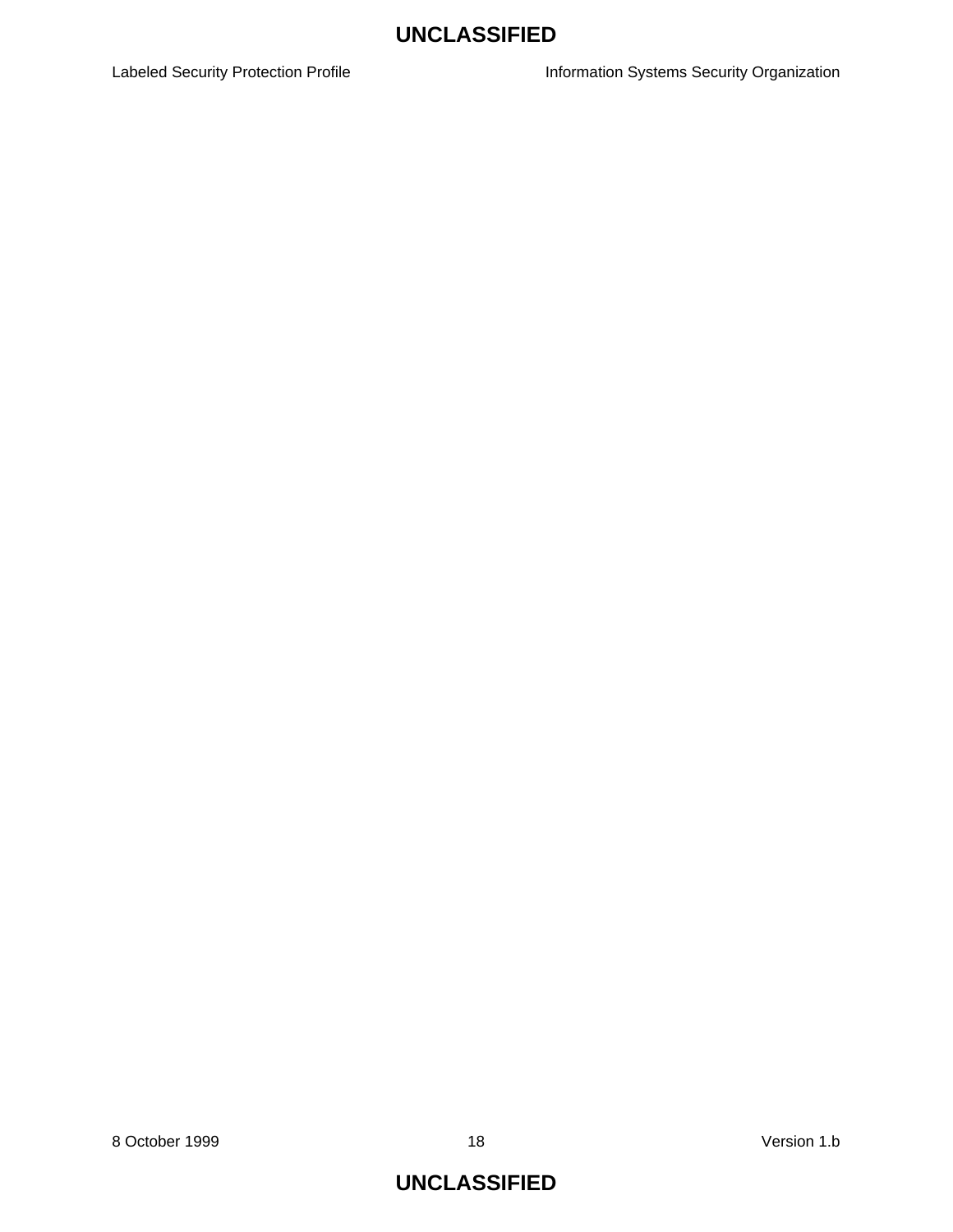## <span id="page-18-0"></span>**4.0 Security Objectives**

This section defines the security objectives of the TSF and its supporting environment. Security objectives, categorized as either IT security objectives or non-IT security objectives, reflect the stated intent to counter identified threats and/or comply with any organizational security policies identified. All of the identified threats and organizational policies are addressed under one of the categories below.

### **4.1 IT Security Objectives**

The following are the LSPP IT security objectives:

#### **O.AUTHORIZATION**

The TSF must ensure that only authorized users gain access to the TOE and its resources.

#### **O.DISCRETIONARY\_ACCESS**

The TSF must control accessed to resources based on identity of users. The TSF must allow authorized users to specify which resources may be accessed by which users.

#### **O.MANDATORY\_ACCESS**

The TSF must control access to resources based upon the sensitivity and categories of the information being accessed and the clearance of the subject attempting to access that information.

#### **O.AUDITING**

The TSF must record the security relevant actions of users of the TOE. The TSF must present this information to authorized administrators.

#### **O.RESIDUAL\_INFORMATION**

The TSF must ensure that any information contained in a protected resource is not released when the resource is recycled.

#### **O.MANAGE**

The TSF must provide all the functions and facilities necessary to support the authorized administrators that are responsible for the management of TOE security.

#### **O.ENFORCEMENT**

The TSF must be designed and implemented in a manner which ensures that the organizational policies are enforced in the target environment.

### **4.2 Non-IT Security Objectives**

A LSPP-conformant TOE is assumed to be complete and self-contained and, as such, is not dependent upon any other products to perform properly. However, certain objectives with respect to the general operating environment must be met. The following are the LSPP non-IT security objectives:

#### **O.INSTALL**

Those responsible for the TOE must ensure that the TOE is delivered, installed, managed, and operated in a manner which maintains IT security objectives.

#### **O.PHYSICAL**

Those responsible for the TOE must ensure that those parts of the TOE critical to security policy are protected from physical attack which might compromise IT security objectives.

Version 1.b 19 and 1.9 and 1.9 and 1.9 and 1.9 and 1.9 and 1.9 and 1.9 and 1.9 and 1.9 and 1.9 and 1.9 and 1.9 and 1.9 and 1.9 and 1.9 and 1.9 and 1.9 and 1.9 and 1.9 and 1.9 and 1.9 and 1.9 and 1.9 and 1.9 and 1.9 and 1.9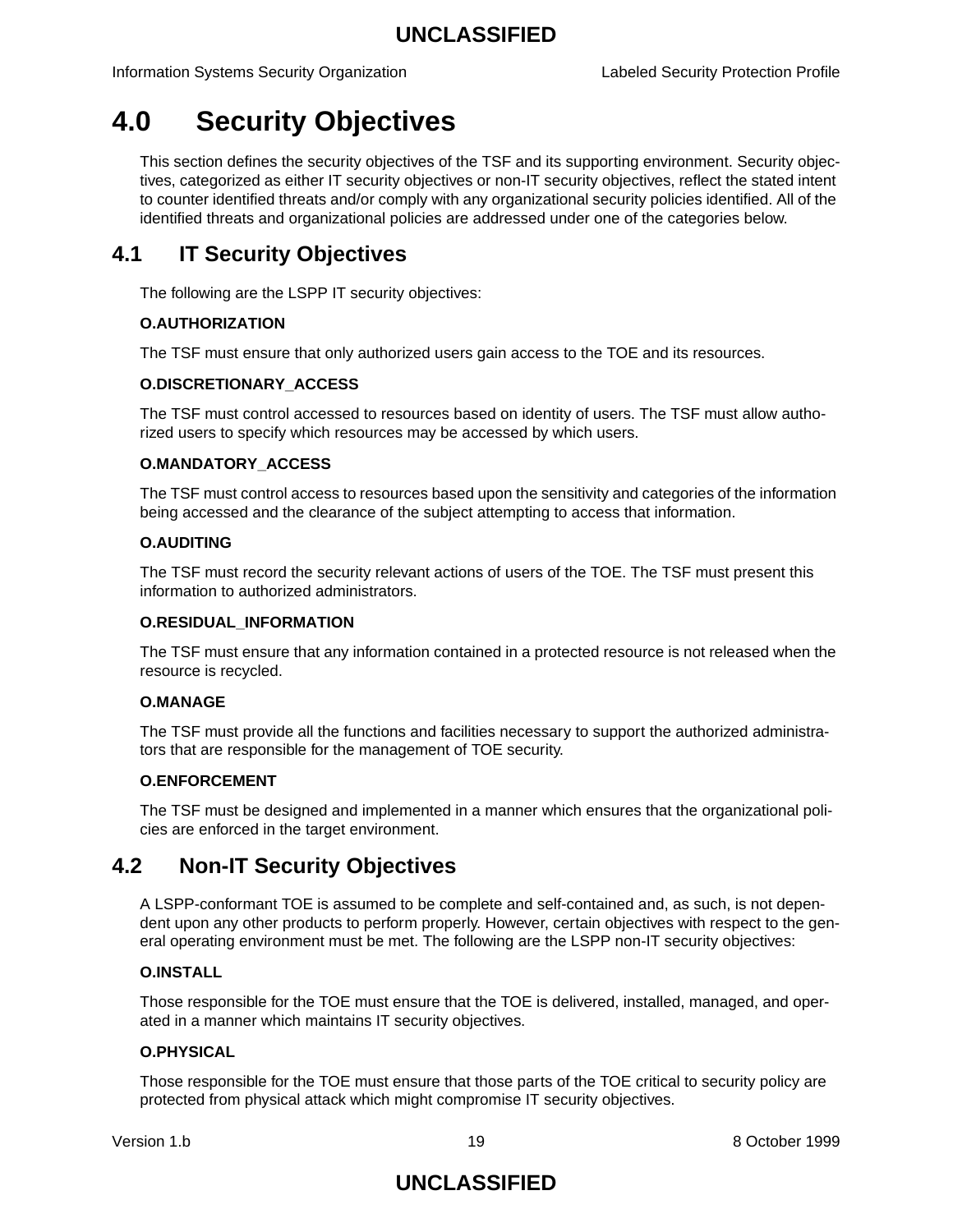<span id="page-19-0"></span>

#### **O.CREDEN**

Those responsible for the TOE must ensure that all access credentials, such as passwords or other authentication information, are protected by the users in a manner which maintains IT security objectives.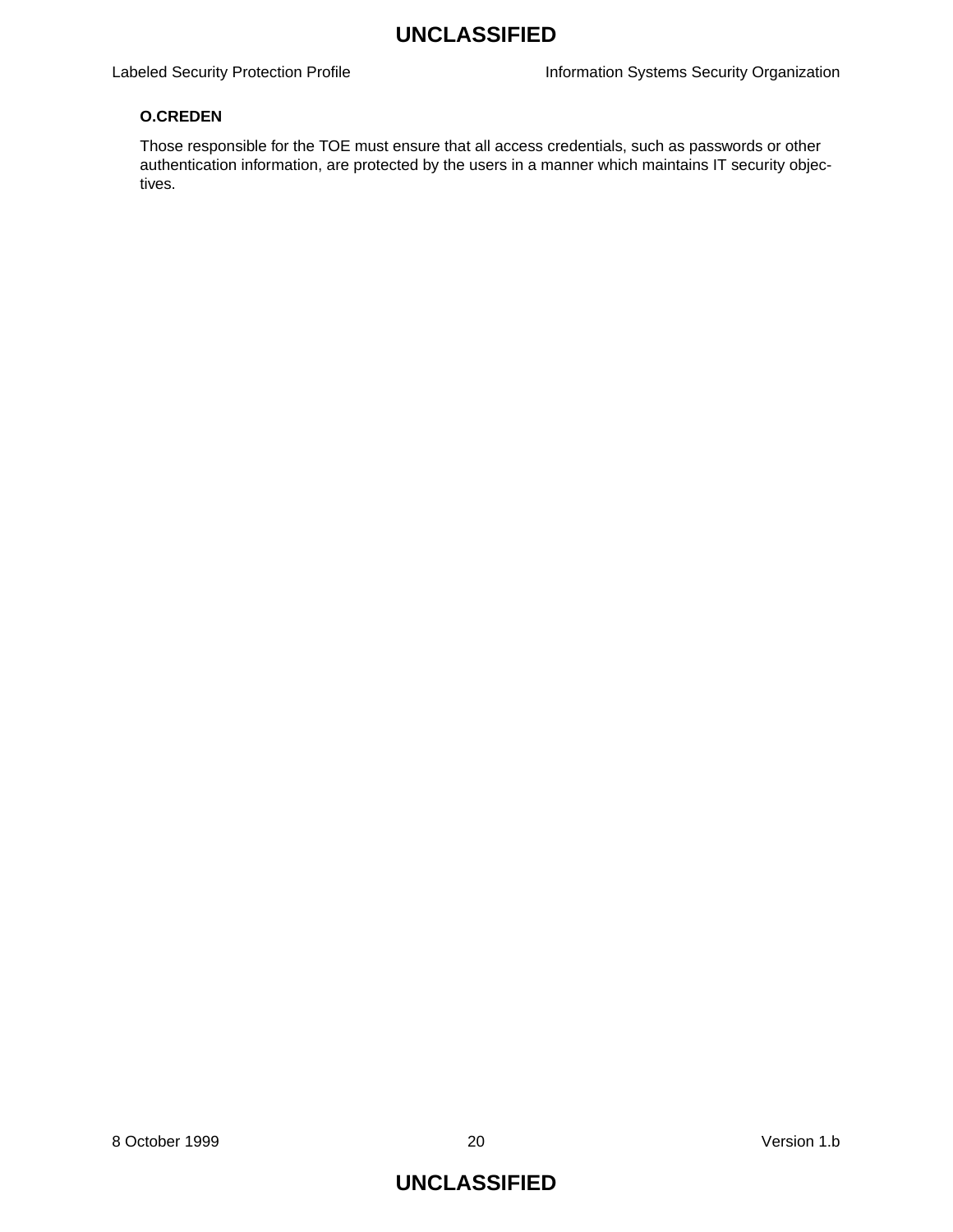## <span id="page-20-0"></span>**5.0 Functional Requirements**

This chapter defines the functional requirements for the TOE. Functional requirements components in this profile were drawn from Part 2 of the CC. Some functional requirements are extensions to those found in the CC.

CC defined operations for assignment, selection, and refinement were used to tailor the requirements to the level of detail necessary to meet the stated security objectives. These operations are indicated through the use of underlined (assignments and selections) and italicized (refinements) text. All required operations not performed within this profile are clearly identified and described such that they can be correctly performed upon instantiation of the PP into a Security Target (ST) specification.

## **5.1 Security Audit (FAU)**

#### **5.1.1 Audit Data Generation (FAU\_GEN.1)**

- 5.1.1.1 The TSF shall be able to generate an audit record of the auditable events listed in column "Event" of Table 1 (Auditable Events). This includes all auditable events for the basic level of audit, except FIA\_UID.1's user identity during failures. FAU\_GEN.1.[1 / NOT](#page-60-0)E 4
- 5.1.1.2 The TSF shall record within each audit record at least the following information: FAU\_GEN.1.2
	- a) Date and time of the event, type of event, subject identity, and the outcome (success or failure) of the event;
	- b) The sensitivity labels of subjects, objects, or information involved; and
	- c) The additional information specified in the "Details" column of Table 1 (Auditable Events).

Application Note: For some situations it is possible that some events cannot be automatically generated. This is usually due to the audit functions not being operational at the time these events occur. Such events need to be documented in the Administrative Guidance, along with recommendation on how manual auditing should be established to cover these events.

Rationale: This component supports [O.AUDITING](#page-18-0) by specifying the detailed, securityrelevant events and data that the audit mechanism must be capable of generating and recording. The "basic" level of auditing was selected as best representing the "mainstream" of contemporary audit practices used in the target environments.

| Section                                                                                    | Component | Event                                          | Details |
|--------------------------------------------------------------------------------------------|-----------|------------------------------------------------|---------|
| 5.1.1                                                                                      | FAU GEN.1 | Start-up and shutdown of the audit functions.  |         |
| 5.1.2                                                                                      | FAU GEN.2 | None                                           |         |
| 5.1.3                                                                                      | FAU SAR.1 | Reading of information from the audit records. |         |
| FAU_SAR.2<br>5.1.4<br>Unsuccessful attempts to read information<br>from the audit records. |           |                                                |         |
| 5.1.5                                                                                      | FAU_SAR.3 | None                                           |         |

#### Table 1: Auditable Events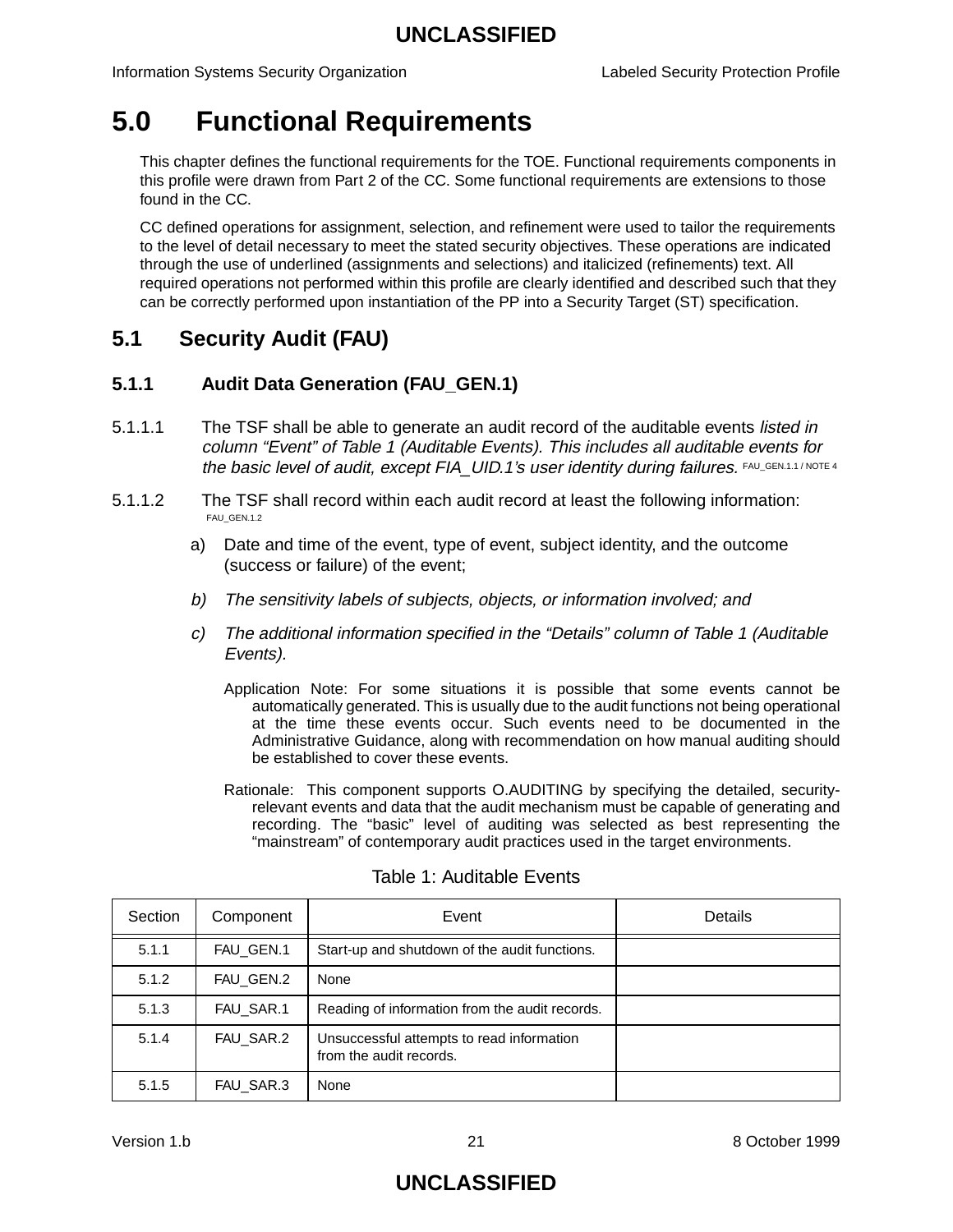#### Labeled Security Protection Profile **Information Systems Security Organization**

#### Table 1: Auditable Events

| Section | Component | Event                                                                                                                                              | Details                                                      |
|---------|-----------|----------------------------------------------------------------------------------------------------------------------------------------------------|--------------------------------------------------------------|
| 5.1.6   | FAU_SEL.1 | All modifications to the audit configuration that<br>occur while the audit collection functions are<br>operating.                                  |                                                              |
| 5.1.7   | FAU_STG.2 | None                                                                                                                                               |                                                              |
| 5.1.8   | FAU_STG.3 | Actions taken due to exceeding of a threshold.                                                                                                     |                                                              |
| 5.1.9   | FAU_STG.4 | Actions taken due to the audit storage failure.                                                                                                    |                                                              |
| 5.2.1   | FDP_ACC.1 | None                                                                                                                                               |                                                              |
| 5.2.2   | FDP_ACF.1 | All requests to perform an operation on an<br>object covered by the SFP.                                                                           | The identity of the object.                                  |
| 5.2.3   | FDP_ETC.1 | All attempts to export information.                                                                                                                |                                                              |
| 5.2.4   | FDP_ETC.2 | All attempts to export information                                                                                                                 |                                                              |
| 5.2.4   | FDP_ETC.2 | Overriding of human-readable output marking.<br>(Additional)                                                                                       |                                                              |
| 5.2.5   | FDP_IFC.2 | None                                                                                                                                               |                                                              |
| 5.2.6   | FDP_IFF.2 | All decisions on requests for information flow.                                                                                                    |                                                              |
| 5.2.7   | FDP_ITC.1 | All attempts to import user data, including any<br>security attributes.                                                                            |                                                              |
| 5.2.8   | FDP_ITC.2 | All attempts to import user data, including any<br>security attributes.                                                                            |                                                              |
| 5.2.9   | FDP_RIP.2 | None                                                                                                                                               |                                                              |
| 5.2.10  | Note 1    | None                                                                                                                                               |                                                              |
| 5.3.1   | FIA_ATD.1 | None                                                                                                                                               |                                                              |
| 5.3.2   | FIA_SOS.1 | Rejection or acceptance by the TSF of any<br>tested secret.                                                                                        |                                                              |
| 5.3.3   | FIA_UAU.1 | All use of the authentication mechanism.                                                                                                           |                                                              |
| 5.3.4   | FIA_UAU.7 | None                                                                                                                                               |                                                              |
| 5.3.5   | FIA_UID.1 | All use of the user identification mechanism,<br>including the identity provided during success-<br>ful attempts.                                  | The origin of the attempt (e.g.<br>terminal identification.) |
| 5.3.6   | FIA_USB.1 | Success and failure of binding user security<br>attributes to a subject (e.g. success and failure<br>to create a subject).                         |                                                              |
| 5.4.1   | FMT_MSA.1 | All modifications of the values of security<br>attributes.                                                                                         |                                                              |
| 5.4.2   | FMT_MSA.3 | Modifications of the default setting of permis-<br>sive or restrictive rules.<br>All modifications of the initial value of security<br>attributes. |                                                              |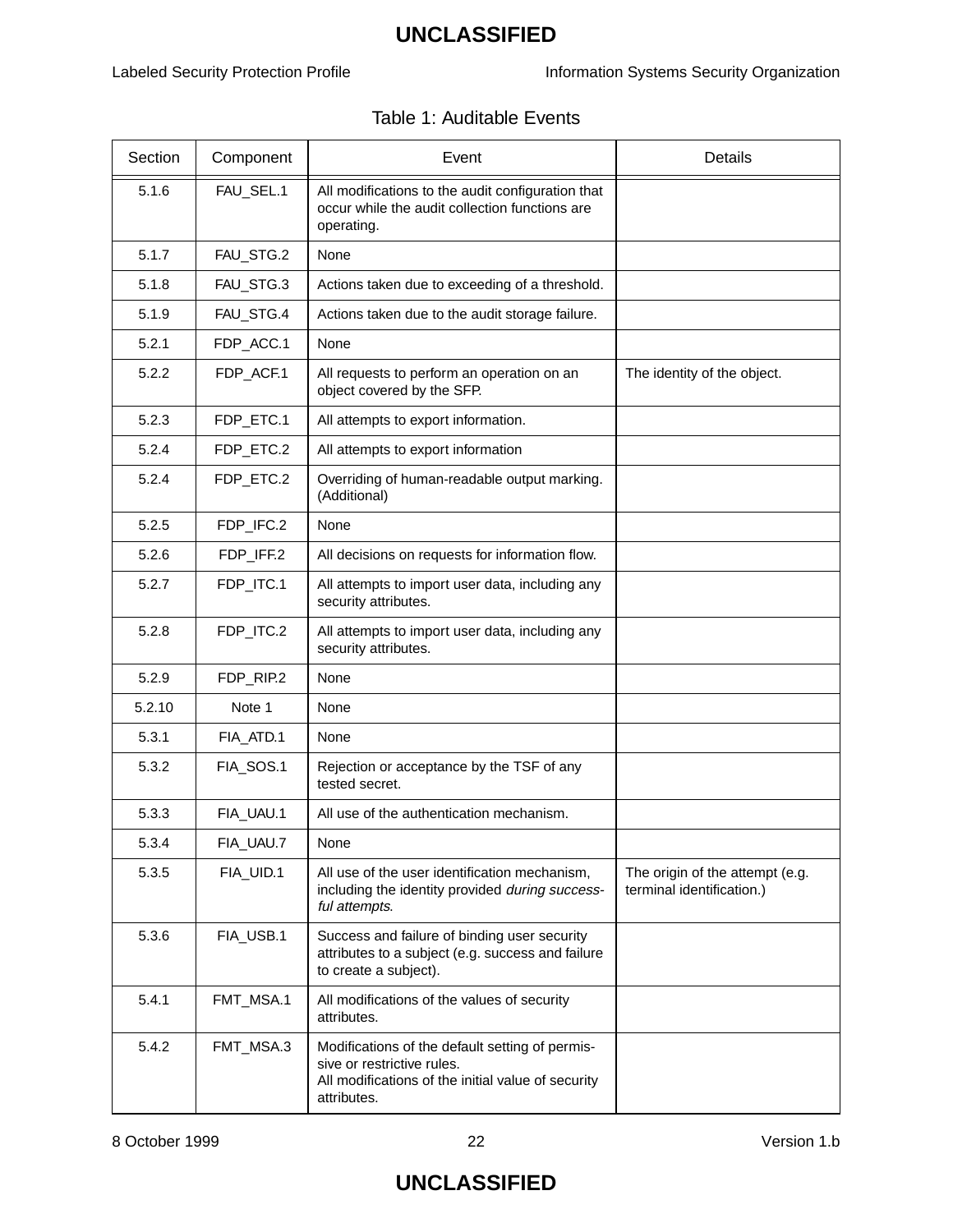<span id="page-22-0"></span>Information Systems Security Organization Labeled Security Protection Profile

| Section | Component | Event                                                                            | Details                                    |
|---------|-----------|----------------------------------------------------------------------------------|--------------------------------------------|
| 5.4.3   | FMT MTD.1 | All modifications to the values of TSF data.                                     |                                            |
| 5.4.4   | FMT_MTD.1 | All modifications to the values of TSF data.                                     | The new value of the TSF data.             |
| 5.4.5   | FMT_MTD.1 | All modifications to the values of TSF data.                                     | The new value of the TSF data.             |
| 5.4.6   | FMT_MTD.1 | All modifications to the values of TSF data.                                     |                                            |
| 5.4.7   | FMT REV.1 | All attempts to revoke security attributes.                                      |                                            |
| 5.4.8   | FMT_REV.1 | All modifications to the values of TSF data.                                     |                                            |
| 5.4.9   | FMT SMR.1 | Modifications to the group of users that are<br>part of a role.                  |                                            |
| 5.4.9   | FMT_SMR.1 | Every use of the rights of a role. (Additional /<br>Detailed)                    | The role and the origin of the<br>request. |
| 5.5.1   | FPT_AMT.1 | Execution of the tests of the underlying<br>machine and the results of the test. |                                            |
| 5.5.2   | FPT RVM.1 | None                                                                             |                                            |
| 5.5.3   | FPT_SEP.1 | None                                                                             |                                            |
| 5.5.4   | FPT_STM.1 | Changes to the time.                                                             |                                            |

#### Table 1: Auditable Events

#### **5.1.2 User Identity Association (FAU\_GEN.2)**

5.1.2.1 The TSF shall be able to associate each auditable event with the identity of the user that caused the event. FAU\_GEN.2.1

> Application Note: There are some auditable events which may not be associated with a user, such as failed login attempts. It is acceptable that such events do not include a user identity. In the case of failed login attempts it is also acceptable not to record the attempted identity in cases where that attempted identity could be misdirected authentication data; for example when the user may have been out of sync and typed a password in place of a user identifier.

> Rationale: [O.AUDITING](#page-18-0) calls for individual accountability (i.e., "TOE users") whenever security-relevant actions occur. This component requires every auditable event to be associated with an individual user.

#### **5.1.3 Audit Review (FAU\_SAR.1)**

- 5.1.3.1 The TSF shall provide authorized administrators with the capability to read all audit information from the audit records: FAU\_SAR.1.1
- 5.1.3.2 The TSF shall provide the audit records in a manner suitable for the user to interpret the information. FAU\_SAR.1.2

Application Note: The minimum information which must be provided is the same that which is required to be recorded in [5.1.1.2.](#page-20-0)

The intent of this requirement is that there exist a tool for administrator be able to access the audit trail in order to assess it. Exactly what manner is provided is an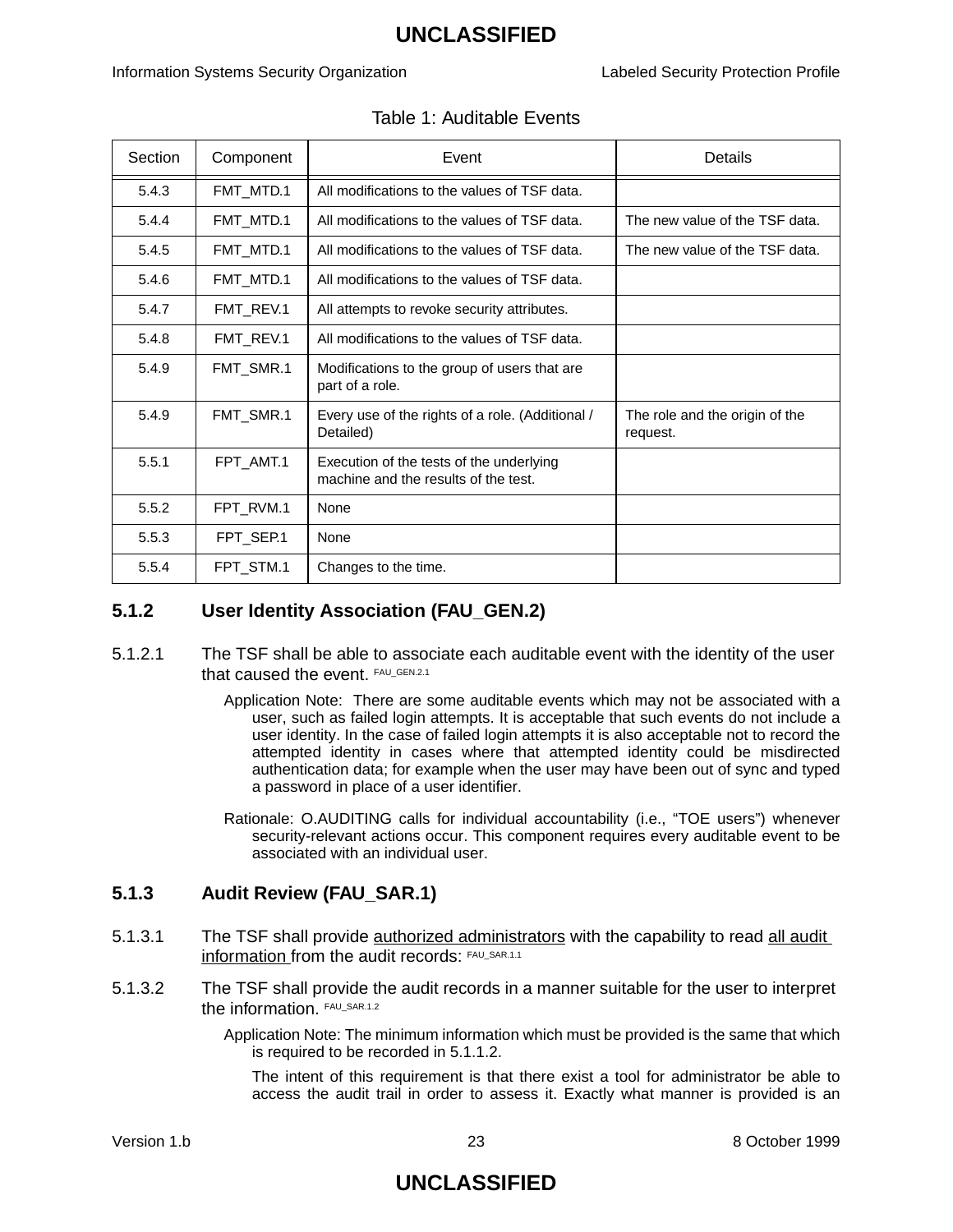<span id="page-23-0"></span>

implementation decision, but it needs to be done in a way which allows the administrator to make effective use of the information presented. This requirement is closely tied to 5.1.5 and 5.1.6. It is expected that a single tool will exist within the TSF which will satisfy all of these requirements.

Rationale: This component supports the [O.AUDITING](#page-18-0) and [O.MANAGE](#page-18-0) objectives by providing the administrator with the ability to assess the accountability information accumulated by the TOE.

#### **5.1.4 Restricted Audit Review (FAU\_SAR.2)**

- 5.1.4.1 The TSF shall prohibit all users read access to the audit records, except those users that have been granted explicit read-access. FAU\_SAR.2.1
	- Application Note: By default, authorized administrators may be considered to have been granted read access to the audit records. The TSF may provide a mechanism which allows other users to also read audit records.

Rationale: This component supports the [O.AUDITING](#page-18-0) objective by protecting the audit trail from unauthorized access.

#### **5.1.5 Selectable Audit Review (FAU\_SAR.3)**

- 5.1.5.1 The TSF shall provide the ability to perform [selection: searches, sorting] of audit data based on the following attributes: FAU\_SAR.3.1
	- a) User identity;
	- b) Subject sensitivity label;
	- c) Object sensitivity label;
	- d) [assignment: list of additional attributes that audit selectivity is based upon]

Application Note: The ST must state the additional attributes that audit selectivity may be based upon (e.g., object identity, type of event), if any.

Rationale: This component supports both the [O.AUDITING](#page-18-0) and [O.MANAGE](#page-18-0) objectives, by providing a means for the administrator to assess the accountability information associated with an individual user.

#### **5.1.6 Selective Audit (FAU\_SEL.1)**

- 5.1.6.1 The TSF shall be able to include or exclude auditable events from the set of audited events based on the following attributes: FAU\_SEL.1.1
	- a) User identity;
	- b) Subject sensitivity label;
	- c) Object sensitivity label;
	- d) [assignment: list of additional attributes that audit selectivity is based upon].

Application Note: The ST must state the additional attributes that audit selectivity may be based upon (e.g., object identity, type of event), if any.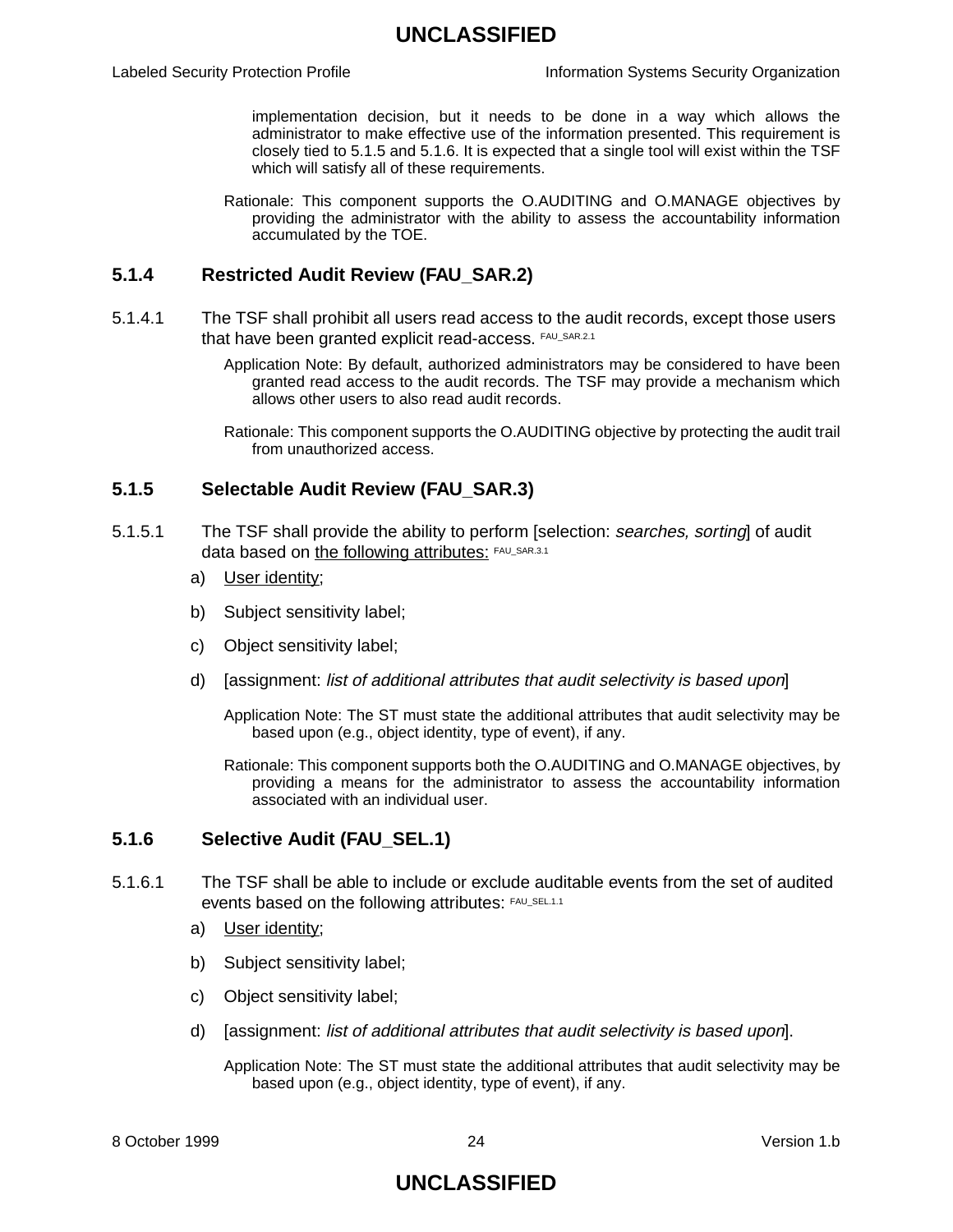Rationale: This component supports both the [O.AUDITING](#page-18-0) and [O.MANAGE](#page-18-0) objectives, by providing a means for the administrator to assess the accountability information associated with an individual user.

#### <span id="page-24-0"></span>**5.1.7 Guarantees of Audit Data Availability (FAU\_STG.1)**

- 5.1.7.1 The TSF shall protect the stored audit records from unauthorized deletion. FAU\_STG.1.1
- 5.1.7.2 The TSF shall be able to prevent modifications to the audit records. FAU\_STG.1.2

Application Note: On many systems, in order to reduce the performance impact of audit generation, audit records will be temporarily buffered in memory before they are written to disk. In these cases, it is likely that some of these records will be lost if the operation of the TOE is interrupted by hardware or power failures. The developer needs to document what the likely loss will be and show that it has been minimized.

Rationale: This component supports the [O.AUDITING](#page-18-0) objective by protecting the audit trail from tampering, via deletion or modification of records in it. Further it ensures that it is as complete as possible.

#### **5.1.8 Action in Case of Possible Audit Data Loss (FAU\_STG.3)**

- 5.1.8.1 The TSF shall generate an alarm to the authorized administrator if the audit trail exceeds [assignment: pre-defined limit]. FAU\_STG.3.[1 / NOT](#page-60-0)E 3
	- Application Note: For this component, an "alarm" is to be interpreted as any clear indication to the administrator that the pre-defined limit has been exceeded. The ST author must state the pre-defined limit that triggers generation of the alarm. The limit can be stated as an absolute value, or as a value that represents a percentage of audit trail capacity (e.g., audit trail 75% full). If the limit is adjustable by the authorized administrator, the ST should also incorporate an FMT requirement to manage this function.
	- Rationale: This component supports the [O.AUDITING](#page-18-0) and [O.MANAGE](#page-18-0) objectives by providing the administrator with a warning that a pending failure due to the exhaustion of space available for audit information.

#### **5.1.9 Prevention of Audit Data Loss (FAU\_STG.4)**

- 5.1.9.1 The TSF shall be able to prevent auditable events, except those taken by the authorized administrator, and [assignment: other actions to be taken in case of audit storage failure] if the audit trail is full. FAU\_STG.4.[1 / NOT](#page-60-0)E 5
	- Application Note: The selection of "preventing" auditable actions if audit storage is exhausted is minimal functionality; providing a range of configurable choices (e.g., ignoring auditable actions and/or changing to a degraded mode) is allowable, as long as "preventing" is one of the choices. If configurable, then FMT\_MOF.1 should be incorporated into the ST.
	- Rationale: This component supports the [O.AUDITING](#page-18-0) and [O.MANAGE](#page-18-0) objectives by providing the audit trail is complete with respect to non-administrative users while providing administrators with the ability to recover from the situation.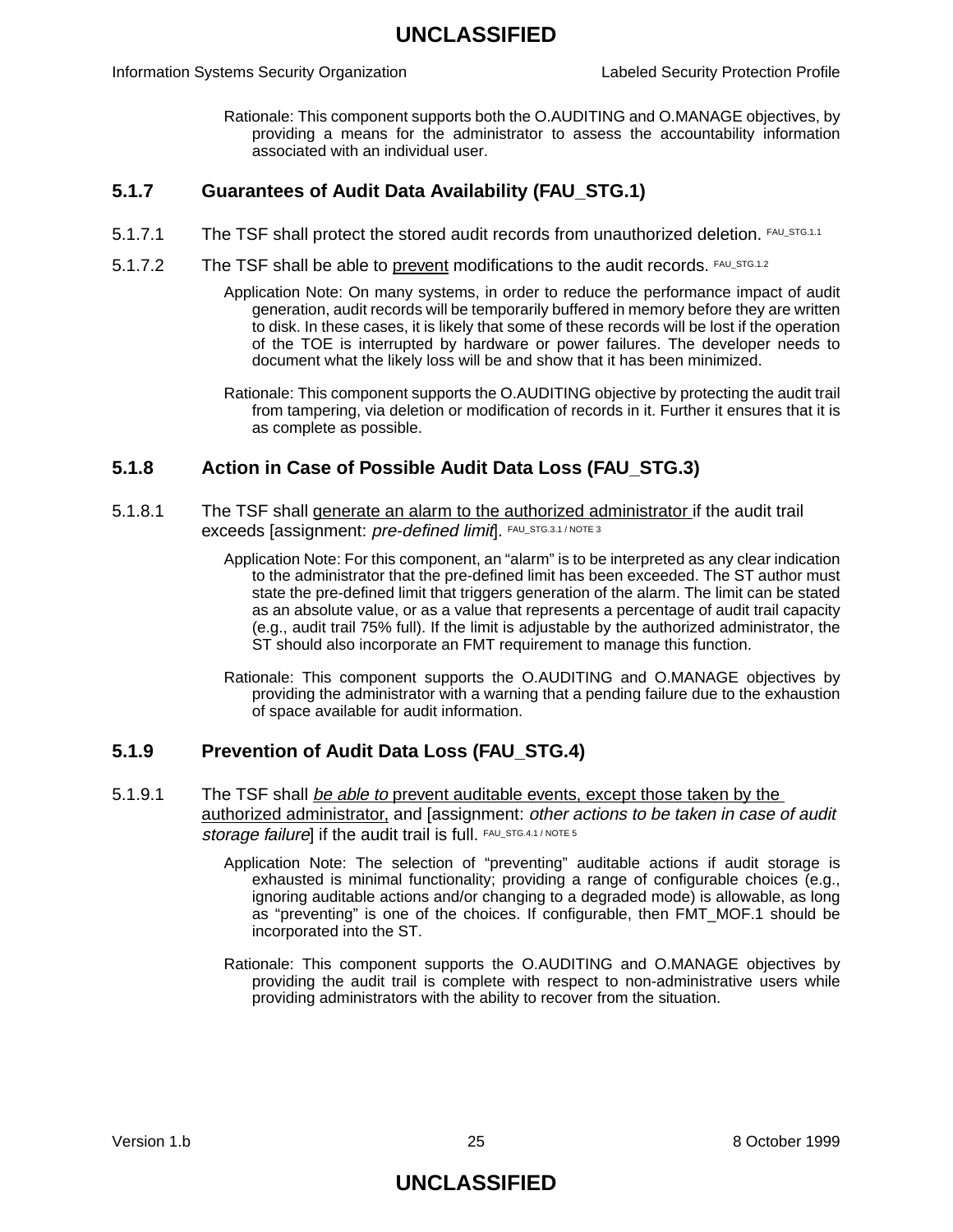## <span id="page-25-0"></span>**5.2 User Data Protection (FDP)**

#### **5.2.1 Discretionary Access Control Policy (FDP\_ACC.1)**

5.2.1.1 The TSF shall enforce the Discretionary Access Control Policy on [assignment: list of subjects] acting on the behalf of users, [assignment: list of named objects] and all operations among subjects and objects covered by the DAC policy. FDP\_ACC.1.1

> Application Note: For most systems there is only one type of subject, usually called a process or task, which needs to be specified in the ST.

Named objects are those objects which are used to share information among subjects acting on the behalf of different users, and for which access to the object can be specified by a name or other identity. Any object that meets this criterion but is not controlled by the DAC policy must be justified.

The list of operations covers all operations between the above two lists. It may consist of a sublist for each subject-named object pair. Each operation needs to specify which type of access right is needed to perform the operation; for example read access or write access.

Rationale: This component supports the [O.DISCRETIONARY\\_ACCESS](#page-18-0) objective by specifying the scope of control for the DAC policy.

#### **5.2.2 Discretionary Access Control Functions (FDP\_ACF.1)**

- 5.2.2.1 The TSF shall enforce the Discretionary Access Control Policy to objects based on the following: FDP\_ACF.1.1
	- a) The user identity and group membership(s) associated with a subject; and
	- b) The following access control attributes associated with an object:

[assignment: List access control attributes. The attributes must provide permission attributes with:

- i) the ability to associate allowed or denied operations with one or more user identities;
- ii) the ability to associate allowed or denied operations with one or more group identities; and
- iii) defaults for allowed or denied operations.]
- 5.2.2.2 The TSF shall enforce the following rules to determine if an operation among controlled subjects and controlled objects is allowed: FDP\_ACF.1.2

[assignment: a set of rules specifying the Discretionary Access Control policy, where:

- i) For each operation there shall be a rule, or rules, that use the permission attributes where the user identity of the subject matches a user identity specified in the access control attributes of the object;
- ii) For each operation there shall be a rule, or rules, that use the permission attributes where the group membership of the subject matches a group identity specified in the access control attributes of the object; and
- iii) For each operation there shall be a rule, or rules, that use the default permission attributes specified in the access control attributes of the object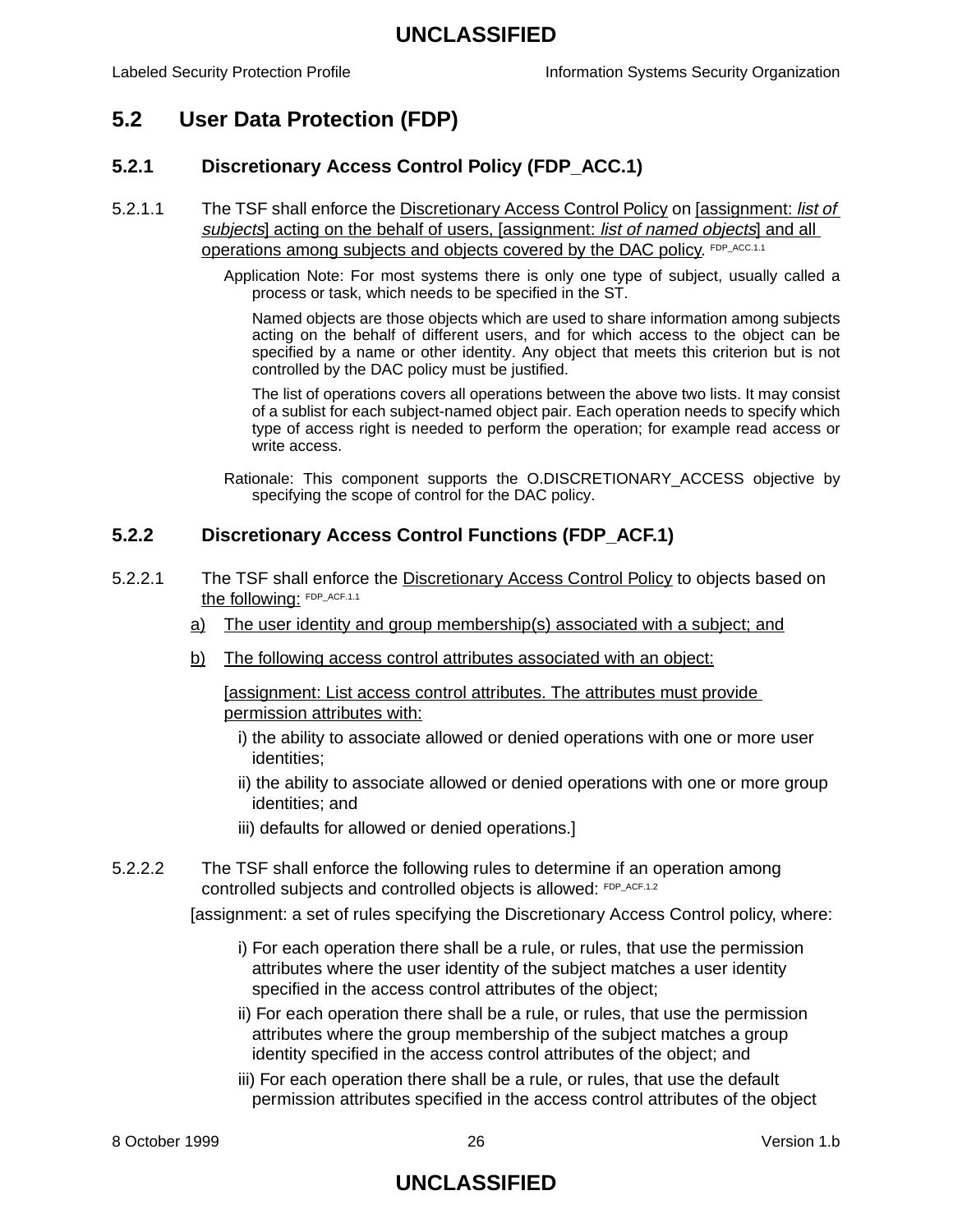when neither a user identity or group identity matches.]

- <span id="page-26-0"></span>5.2.2.3 The TSF shall explicitly authorize access of subjects to objects based in the following additional rules: [assignment: rules, based on security attributes, that explicitly authorize access of subjects to objects]. FDP\_ACF.1.3
- 5.2.2.4 The TSF shall explicitly deny access of subjects to objects based on the [assignment: rules, based on security attributes, that explicitly deny access of subjects to objects]. FDP\_ACF.1.4

Application Note: A LSPP conformant TOE is required to implement a DAC policy, but the rules which govern the policy may vary between TOEs; those rules need to be specified in the ST. In completing the rule assignment above, the resulting mechanism must be able to specify access rules which apply to at least any single user. This single user may have a special status such as the owner of the object. The mechanism must also support specifying access to the membership of at least any single group. Conformant implementations include self/group/public controls and access control lists.

A DAC policy may cover rules on accessing public objects; i.e., objects which are readable to all authorized users, but which can only be altered by the TSF or authorized administrators. Specification of these rules should be covered under 5.2.2.3 and 5.2.2.4.

A DAC policy may include exceptions to the basic policy for access by authorized administrators or other forms of special authorization. These rules should be covered under 5.2.2.3.

The ST must list the attributes which are used by the DAC policy for access decisions. These attributes may include permission bits, access control lists, and object ownership.

A single set of access control attributes may be associated with multiple objects, such as all objects stored on a single floppy disk. The association may also be indirectly bound to the object, such as access control attributes being associated with the name of the object rather than directly to the object itself.

Rationale: This component supports the [O.DISCRETIONARY\\_ACCESS](#page-18-0) objective by defining the rules which will be enforced by the TSF.

#### **5.2.3 Export of Unlabeled User Data (FDP\_ETC.1)**

- 5.2.3.1 The TSF shall enforce the Mandatory Access Control Policy when exporting unlabeled user data, controlled under the MAC policy, outside the TSC.  $FDP\_ETC.1.1$
- 5.2.3.2 The TSF shall export the *unlabeled* user data without the user data's associated security attributes. FDP\_ETC.1.2
- 5.2.3.3 The TSF shall enforce the following rules when *unlabeled* user data is exported from the TSC: [NOTE](#page-60-0) 6
	- a) Devices used export data without security attributes cannot be used to export data with security attributes unless the change in device state is performed manually and is auditable;
	- b) [assignment: additional exportation control rules].

Application Note: An LSPP-conformant TOE must provide protections to data exported outside the control of the TSC via any communications mechanisms that do not provide security attributes along with the actual data. The device, or mechanism, used to export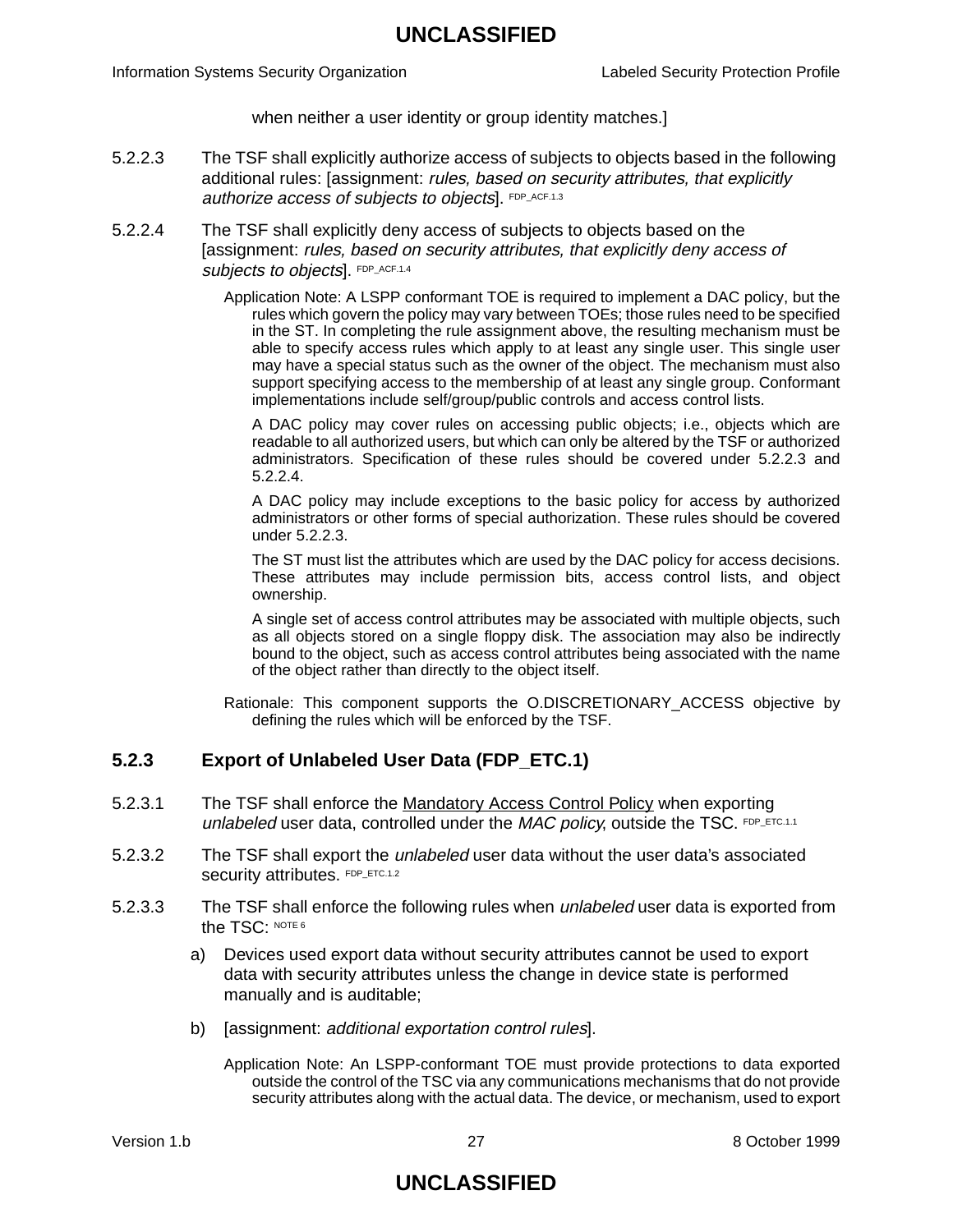<span id="page-27-0"></span>information must, itself, have security attributes that correspond to those of the information being exported. The ability to export information must be allowed under the existing rules that establish the MAC policy of the TOE.

Human readable hard copy output must be properly marked with appropriate labels on the top and bottom of pages and on the banner pages at the beginning and end of each output. The ST author must explicitly state the procedures under which this will be accomplished (e.g., use of pre-labeled paper is allowable).

The ST author must also explicitly state the rules under which authorized users can designate the security attributes of the mechanisms, or devices, used to export data without security attributes. The ST author must also make it clear that mechanisms, or devices, used to export data without security attributes cannot also be used to export data with security attributes. Unless this change in state can only be done manually and is audited.

Single-level Input/Output devices and single-level communication channels are not required to maintain the sensitivity labels of the information they process.

Rationale: This component supports the O.MANDATORY\_ACCESS objective by defining the rules which will be enforced by the TOE.

#### **5.2.4 Export of Labeled User Data (FDP\_ETC.2)**

- 5.2.4.1 The TSF shall enforce the Mandatory Access Control Policy when exporting labeled user data, controlled under the MAC policy, outside the TSC. FDP\_ETC.2.1
- 5.2.4.2 The TSF shall export the *labeled* user data with the user data's associated security attributes. FDP\_ETC.2.2
- 5.2.4.3 The TSF shall ensure that the security attributes, when exported outside the TSC, are unambiguously associated with the exported labeled user data. FDP\_ETC.2.3
- 5.2.4.4 The TSF shall enforce the following rules when *labeled* user data is exported from the TSC: FDP\_ETC.2.4
	- a) When data is exported in a human-readable or printable form:
		- The authorized administrator shall be able to specify the printable label which is assigned to the sensitivity label associated with the data.
		- Each print job shall be marked at the beginning and end with the printable label assigned to the "least upper bound" sensitivity label of all the data exported in the print job.
		- Each page of printed output shall be marked with the printable label assigned to the "least upper bound" sensitivity label of all the data exported to the page. By default this marking shall appear on both the top and bottom of each printed page.
	- b) Devices used to export data with security attributes cannot be used to export data without security attributes unless the change in device state is performed manually and is auditable;
	- c) Devices used to export data with security attributes shall completely and unambiguously associate the security attributes with the corresponding data;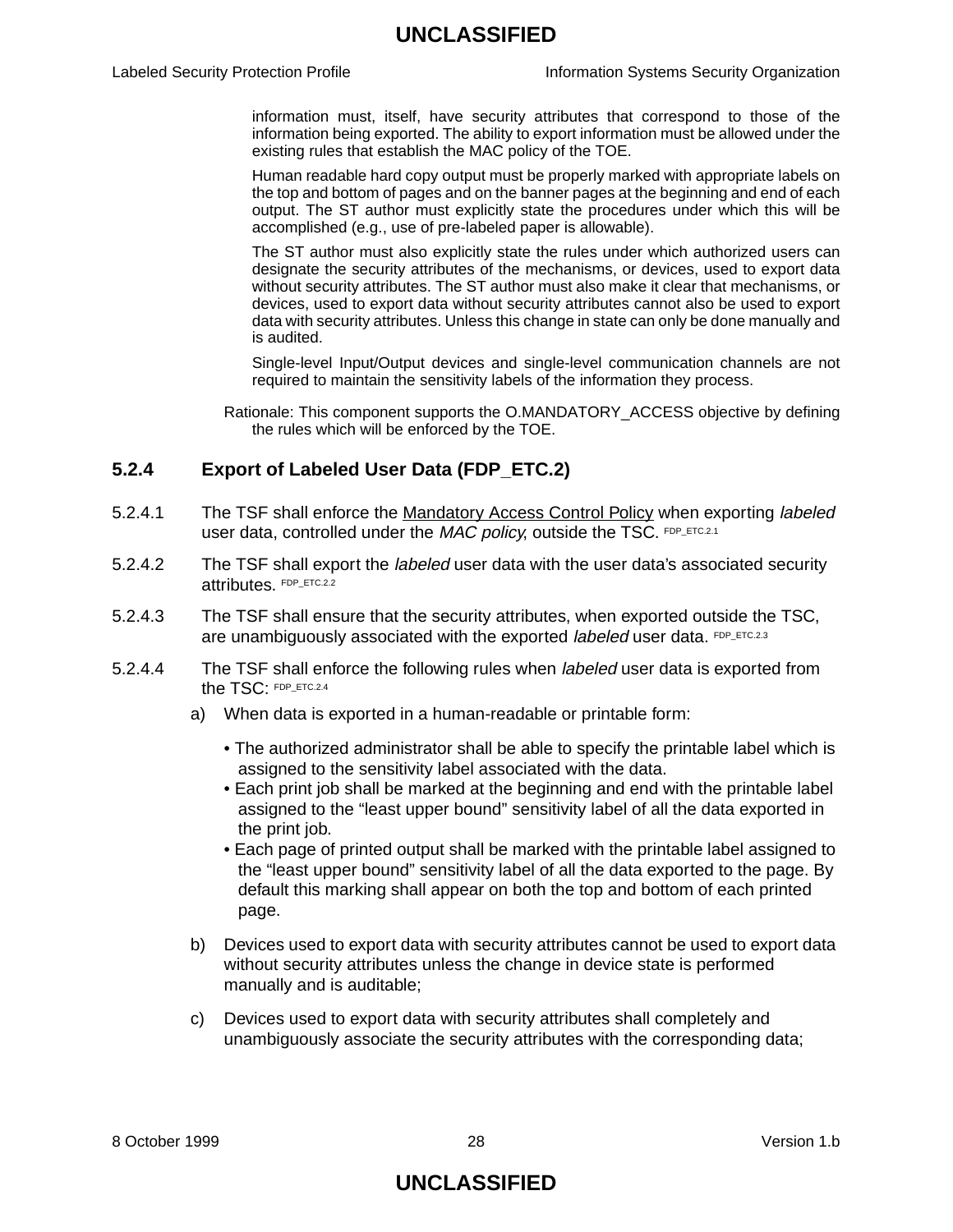- <span id="page-28-0"></span>d) [assignment: additional exportation control rules].
	- Application Note: The ST author may establish rules that control the export of information from the TSC. These rules must reflect the nature of both the object types and the actual object security attributes. In all cases the TOE must export the security attributes with the corresponding information.

An LSPP-conformant TOE must only use protocols to export data with security attributes that provide unambiguous pairings of security attributes and the information being exported. Further, the ST author must make it clear that the mechanisms, or devices, used to export data with security attributes cannot be used to export data without security attributes unless this change in state can only be done manually and is audited. In addition, the security attributes must be exported to the same mechanism or device as the information. Also, any change in the security attributes settings of a device must be audited.

Explicit rules must exist in the ST for the export of information that represent hardcopy output. The rules must capture the labeling requirements that must be met for printing labels on the first and last pages, top and bottom of pages, etc.; and any overriding of printed labels must be audited. Further, the ST must make certain that the external form of the security attributes, or label, must accurately and unambiguously represent the internal label.

Rationale: This component supports the O.MANDATORY\_ACCESS objective by defining the rules which will be enforced by the TOE.

#### **5.2.5 Mandatory Access Control Policy (FDP\_IFC.1)**

- 5.2.5.1 The TSF shall enforce the Mandatory Access Control Policy on [assignment: subjects], [assignment: objects], and all operations among subjects and objects covered by the MAC policy. FDP\_IFC.1.1
	- Application Note: For most systems there is only one type of subject, usually called a process or task, which needs to be specified in the ST.

Named objects are those objects which are used to share information among subjects acting on the behalf of different users, and for which access to the object can be specified by a name or other identity. Any object that meets this criterion but is not controlled by the DAC policy must be justified.

The ST author must also explicitly list the objects that exist in the TOE. This list must include storage objects. Objects should include data storage resources as well as input/output devices, etc.

The operations, listed in the ST, among subjects and objects must explicitly define all relationships between subjects and objects in the TOE, and must be consistent with the list of objects defined in the earlier assignment.

A subject is an entity within the TSC that causes operations to be performed.

Rationale: This component supports the O.MANDATORY ACCESS objective by specifying the scope of control for the MAC policy.

#### **5.2.6 Mandatory Access Control Functions (FDP\_IFF.2)**

- 5.2.6.1 The TSF shall enforce the Mandatory Access Control Policy based on the following types of subject and information security attributes: FDP\_IFF.2.1
	- a) The sensitivity label of the subject; and
	- b) The sensitivity label of the object containing the information.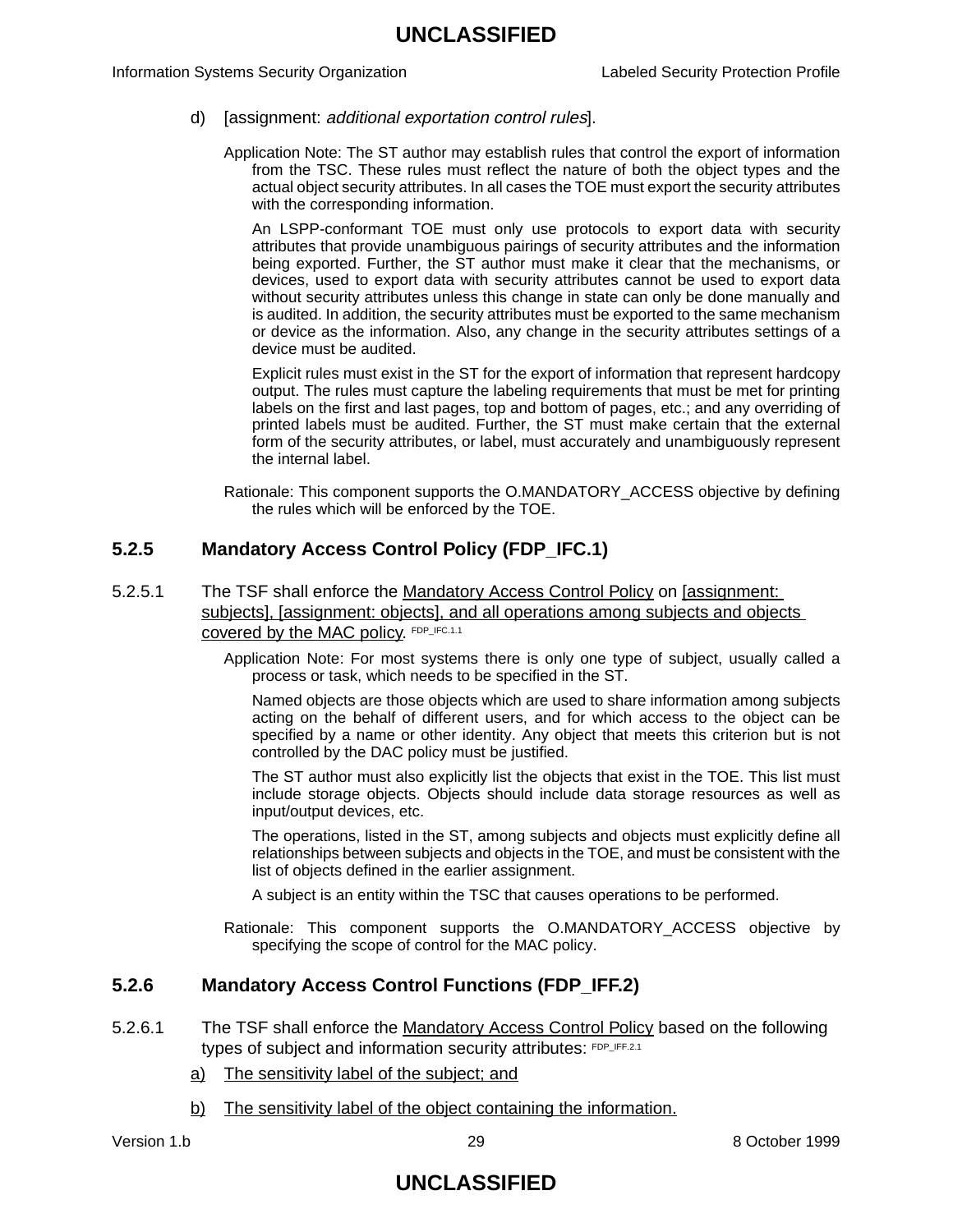Sensitivity label of subjects and objects shall consist of the following:

- A hierarchical level; and
- A set of non-hierarchical categories.
- 5.2.6.2 The TSF shall permit an information flow between a controlled subject and controlled information via a controlled operation if the following rules, based on the ordering relationships between security attributes hold: FDP\_IFF.2.2
	- a) If the sensitivity label of the subject is greater than or equal to the sensitivity label of the object, then the flow of information from the object to the subject is permitted (a read operation);
	- b) If the sensitivity label of the object is greater than or equal to the sensitivity label of the subject; then the flow of information from the subject to the object is permitted (a write operation);
	- c) If the sensitivity label of subject **A** is greater than or equal to the sensitivity label of subject **B**; then the flow of information from subject **B** to subject **A** is permitted.
- 5.2.6.3 The TSF shall enforce the [assignment: additional information flow control SFP rules]. FDP\_IFF.2.3
- 5.2.6.4 The TSF shall provide the following [assignment: list of additional SFP capabilities]. FDP\_IFF.2.4
- 5.2.6.5 The TSF shall explicitly authorize an information flow based on the following rules: [assignment: rules, based on security attributes, that explicitly authorize information flows1. FDP\_IFF.2.5
- 5.2.6.6 The TSF shall explicitly deny an information flow based on the following rules: [assignment: rules, based on security attributes, that explicitly deny information flows]. FDP\_IFF.2.6
- 5.2.6.7 The TSF shall enforce the following relationships for any two valid sensitivity labels: FDP\_IFF.2.7
	- a) There exists an ordering function that, given two valid sensitivity labels, determines if the *sensitivity labels* are equal, if one *sensitivity label* is greater than the other, or if the sensitivity labels are incomparable; and
		- Sensitivity labels are equal if the hierarchical level of both labels are equal and the non-hierarchically category sets are equal.
		- Sensitivity label **A** is greater than sensitivity label **B** if one of the following conditions exists:
			- If the hierarchical level of **A** is greater than the hierarchical level of **B**, and the non-hierarchical category set of **A** is equal to the non-hierarchical category set of **B**.
			- If the hierarchical level of **A** is equal to the hierarchical level of **B**, and the non-hierarchical category set of **A** is a proper super-set of the nonhierarchical category set of **B**.
			- If the hierarchical level of **A** is greater than the hierarchical level of **B**, and the non-hierarchical category set of **A** is a proper super-set of the nonhierarchical category set of **B**.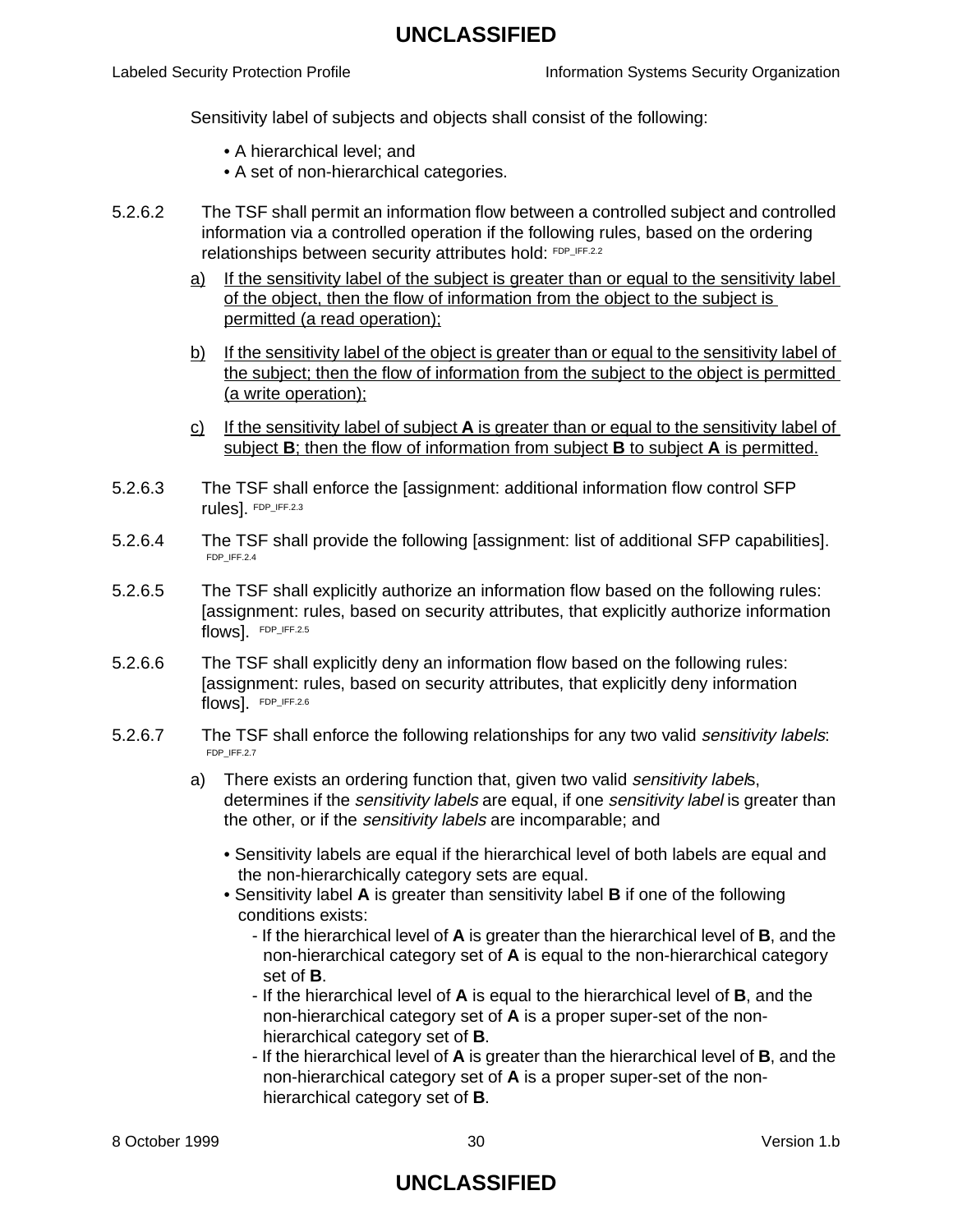- <span id="page-30-0"></span>• Sensitivity labels are incomparable if they are not equal and neither label is greater than the other.
- b) There exists a "least upper bound" in the set of *sensitivity labels*, such that, given any two valid sensitivity labels, there is a valid sensitivity label that is greater than or equal to the two valid sensitivity labels; and
- c) There exists a "greatest lower bound" in the set of the *sensitivity labels*, such that, given any two valid sensitivity labels, there is a valid sensitivity label that is not greater than the two valid sensitivity labels.
	- Application Note: The terms "security attribute" and "information flow control security attribute" refer to the sensitivity labels of subjects and objects.

A LSPP-conformant TOE should support at least 16 site definable hierarchical levels and 64 site definable non-hierarchical categories. The implementation of sensitivity labels does not need to store labels in a format which has the components of the label explicitly instantiated, but may use some form of tag which maps to a level and category set.

Rationale: This component supports the O.MANDATORY\_ACCESS objective by defining the rules which will be enforced by the TOE.

#### **5.2.7 Import of Unlabeled User Data (FDP\_ITC.1)**

- 5.2.7.1 The TSF shall enforce the Mandatory Access Control Policy when importing unlabeled user data, controlled under the MAC policy, from outside the TSC. FDP\_ITC.1.1
- 5.2.7.2 The TSF shall ignore any security attributes associated with the *unlabeled* user data when imported from outside the TSC. FDP\_ITC.1.2
- 5.2.7.3 The TSF shall enforce the following rules when importing unlabeled user data controlled under the MAC policy from outside the TSC: FDP\_ITC.1.3
	- a) Devices used to import data without security attributes cannot be used to import data with security attributes unless the change in device state is performed manually and is auditable.
	- b) [assignment: additional importation control rules].

Application Note: The LSPP-conformant TOE must provide protections for data imported from outside the control of the TSC via functions that do not provide reliable security attributes along with the actual data. The imported data must be assigned a sensitivity label that will be used to enforce the MAC policy. Further, the ability for a subject to import information must be controlled under the existing rules that establish the MAC policy of the TOE.

The ST author must explicitly state the rules under which authorized users can designate the security attributes of the mechanisms, or devices, used to import data without security attributes; and any attribute change must be audited. The ST author must also make it clear that mechanisms, or devices, used to import data without security attributes cannot also be used to import data with security attributes unless this change in state can only be done manually and is audited.

Rationale: This component supports the O.MANDATORY\_ACCESS objective by defining the rules which will be enforced by the TOE.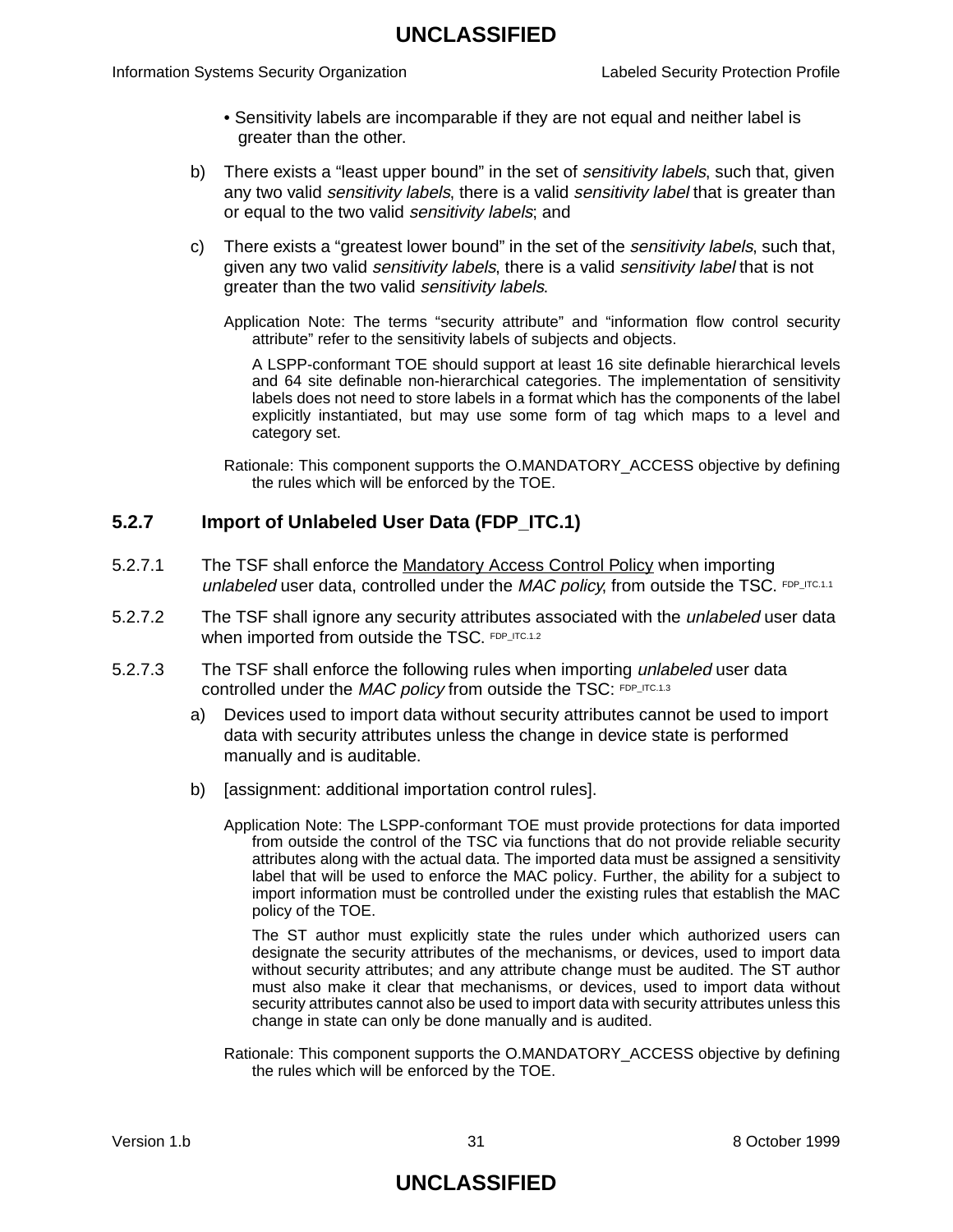#### <span id="page-31-0"></span>**5.2.8 Import of Labeled User Data (FDP\_ITC.2)**

- 5.2.8.1 The TSF shall enforce the Mandatory Access Control Policy when importing labeled user data, controlled under the MAC policy, from outside the TSC. FDP\_ITC.2.1
- 5.2.8.2 The TSF shall use the security attributes associated with the imported labeled user data. FDP\_ITC.2.2
- 5.2.8.3 The TSF shall ensure that the protocol used provides for the unambiguous association between security attributes and the *labeled* user data received. FDP\_ITC.2.3
- 5.2.8.4 The TSF shall ensure that interpretation of the security attributes of the imported *labeled* user data is as intended by the source of the user data.  $FDP\_ITC.2.4$
- 5.2.8.5 The TSF shall enforce the following rules when importing labeled user data controlled under the MAC policy from outside the TSC: FDP\_ITC.2.5
	- a) Devices used to import data with security attributes cannot be used to import data without security attributes unless the change in device state is performed manually and is auditable;
	- b) [assignment: additional importation control rules].
		- Application Note: The ST author must provide for the protection of data imported from outside the control of the TSC via any mechanisms that provide security attributes along with the information being imported. The security attributes received along with the data must accurately represent the security attributes of the data with which they are associated.

The ST author must make it clear that the mechanisms, or devices used to import data with security attributes cannot be used to import data without security attributes unless this change in state can only be done manually and is audited. Also, any change in the security attributes of a device must be audited.

Rationale: This component supports the O.MANDATORY\_ACCESS objective by defining the rules which will be enforced by the TOE.

- c) Sensitivity label, consisting of the following:
	- A hierarchical level; and
	- A set of non-hierarchical categories.

A LSPP-conformant TOE should support at least 16 site definable hierarchical levels and 64 site definable non-hierarchical categories. The implementation of sensitivity labels does not need to store labels in a format which has the components of the label explicitly instantiated, but may use some form of tag which maps to a level and category set.

#### **5.2.9 Object Residual Information Protection (FDP\_RIP.2)**

5.2.9.1 The TSF shall ensure that any previous information content of a resource is made unavailable upon the allocation of the resource to all objects. FDP\_RIP.2

> Application Note: This requirement applies to all resources governed by or used by the TSF; it includes resources used to store data and attributes. It also includes the encrypted representation of information.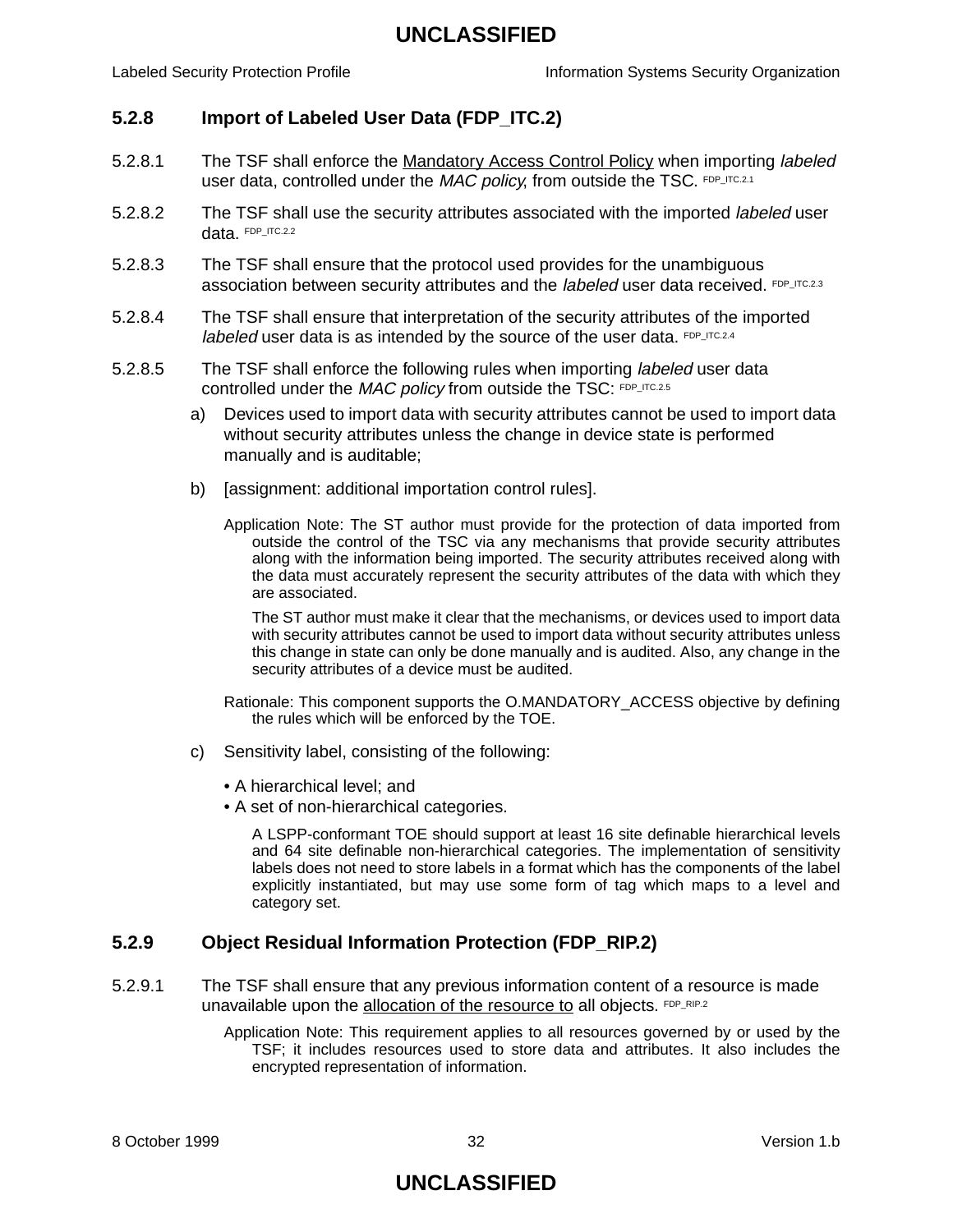Clearing the information content of resources on deallocation from objects is sufficient to satisfy this requirement, if unallocated resources will not accumulate new information until they are allocated again.

Rationale: This component supports the [O.RESIDUAL\\_INFORMATION ob](#page-18-0)jective.

#### <span id="page-32-0"></span>**5.2.10 Subject Residual Information Protection ([Note 1\)](#page-60-0)**

- 5.2.10.1 The TSF shall ensure that any previous information content of a resource is made unavailable upon the allocation of the resource to all subjects.  $NQTE 1$ 
	- Application Note: This requirement applies to all resources governed by or used by the TSF; it includes resources used to store data and attributes. It also includes the encrypted representation of information.

Clearing the information content of resources on deallocation from subjects is sufficient to satisfy this requirement, if unallocated resources will not accumulate new information until they are allocated again.

Rationale: This component supports the [O.RESIDUAL\\_INFORMATION ob](#page-18-0)jective.

#### **5.3 Identification and Authentication (FIA)**

#### **5.3.1 User Attribute Definition (FIA\_ATD.1)**

- 5.3.1.1 The TSF shall maintain the following list of security attributes belonging to individual users: FIA\_ATD.1.1
	- a) User Identifier;
	- b) Group Memberships;
	- c) Authentication Data;
	- d) User Clearances;
	- e) Security-relevant Roles; and
	- f) [assignment: other user security attributes].

Application Note: The specified attributes are those that are required by the TSF to enforce the DAC policy, the generation of audit records, and proper identification and authentication of users. The user identity must be uniquely associated with a single individual user.

Group membership may be expressed in a number of ways: a list per user specifying to which groups the user belongs, a list per group which includes which users are members, or implicit association between certain user identities and certain groups.

A TOE may have two forms of user and group identities, a text form and a numeric form. In these cases there must be unique mapping between the representations.

Rationale: This component supports the [O.AUTHORIZATION](#page-18-0) and [O.DISCRETIONARY\\_ACCESS o](#page-18-0)bjectives by providing the TSF with the information about users needed to enforce the TSP.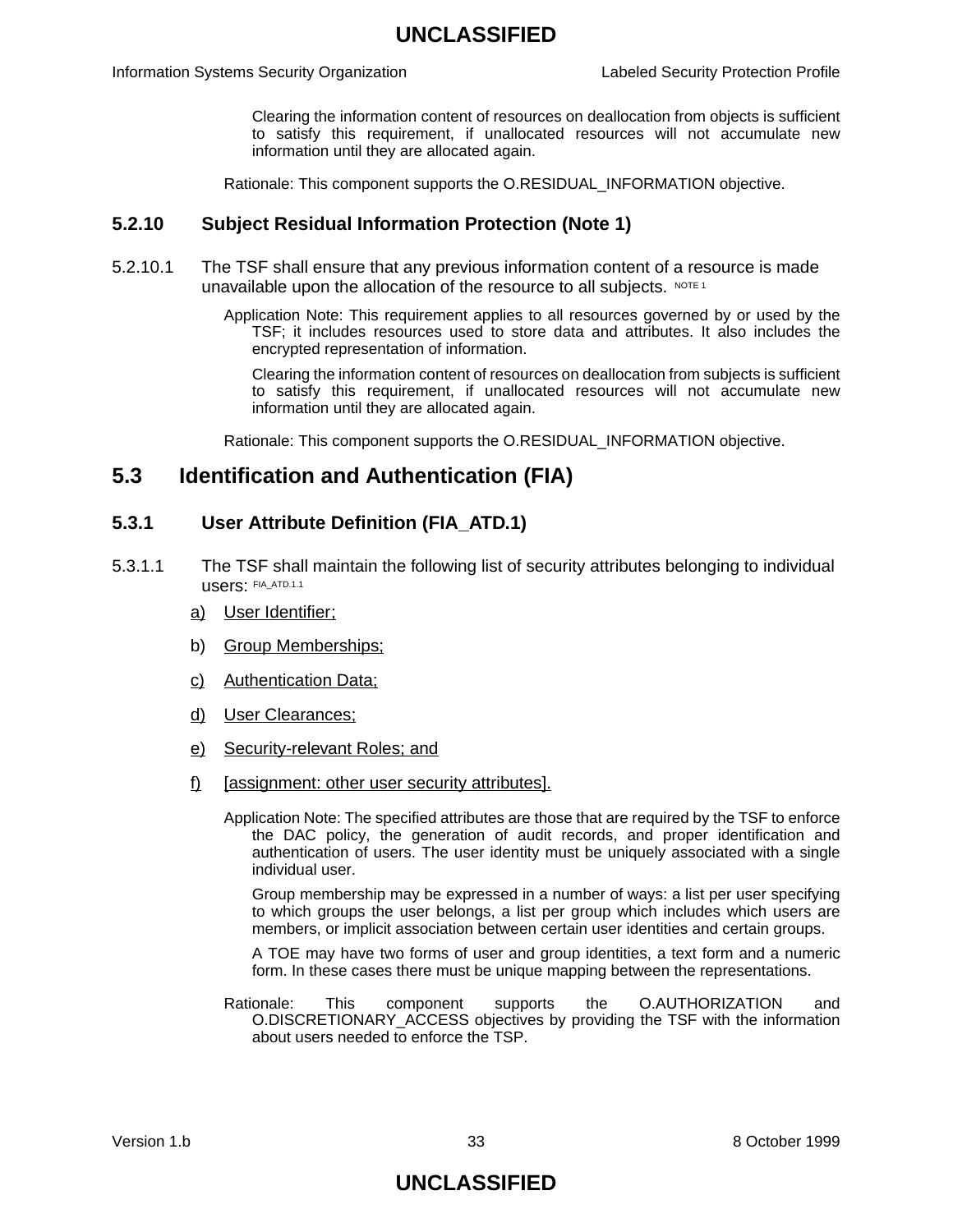#### <span id="page-33-0"></span>**5.3.2 Strength of Authentication Data (FIA\_SOS.1)**

- 5.3.2.1 The TSF shall provide a mechanism to verify that secrets meet the following: FIA\_SOS.1
	- a) For each attempt to use the authentication mechanism, the probability that a random attempt will succeed is less than one in 1,000,000;
	- b) For multiple attempts to use the authentication mechanism during a one minute period, the probability that a random attempt during that minute will succeed is less than one in 100,000; and
	- c) Any feedback given during an attempt to use the authentication mechanism will not reduce the probability below the above metrics.
		- Application Note: The method of authentication is unspecified by the LSPP, but must be specified in a ST. The method which is used must be shown to have low probability that authentication data can be forged or guessed. For example, if a password mechanism is used a set of metrics needs to be specified and may include such things as minimum length of the password, maximum lifetime of a password, and the subjecting of possible passwords to dictionary attacks. The strength of whatever mechanism implemented must be subjected to a strength of function analysis. (See 6.[7.2\)](#page-49-0)
		- Rationale: This component supports the [O.AUTHORIZATION](#page-18-0) objective by providing an authentication mechanism with a reasonable degree of certainty that only authorized users may access the TOE.

#### **5.3.3 Authentication (FIA\_UAU.1)**

- 5.3.3.1 The TSF shall allow [assignment: list of TSF-mediated actions] on behalf of the user to be performed before the user is authenticated. FIA\_UAU.1.1
- 5.3.3.2 The TSF shall require each user to be successfully authenticated before allowing any other TSF-mediated actions on the behalf of that user. FIA\_UAU.1.2
	- Application Note: The ST must specify the actions which are allowed by an unauthenticated user. The allowed actions should be limited to those things which aid an authorized user in gaining access to the TOE. This could include help facilities or the ability to send a message to authorized administrators.
	- Rationale: This component supports the [O.AUTHORIZATION](#page-18-0) objective by specifying what actions unauthenticated users may perform.

#### **5.3.4 Protected Authentication Feedback (FIA\_UAU.7)**

- 5.3.4.1 The TSF shall provide only obscured feedback to the user while the authentication is in progress. FIA\_UAU.7
	- Application Note: Obscured feedback implies the TSF does not produce a visible display of any authentication data entered by a user, such as through a keyboard (e.g., echo the password on the terminal). It is acceptable that some indication of progress be returned instead, such as a period returned for each character sent.

Some forms of input, such as card input based batch jobs, may contain humanreadable user passwords. The Administrator and User Guidance documentation for the product must explain the risks in placing passwords on such input and must suggest procedures to mitigate that risk.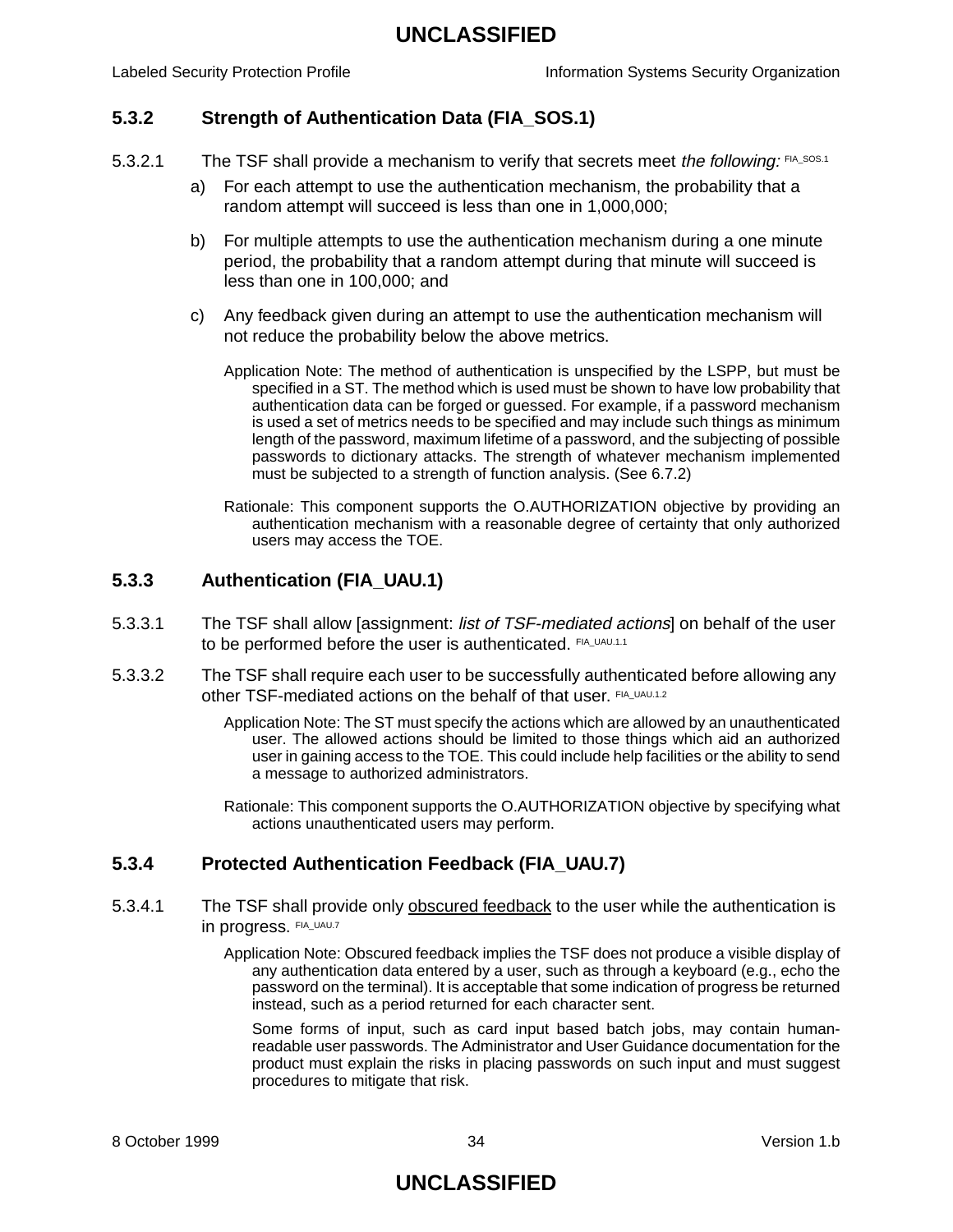Rationale: This component supports the [O.AUTHORIZATION](#page-18-0) objective. Individual accountability cannot be maintained if the individual's authentication data, in any form, is compromised.

#### <span id="page-34-0"></span>**5.3.5 Identification (FIA\_UID.1)**

- 5.3.5.1 The TSF shall allow [assignment: list of TSF-mediated actions] on behalf of the user to be performed before the user is identified. FIA\_UID.1.1
- 5.3.5.2 The TSF shall require each user to be successfully identified before allowing any other TSF-mediated actions on the behalf of that user. FIA\_UID.1.2

Application Note: The ST must specify the actions which are allowed to an unidentified user. The allowed actions should be limited to those things which aid an authorized user in gaining access to the TOE. This could include help facilities or the ability to send messages to authorized administrators.

The method of identification is unspecified by this PP, but should be specified in a ST and it should specify how this relates to user identifiers maintained by the TSF.

Rationale: This component supports the [O.AUTHORIZATION](#page-18-0) objective by specifying what actions unidentified users may perform.

#### **5.3.6 User-Subject Binding (FIA\_USB.1)**

- 5.3.6.1 The TSF shall associate the *following* user security attributes with subjects acting on the behalf of that user: FIA\_USB.1[.1 / NOT](#page-60-0)E 2
	- a) The user identity which is associated with auditable events;
	- b) The user identity or identities which are used to enforce the Discretionary Access Control Policy;
	- c) The group membership or memberships used to enforce the Discretionary Access Control Policy;
	- d) The sensitivity label used to enforce the Mandatory Access Control Policy, which consists of the following:
		- A hierarchical level; and
		- A set of non-hierarchical categories.
	- e) [assignment: any other user security attributes].
- 5.3.6.2 The TSF shall enforce the following rules on the initial association of user security attributes with subjects acting on the behalf of a user:  $NOTE 2$  $NOTE 2$ 
	- a) The sensitivity label associated with a subject shall be within the clearance range of the user;
	- b) [assignment: initial association rules].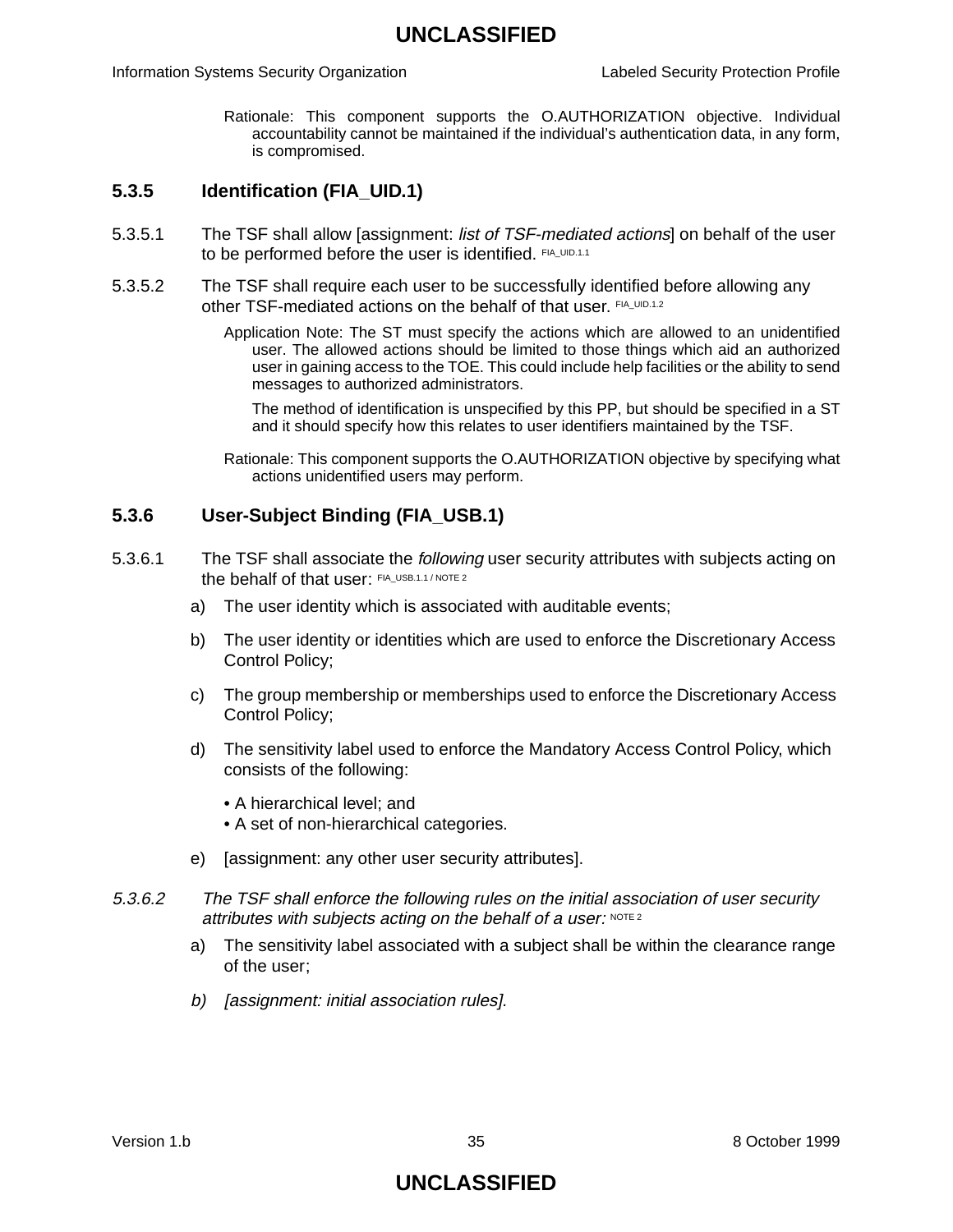- <span id="page-35-0"></span>5.3.6.3 The TSF shall enforce the following rules governing changes to the user security attributes associated with subjects acting on the behalf of a user:  $NOTE 2$ 
	- a) [assignment: changing of attributes rules].
		- Application Note: The DAC policy and audit generation require that each subject acting on the behalf of users have a user identity associated with the subject. This identity is normally the one used at the time of identification to the system.

The DAC policy enforced by the TSF may include provisions for making access decisions based on a user identity which differs from the one used during identification. The ST must state, in 5.3.6.3, how this alternate identity is associated with a subject and justify why the individual user associated with this alternate identity is not compromised by the mechanism used to implement it.

Depending on the TSF's implementation of group membership, the associations between a subject and groups may be explicit at the time of identification or implicit in a relationship between user and group identifiers. The ST must specify this association. Like user identification, an alternate group mechanism may exist, and parallel requirements apply.

Rationale: This component supports the [O.DISCRETIONARY\\_ACCESS](#page-18-0) and [O.AUDITING](#page-18-0) objectives by binding user identities to subjects acting on their behalf.

### **5.4 Security Management (FMT)**

#### **5.4.1 Management of Object Security Attributes (FMT\_MSA.1)**

- 5.4.1.1 The TSF shall enforce the Discretionary Access Control Policy to restrict the ability to modify the access control attributes associated with a named object to [assignment: the *authorized users*]. FMT\_MSA.1.1
- 5.4.1.2 The TSF shall enforce the Mandatory Access Control Policy to restrict the ability to modify the sensitivity label associated with an object to [assignment: the authorized identified roles]. FMT\_MSA.1.1

Application Note: The ST must state the components of the access rights that may be modified, and must state any restrictions that may exist for a type of authorized user and the components of the access rights that the user is allowed to modify.

The ability to modify access rights must be restricted in that a user having access rights to a named object does not have the ability to modify those access rights unless granted the right to do so. This restriction may be explicit, based on the object ownership, or based on a set of object hierarchy rules.

Rationale: This component supports the [O.DISCRETIONARY\\_ACCESS](#page-18-0) objective by providing the means by which the security attributes of objects are managed by a site.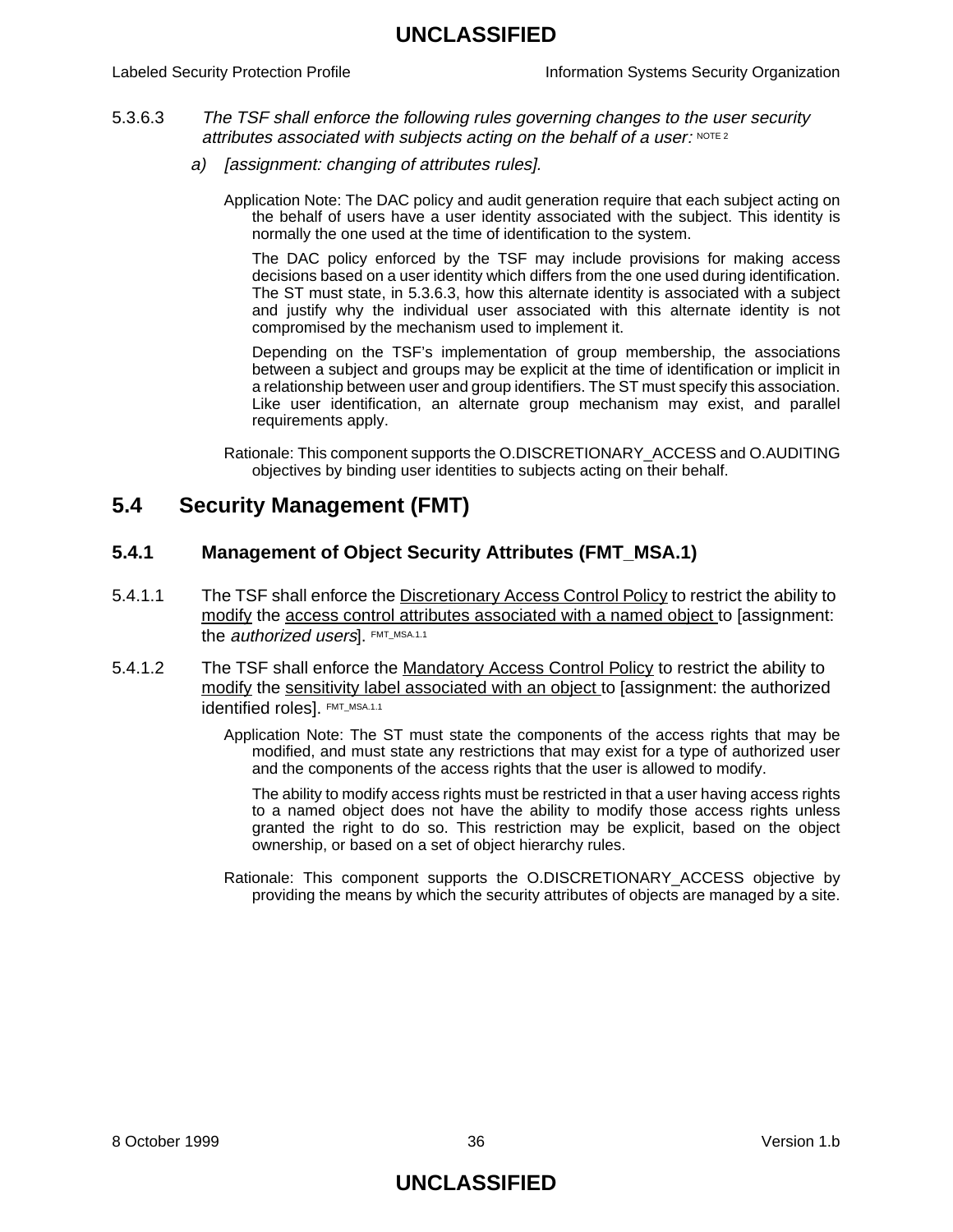#### <span id="page-36-0"></span>**5.4.2 Static Attribute Initialization (FMT\_MSA.3)**

- 5.4.2.1 The TSF shall enforce the Discretionary Access Control Policy to provide restrictive default values for security attributes that are used to enforce the Discretionary **Access Control Policy. FMT\_MSA.3.1**
- 5.4.2.2 The TSF shall enforce the Mandatory Access Control Policy to provide restrictive default values for security attributes that are used to enforce the Mandatory Access Control Policy. FMT\_MSA.3.1
- 5.4.2.3 The TSF shall allow the [assignment: the authorized identified roles] to specify alternative initial values to override the default values when an object or information is created. FMT\_MSA.3.2
	- Application Note: A LSPP-conformant TOE must provide protection by default for all objects at creation time. This may be done through the enforcing of a restrictive default access control on newly created objects or by requiring the user to explicitly specify the desired access controls on the object at its creation. In either case, there shall be no window of vulnerability through which unauthorized access may be gained to newly created objects.
	- Rationale: This component supports the [O.DISCRETIONARY\\_ACCESS](#page-18-0) objective by requiring that objects are properly protected starting from the instant that they are created.

#### **5.4.3 Management of the Audit Trail (FMT\_MTD.1)**

- 5.4.3.1 The TSF shall restrict the ability to create, delete, and clear the audit trail to authorized administrators. FMT\_MTD.1.1
	- Application Note: The selection of "create, delete, and clear" functions for audit trail management reflect common management functions. These functions should be considered generic; any other audit administration functions that are critical to the management of a particular audit mechanism implementation should be specified in the ST.
	- Rationale: The component supports the [O.AUDITING](#page-18-0) and [O.MANAGE](#page-18-0) objectives by ensuring that the accountability information is not compromised by destruction of the audit trail.

#### **5.4.4 Management of Audited Events (FMT\_MTD.1)**

- 5.4.4.1 The TSF shall restrict the ability to modify or observe the set of audited events to authorized administrators. FMT\_MTD.1.1
	- Application Note: The set of audited events are the subset of auditable events which will be audited by the TSF. The term set is used loosely here and refers to the total collection of possible ways to control which audit records get generated; this could be by type of record, identity of user, identity of object, etc.

It is an important aspect of audit that users not be able to effect which of their actions are audited, and therefore must not have control over or knowledge of the selection of an event for auditing.

Rationale: This component supports the [O.AUDITING](#page-18-0) and [O.MANAGE](#page-18-0) objectives by providing the administrator with the ability to control the degree to which accountability is generated.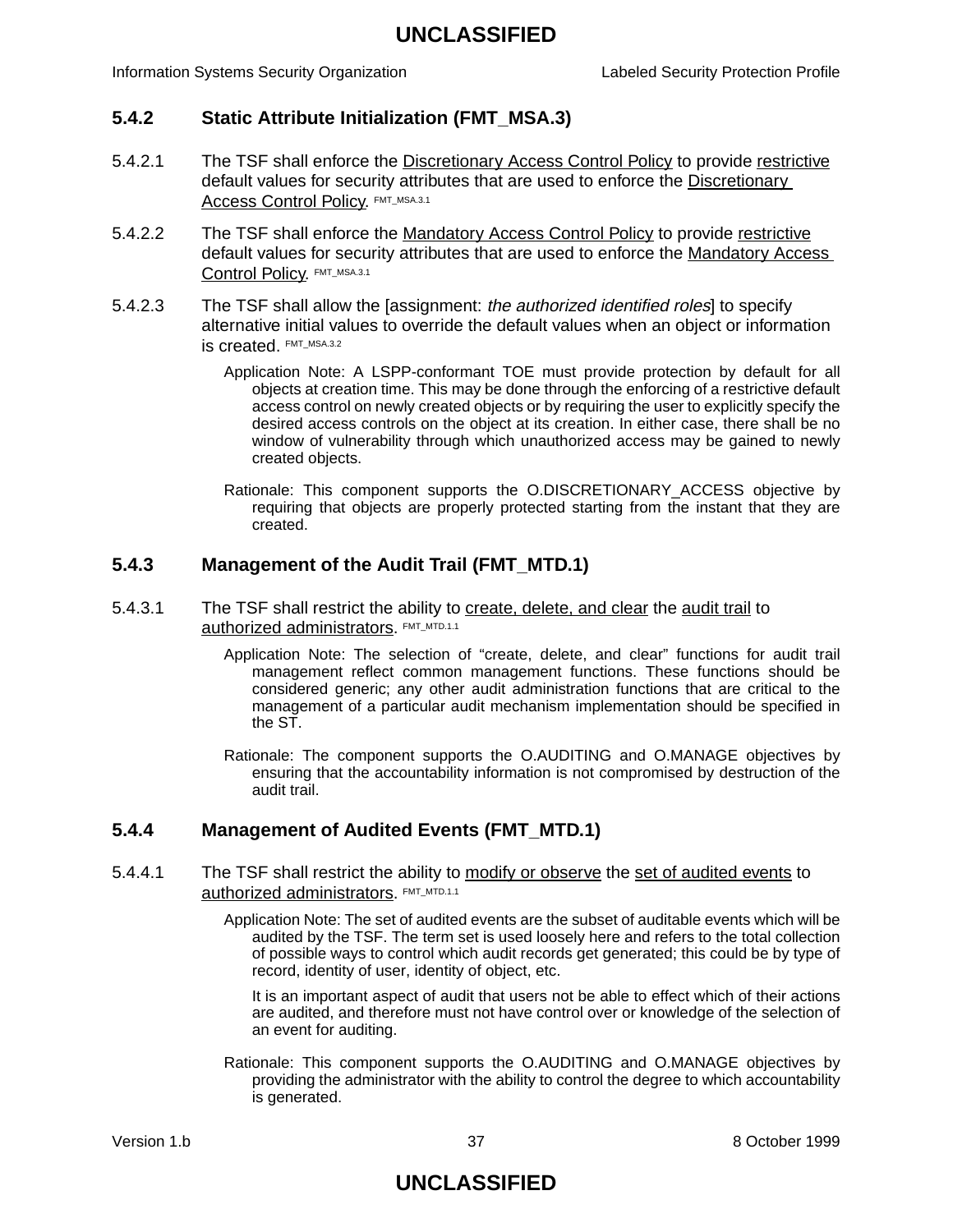#### <span id="page-37-0"></span>**5.4.5 Management of User Attributes (FMT\_MTD.1)**

5.4.5.1 The TSF shall restrict the ability to *initialize and modify* the user security attributes, other than authentication data, to authorized administrators. FMT\_MTD.1.1

> Application Note: This component only applies to security attributes which are used to maintain the TSP. Other user attributes may be specified in the ST, but control of those attributes are not within the scope of the LSPP.

> Rationale: This component supports the [O.MANAGE](#page-18-0) objective by providing the administrator with the means to manage who are authorized users and what attributes are associated with each user.

#### **5.4.6 Management of Authentication Data (FMT\_MTD.1)**

- 5.4.6.1 The TSF shall restrict the ability to initialize the authentication data to authorized administrators. FMT\_MTD.1.1
- 5.4.6.2 The TSF shall restrict the ability to modify the authentication data to the following: FMT\_MTD.1.1
	- a) authorized administrators; and
	- b) users authorized to modify their own authentication data
		- Application Note: User authentication data refers to information that users must provide to authenticate themselves to the TSF. Examples include passwords, personal identification numbers, and fingerprint profiles. User authentication data does not include the users identity. The ST must specify the authentication mechanism that makes use of the user authentication data to verify a user's identity.

This component does not require that any user be authorized to modify their own authentication information; it only states that it is permissible. It is not necessary that requests to modify authentication data require reauthentication of the requester's identity at the time of the request.

Rationale: This component supports the [O.AUTHORIZATION](#page-18-0) and [O.MANAGE](#page-18-0) objectives by ensuring integrity and confidentiality of authentication data.

#### **5.4.7 Revocation of User Attributes (FMT\_REV.1)**

- 5.4.7.1 The TSF shall restrict the ability to revoke security attributes associated with the users within the TSC to authorized administrators. FMT\_REV.1.1
- 5.4.7.2 The TSF shall enforce the rules: FMT\_REV.1.2
	- a) The immediate revocation of security-relevant authorizations; and
	- b) [assignment: list of other revocation rules concerning users].

Application Note: Many security-relevant authorizations could have serious consequences if misused, so an immediate revocation method must exist, although it need not be the usual method (e.g., The usual method may be editing the trusted users profile, but the change doesn't take effect until the user logs off and logs back on. The method for immediate revocation might be to edit the trusted users profile and "force" the trusted user to log off.). The immediate method must be specified in the ST and in administrator guidance. In a distributed environment the developer must provide a description of how the "immediate" aspect of this requirement is met.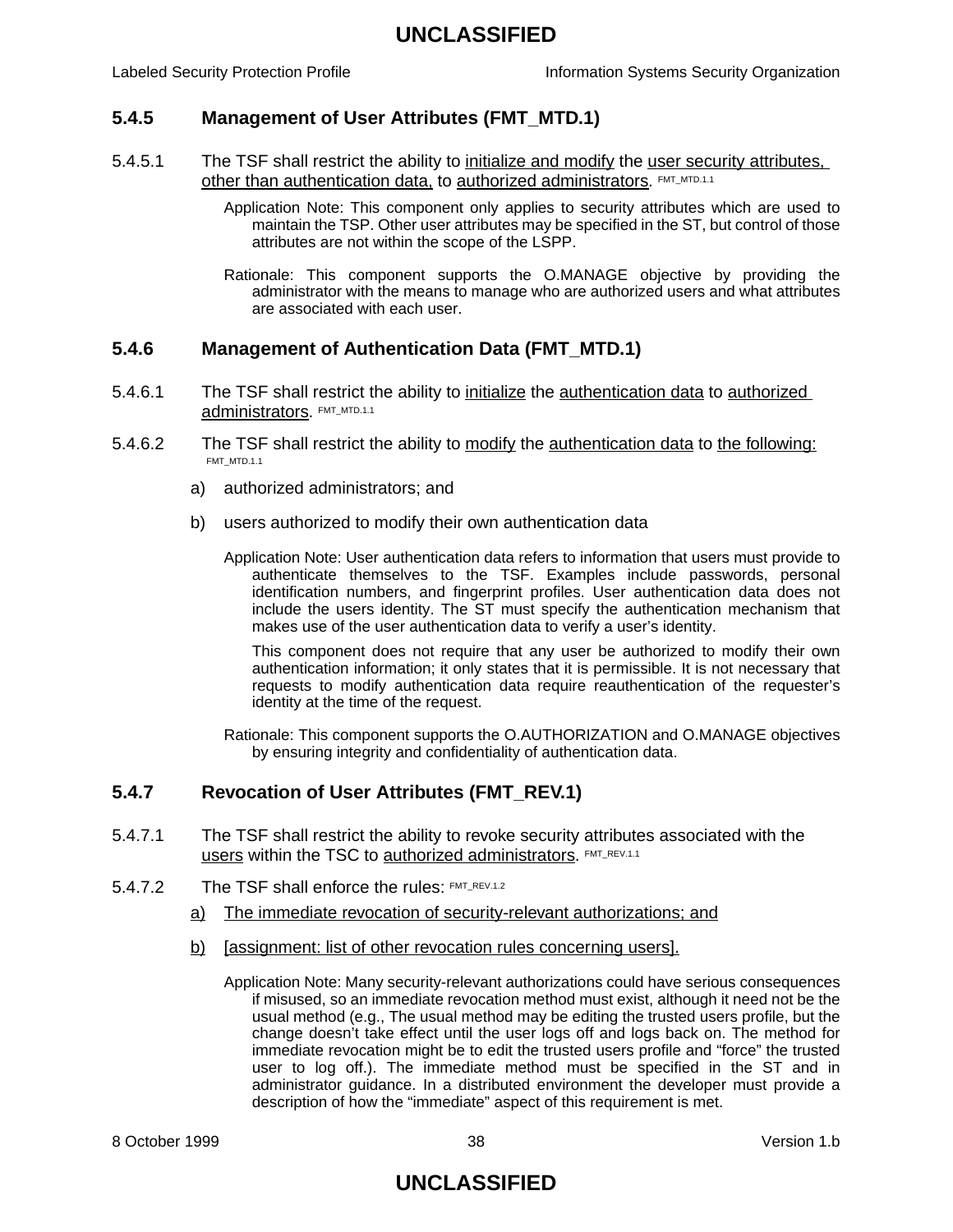Rationale: This component supports the [O.MANAGE](#page-18-0) objective by controlling access to data and functions which are not generally available to all users.

#### <span id="page-38-0"></span>**5.4.8 Revocation of Object Attributes (FMT\_REV.1)**

- 5.4.8.1 The TSF shall restrict the ability to revoke security attributes associated with objects within the TSC to users authorized to modify the security attributes by the Discretion**ary Access Control or Mandatory Access Control policies. FMT\_REV.1.1**
- 5.4.8.2 The TSF shall enforce the rules: FMT\_REV.
	- a) The access rights associated with an object shall be enforced when an access check is made;
	- b) The rules of the Mandatory Access Control policy ([5.2.6](#page-28-0)) are enforced on all future operations; and
	- c) [assignment: list of other revocation rules concerning objects].
		- Application Note: The DAC policy may include immediate revocation (e.g., Multics immediately revokes access to segments) or delayed revocation (e.g., most UNIX systems do not revoke access to already opened files). The DAC access rights are considered to have been revoked when all subsequent access control decisions by the TSF use the new access control information. It is not required that every operation on an object make an explicit access control decision as long as a previous access control decision was made to permit that operation. It is sufficient that the developer clearly documents in guidance documentation how revocation is enforced.
		- Rationale: This component supports the [O.DISCRETIONARY\\_ACCESS](#page-18-0) objective by providing that specified access control attributes are enforced at some fixed point in time.

#### **5.4.9 Security Management Roles (FMT\_SMR.1)**

- 5.4.9.1 The TSF shall maintain the roles: FMT\_SMR.1.1
	- a) authorized administrator;
	- b) users authorized by the Discretionary Access Control Policy to modify object security attributes;
	- c) users authorized by the Mandatory Access Control Policy to modify object security attributes;
	- d) users authorized to modify their own authentication data; and
	- e) [assignment: other roles].
- 5.4.9.2 The TSF shall be able to associate users with roles. FMT\_SMR.1.2

Application Note: A LSPP-conformant TOE only needs to support a single administrative role, referred to as the authorized administrator. If a TOE implements multiple independent roles, the ST should refine the use of the term authorized administrators to specify which roles fulfill which requirements.

The LSPP specifies a number of functions which are required of or restricted to an authorized administrator, but there may be additional functions which are specific to the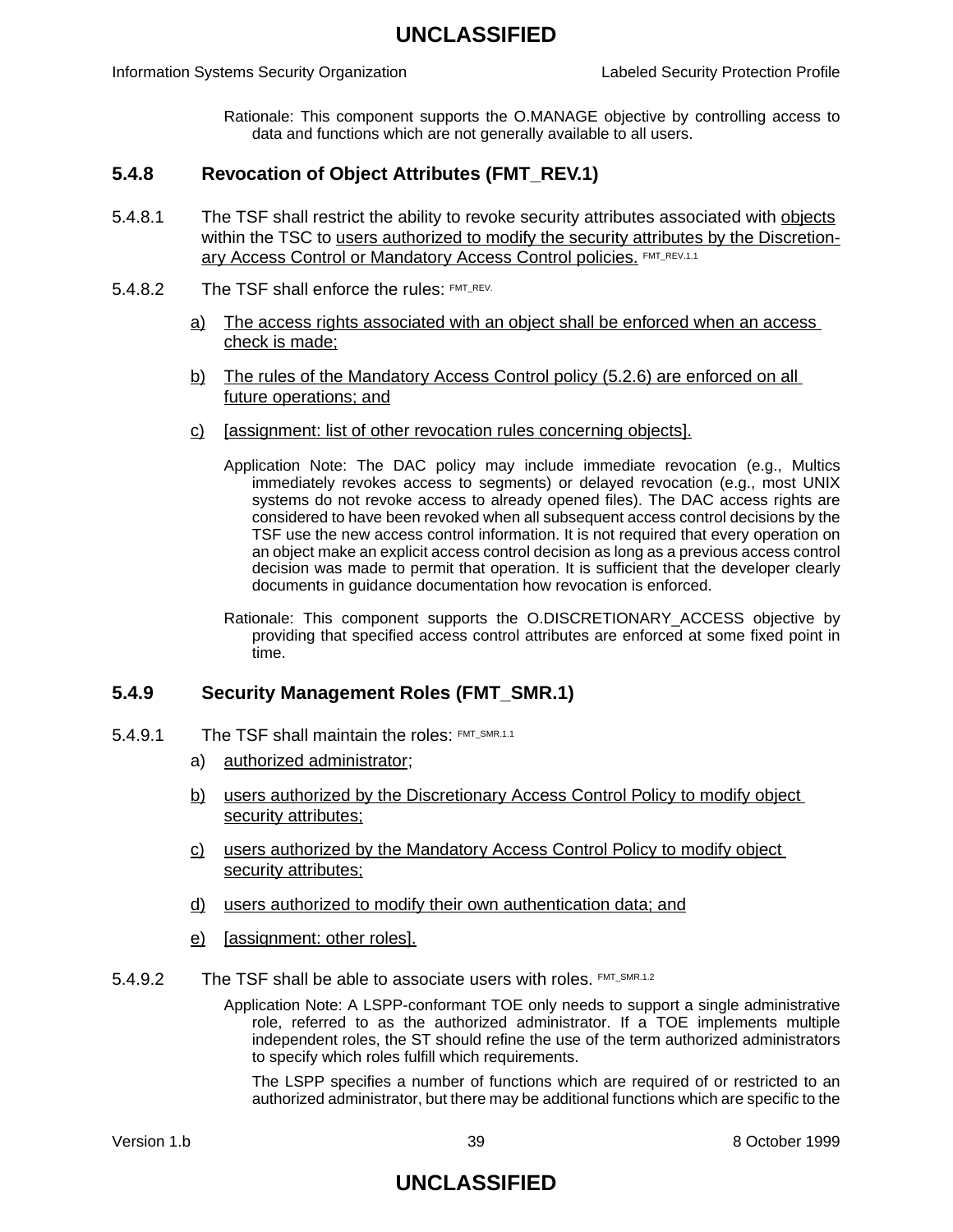TOE. This would include any additional function which would undermined the proper operation of the TSF. Examples of functions include: ability to access certain system resources like tape drives or vector processors, ability to manipulate the printer queues, ability to run real-time programs, and the overriding of sensitivity labels on printed output.

Rationale: This component supports the [O.MANAGE ob](#page-18-0)jective.

#### <span id="page-39-0"></span>**5.5 Protection of the TOE Security Functions (FPT)**

#### **5.5.1 Abstract Machine Testing (FPT\_AMT.1)**

- 5.5.1.1 The TSF shall run a suite of tests [selection: *during initial start-up, periodically during* normal operation, or at the request of an authorized administrator to demonstrate the correct operation of the security assumptions provided by the abstract machine that underlies the TSF. FPT\_AMT.1.1
	- Application Note: In general this component refers to the proper operation of the hardware platform on which a TOE is running. The test suite needs to cover only aspects of the hardware on which the TSF relies to implement required functions, including domain separation. If a failure of some aspect of the hardware would not result in the TSF compromising the functions it performs, then testing of that aspect is not required.
	- Rationale: This component supports the [O.ENFORCEMENT](#page-18-0) objective by demonstrating that the underlying mechanisms are working as expected.

#### **5.5.2 Reference Mediation (FPT\_RVM.1)**

- 5.5.2.1 The TSF shall ensure that the TSP enforcement functions are invoked and succeed before each function within the TSC is allowed to proceed. FPT\_RVM.1.1
	- Application Note: This element does not imply that there must be a reference monitor. Rather this requires that the TSF validates all actions between subjects and objects that require policy enforcement.

Rationale: This component supports [O.ENFORCEMENT](#page-18-0) objective by ensuring that the TSP is not being bypassed.

#### **5.5.3 Domain Separation (FPT\_SEP.1)**

- 5.5.3.1 The TSF shall maintain a security domain for its own execution that protects it from interference and tampering by untrusted subjects. FPT\_SEP.1.1
- 5.5.3.2 The TSF shall enforce separation between the security domains of subjects in the TSC. FPT\_SEP.1.2

Application Note: This component does not imply a particular implementation of a TOE. The implementation needs to exhibit properties that the code and the data upon which TSF relies are not alterable in ways that would compromise the TSF and that observation of TSF data would not result in failure of the TSF to perform its job. This could be done either by hardware mechanisms or hardware architecture. Possible implementations include multi-state CPU's which support multiple task spaces and independent nodes within a distributed architecture.

The second element can also be met in a variety of ways also, including CPU support for separate address spaces, separate hardware components, or entirely in software.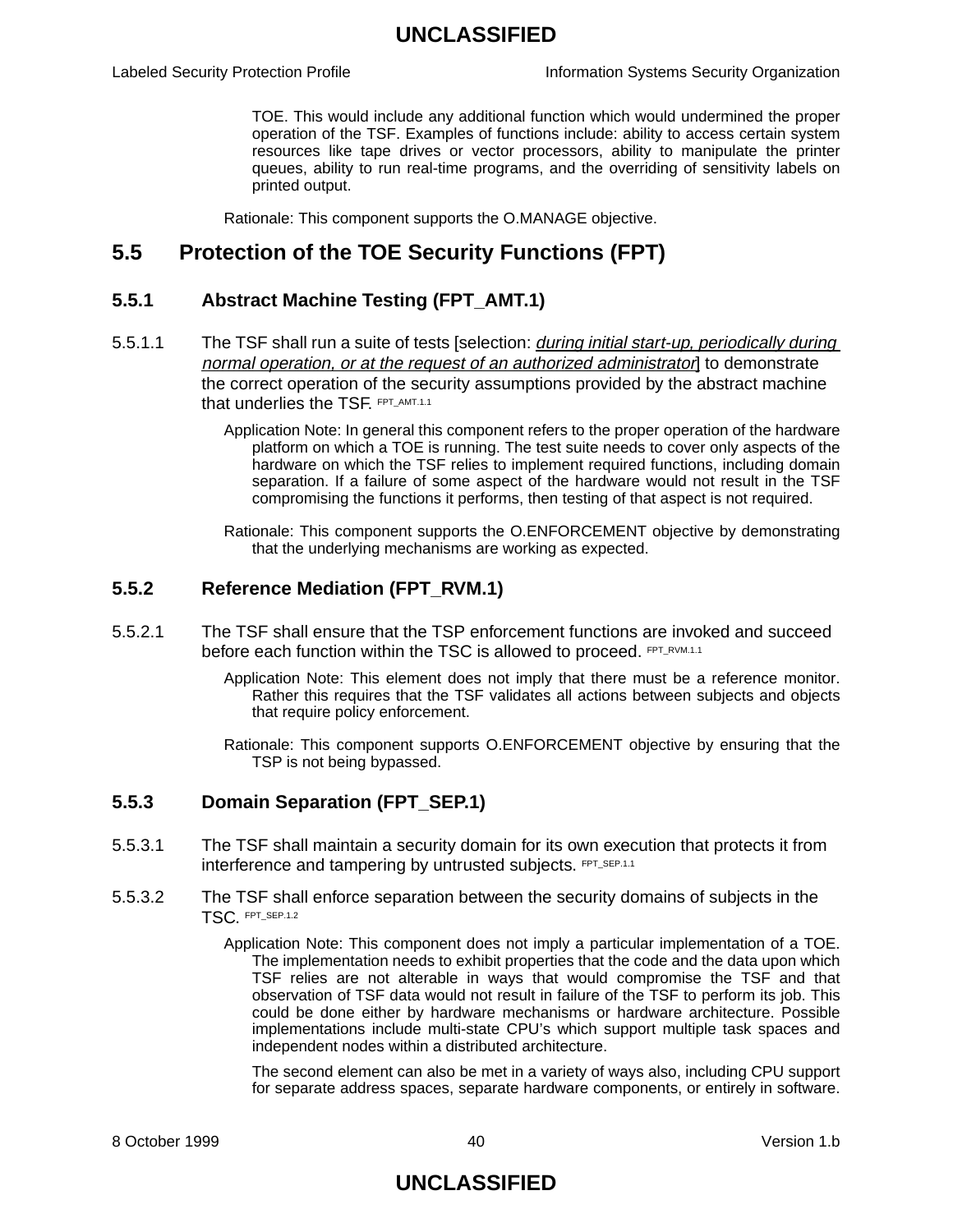The latter is likely in layered application such as a graphic user interface system which maintains separate subjects.

Rationale: This component supports [O.ENFORCEMENT](#page-18-0) objectives by ensuring that a TSF exists within the TOE and that it can reliably carry out its functions.

#### <span id="page-40-0"></span>**5.5.4 Reliable Time Stamps (FPT\_STM.1)**

- 5.5.4.1 The TSF shall be able to provide reliable time stamps for its own use. FPT\_STM.1.1
	- Application Note: The generation of audit records depends on having a correct date and time. The ST needs to specify the degree of accuracy that must be maintained in order to maintain useful information for audit records.
	- Rationale: This component supports the [O.AUDITING](#page-18-0) objective by ensuring that accountability information is accurate.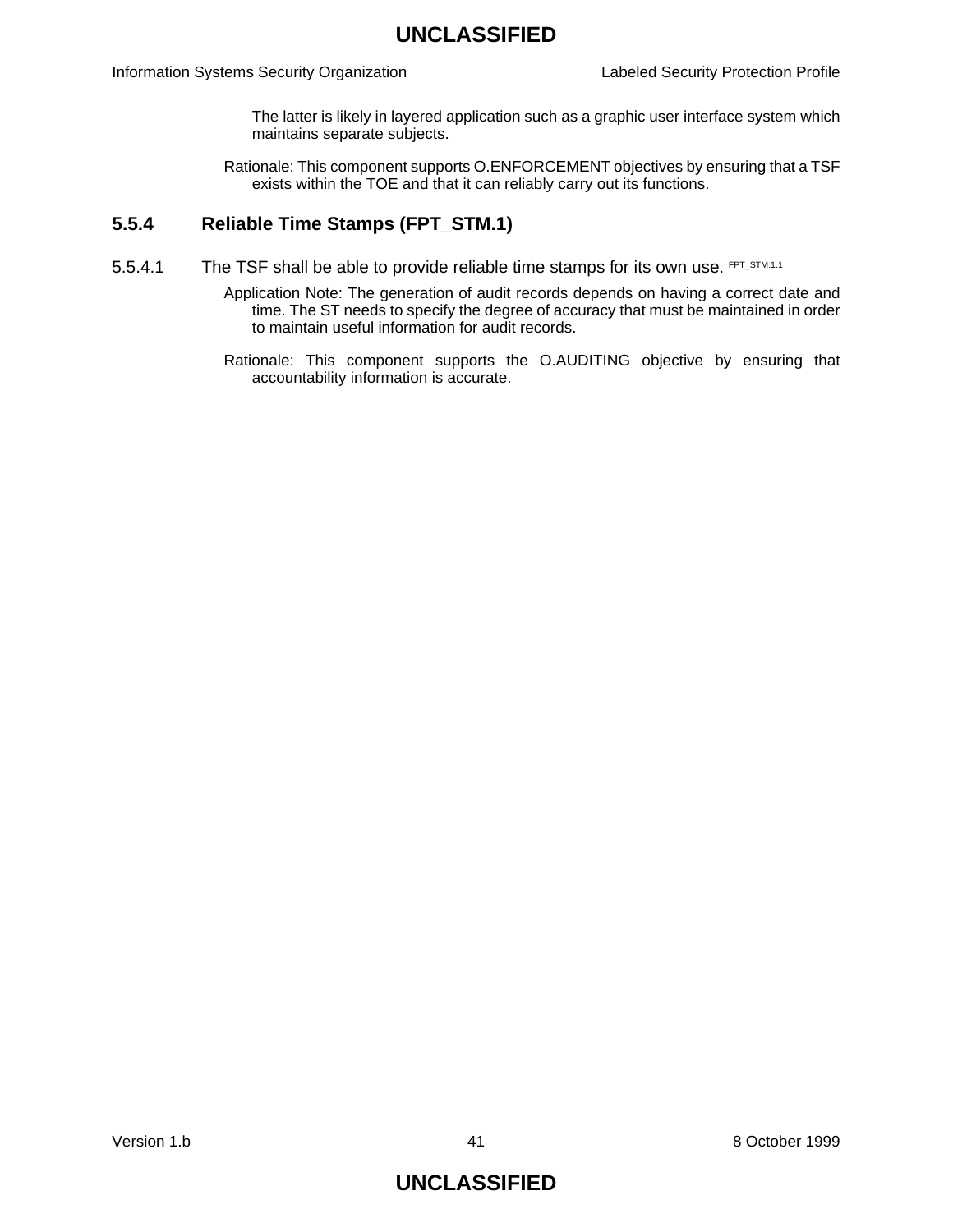Labeled Security Protection Profile **Information Systems Security Organization**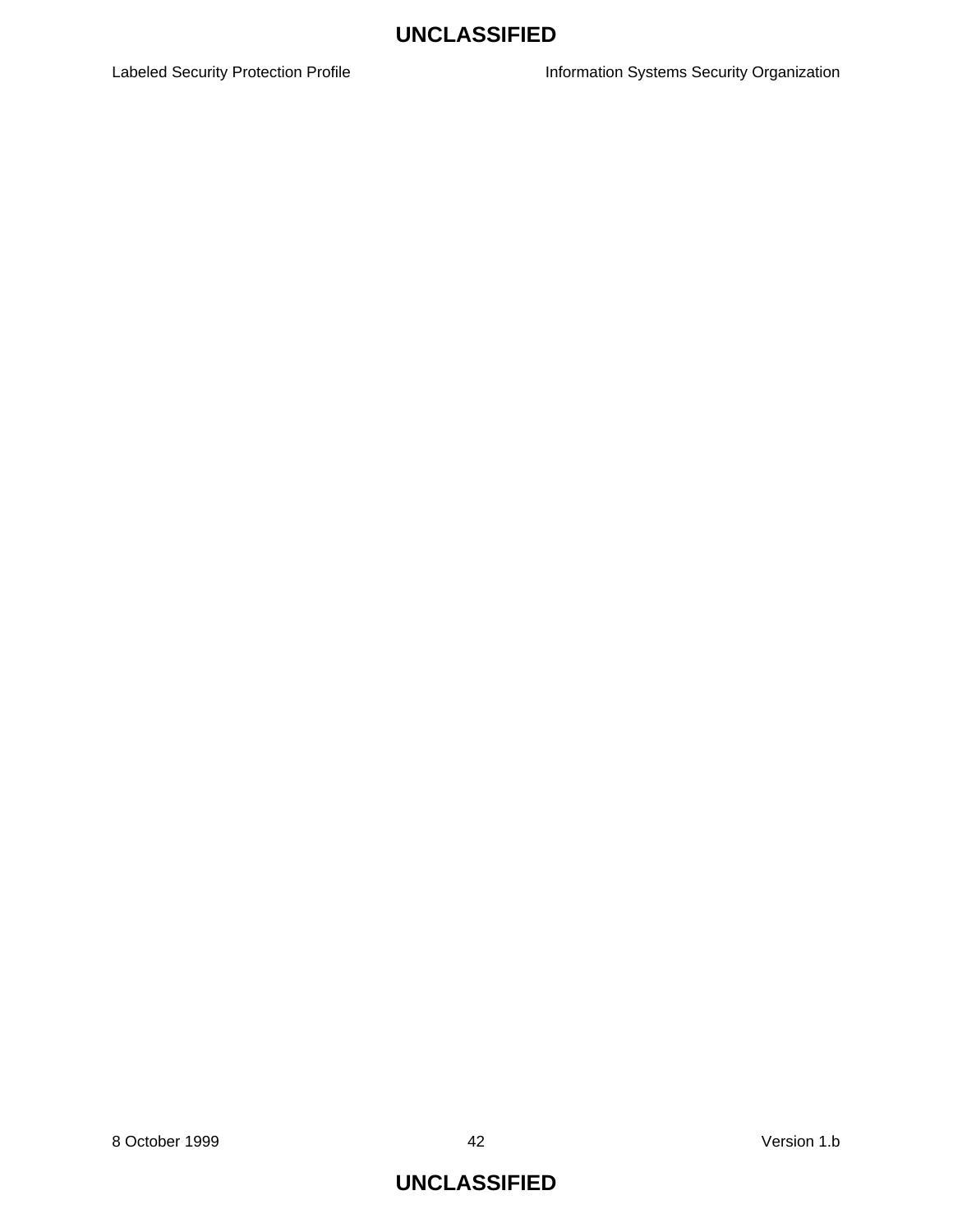## <span id="page-42-0"></span>**6.0 Assurance Requirements**

This chapter defines the assurance requirements for the TOE. Assurance requirement components are Evaluation Assurance Level (EAL) 3, with no augmentation, from part 3 of the CC.

### **6.1 Configuration Management (ACM)**

#### **6.1.1 Authorization Controls (ACM\_CAP.3)**

- 6.1.1.1D The developer shall provide a reference for the TOE. ACM\_CAP.3.1D
- 6.1.1.2D The developer shall use a CM system. ACM\_CAP.3.2D
- 6.1.1.3D The developer shall provide CM documentation. ACM\_CAP.3.3D
- 6.1.1.1C The reference for the TOE shall be unique to each version of the TOE. ACM\_CAP.3.1C
- 6.1.1.2C The TOE shall be labelled with its reference. ACM\_CAP.3.2C
- 6.1.1.3C The CM documentation shall include a configuration list and a CM plan. ACM\_CAP.3.3C
- 6.1.1.4C The configuration list shall describe the configuration items that comprise the TOE. ACM\_CAP.3.4C
- 6.1.1.5C The CM documentation shall describe the method used to uniquely identify the configuration items. ACM\_CAP.3.5C
- 6.1.1.6C The CM system shall uniquely identify all configuration items. ACM\_CAP.3.6C
- 6.1.1.7C The CM plan shall describe how the CM system is used. ACM\_CAP.3.7C
- 6.1.1.8C The evidence shall demonstrate that the CM system is operating in accordance with the CM plan. ACM\_CAP.3.8C
- 6.1.1.9C The CM documentation shall provide evidence that all configuration items have been and are being effectively maintained under the CM system. ACM\_CAP.3.9C
- 6.1.1.10C The CM system shall provide measures such that only authorized changes are made to the configuration items. ACM\_CAP.3.10C
- 6.1.1.1E The evaluator shall confirm that the information provided meets all requirements for content and presentation of evidence. ACM\_CAP.3.1E
	- Application Note: This component provides for three things. First it requires that the TOE is identifiable by a customer, using things such as version and part numbers, to ensure that the proper thing has been installed. Second it requires that the pieces used to produce the TOE are identified; the scope required is covered in 6.1.2. And third it requires that the production of the TOE be done in a controlled manner.

#### **6.1.2 Coverage (ACM\_SCP.1)**

6.1.2.1D The developer shall provide CM documentation. ACM\_SCP.1.1D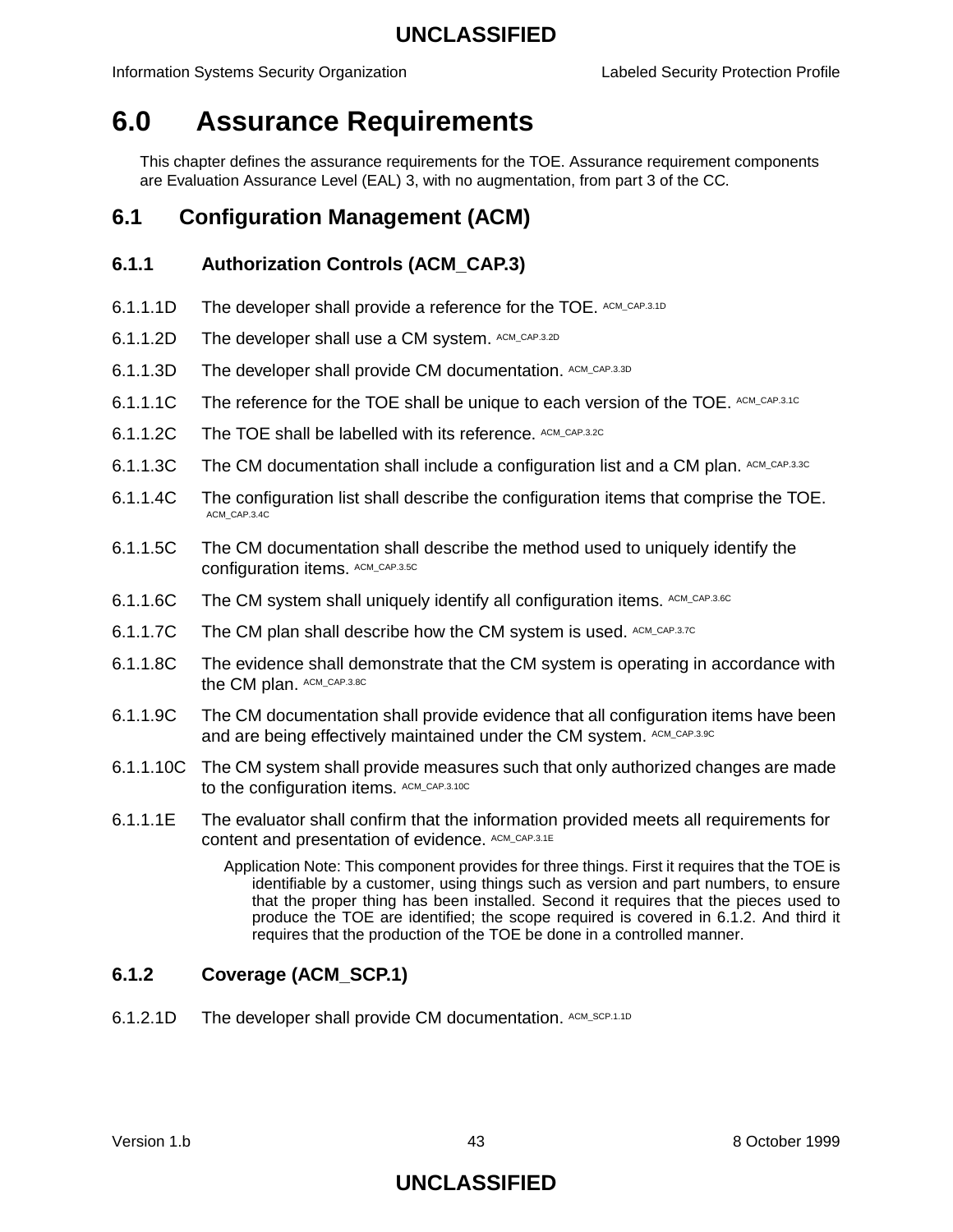- <span id="page-43-0"></span>6.1.2.1C The CM documentation shall show that the CM system, as a minimum, tracks the following: the TOE implementation representation, design documentation, test documentation, user documentation, administrator documentation, and CM documentation. ACM\_SCP.1.1C
- 6.1.2.2C The CM documentation shall describe how configuration items are tracked by the CM system. ACM\_SCP.1.2C
- 6.1.2.1E The evaluator shall confirm that the information provided meets all requirements for content and presentation of evidence. ACM\_SCP.1.1E

#### **6.2 Delivery and Operation (ADO)**

#### **6.2.1 Delivery Procedures (ADO\_DEL.1)**

- 6.2.1.1D The developer shall document procedures for delivery of the TOE or parts of it to the user. ADO\_DEL.1.1D
- 6.2.1.2D The developer shall use the delivery procedures. ADO\_DEL.1.2D
- 6.2.1.1C The delivery documentation shall describe all procedures that are necessary to maintain security when distributing versions of the TOE to a user's site. ADO\_DEL.1.1C
- 6.2.1.1E The evaluator shall confirm that the information provided meets all requirements for content and presentation of evidence. ADO\_DEL.1.1E
	- Application Note: The delivery procedures for a LSPP conformant TOE can vary greatly and can range from a shrink wrapped box from a retail outlet to delivery by a field engineer. As such, there may be opportunities for third parties to tamper with the TOE delivery process. In these cases the developer should provide procedures or mechanisms to mitigate the threat.

#### **6.2.2 Installation, Generation, and Start-up Procedures (ADO\_IGS.1)**

- 6.2.2.1D The developer shall document procedures necessary for the secure installation, generation, and start-up of the TOE. ADO\_IGS.1.1D
- 6.2.2.1C The documentation shall describe the steps necessary for secure installation, generation, and start-up of the TOE, ADO\_IGS.1.1C
- 6.2.2.1E The evaluator shall confirm that the information provided meets all requirements for content and presentation of evidence. ADO\_IGS.1.1E
- 6.2.2.2E The evaluator shall determine that the installation, generation, and start-up procedures result in a secure configuration. ADO\_IGS.1.2E

Application Note: The required documentation depends on the way in which a TOE is generated and installed. For example the generation of a TOE from source code may be done at the development site, in which case the required documentation would be considered part of the design documentation. On the other hand, if some part of the TOE generation is done by the TOE administrator, it would be part of the administrative guidance. Similar circumstances could also apply to both installation and start-up procedures.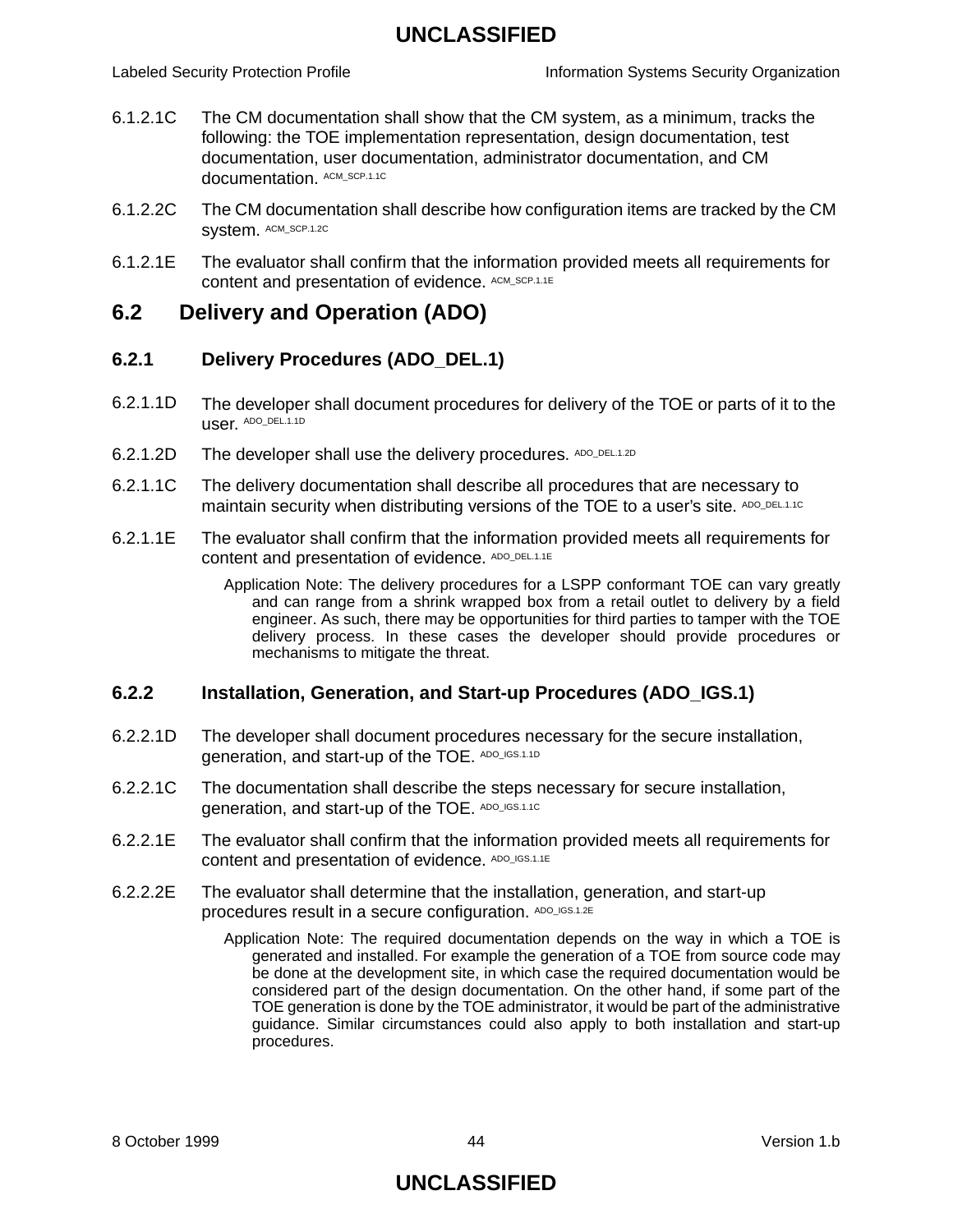### <span id="page-44-0"></span>**6.3 Development (ADV)**

#### **6.3.1 Functional Specification (ADV\_FSP.1)**

- 6.3.1.1D The developer shall provide a functional specification. ADV\_FSP.1.1D
- 6.3.1.1C The functional specification shall describe the TSF and its external interfaces using an informal style. ADV\_FSP.1.1C
- 6.3.1.2C The functional specification shall be internally consistent. ADV\_FSP.1.2C
- 6.3.1.3C The functional specification shall describe the purpose and method of use of all external TSF interfaces, providing details of effects, exceptions and error messages, as appropriate. ADV\_FSP.1.3C
- 6.3.1.4C The functional specification shall completely represent the TSF. ADV\_FSP.1.4C
- 6.3.1.1E The evaluator shall confirm that the information provided meets all requirements for content and presentation of evidence. ADV\_FSP.1.1E
- 6.3.1.2E The evaluator shall determine that the functional specification is an accurate and complete instantiation of the TOE security functional requirements. ADV\_FSP.1.2E

Application Note: This components requires that the design documentation includes a complete external description of the TSF. In particular it needs to address the mechanisms which are used to meet the functional requirements of the LSPP. Other areas need to be addressed to the degree that they affect the functional requirements.

#### **6.3.2 High-Level Design (ADV\_HLD.2)**

- 6.3.2.1D The developer shall provide the high-level design of the TSF. ADV\_HLD.2.1D
- 6.3.2.1C The presentation of the high-level design shall be informal. ADV\_HLD.2.1C
- 6.3.2.2C The high-level design shall be internally consistent. ADV\_HLD.2.2C
- 6.3.2.3C The high-level design shall describe the structure of the TSF in terms of subsystems. ADV\_HLD.2.3C
- 6.3.2.4C The high-level design shall describe the security functionality provided by each subsystem of the TSF. ADV\_HLD.2.4C
- 6.3.2.5C The high-level design shall identify any underlying hardware, firmware, and/or software required by the TSF with a presentation of the functions provided by the supporting protection mechanisms implemented in that hardware, firmware, or software. ADV\_HLD.2.5C
- 6.3.2.6C The high-level design shall identify all interfaces to the subsystems of the TSF. ADV\_HLD.2.6C
- 6.3.2.7C The high-level design shall identify which of the interfaces to the subsystems of the TSF are externally visible. ADV\_HLD.2.7C
- 6.3.2.8C The high-level design shall describe the purpose and method of use of all interfaces to the subsystems of the TSF, providing details of effects, exceptions and error messages, as appropriate. ADV\_HLD.2.8C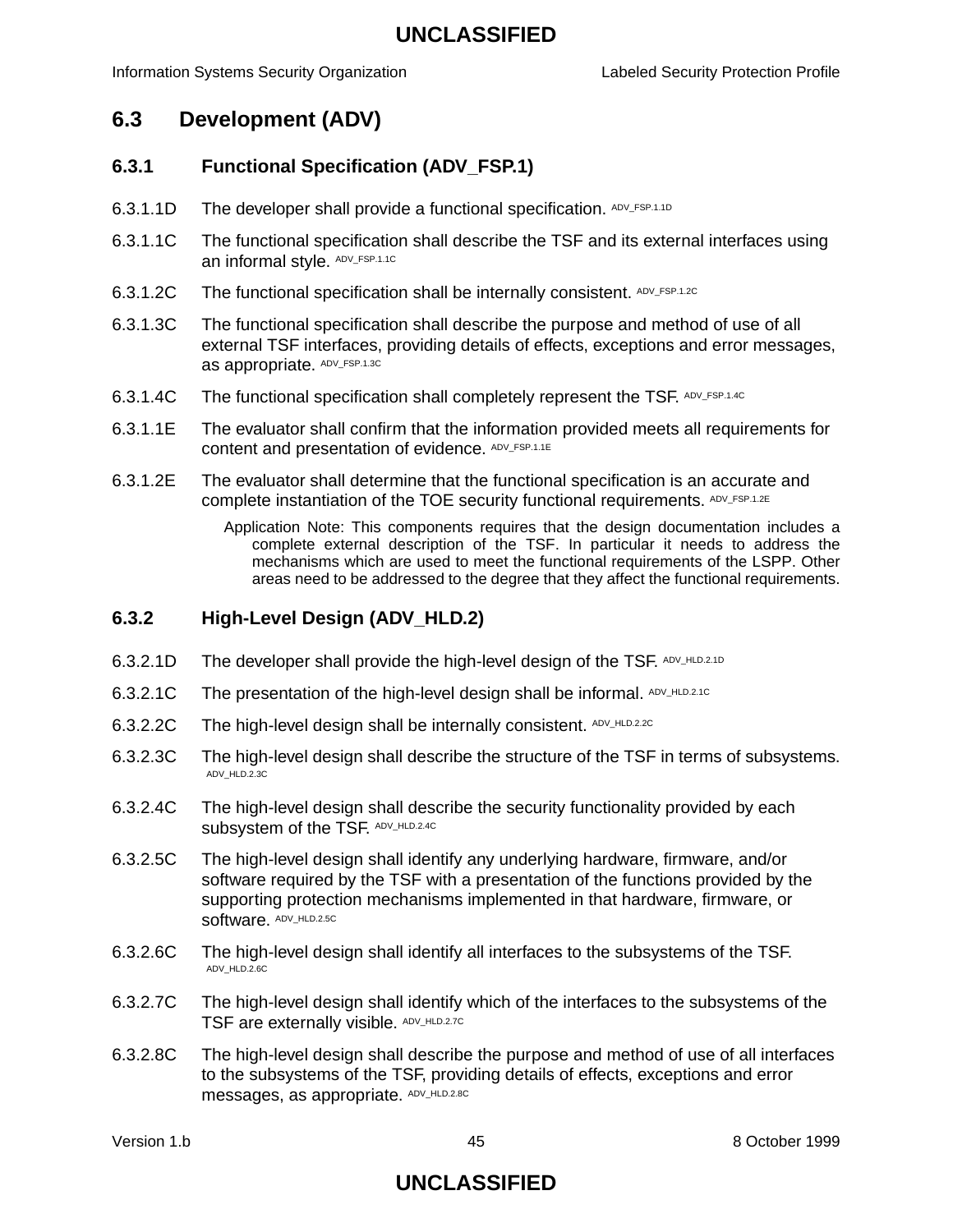- <span id="page-45-0"></span>6.3.2.9C The high-level design shall describe the separation of the TSF into TSP-enforcing and other subsystems. ADV\_HLD.2.9C
- 6.3.2.1E The evaluator shall confirm that the information provided meets all requirements for content and presentation of evidence. ADV\_HLD.2.1E
- 6.3.2.2E The evaluator shall determine that the high-level design is an accurate and complete instantiation of the TOE security functional requirements. ADV\_HLD.2.2E
	- Application Note: This component requires that the design documentation include a breakdown of the TSF at a very coarse grain. Both the developer and evaluator need to carefully choose how a "subsystem" is defined for a particular TOE. There must be a balance between subsystems being too large that it is difficult to understand the functions of any single subsystem and subsystems that are so small that how they fit into the system as a whole is difficult to understand. If different pieces of the TSF are developed or maintained by different groups of developers, that can aid in making those choices.

Furthermore, it must be noted that the presentation need only be informal. This means that the interfaces between subsystems need to be presented in general terms of how they interact, not to the level of presenting a programming interface specification between them.

#### **6.3.3 Correspondence Demonstration (ADV\_RCR.1)**

- 6.3.3.1D The developer shall provide an analysis of correspondence between all adjacent pairs of TSF representations that are provided. ADV\_RCR.1.1D
- 6.3.3.1C For each adjacent pair of provided TSF representations, the analysis shall demonstrate that all relevant security functionality of the more abstract TSF representation is correctly and completely refined in the less abstract TSF representation. ADV\_RCR.1.1C
- 6.3.3.1E The evaluator shall confirm that the information provided meets all requirements for content and presentation of evidence. ADV\_RCR.1.1E

Application Note: For the LSPP, this ensures that the functional specification and high-level design are consistent with each other.

#### **6.3.4 Security Policy Modeling (ADV\_SPM.1)**

- 6.3.4.1D The developer shall provide a TSP model. ADV\_FSP.1.1D
- 6.3.4.2D The developer shall demonstrate correspondence between the functional specification and the TSP model. ADV\_SPM.1.2D
- 6.3.4.1C The TSP model shall be informal. ADV\_SPM.1.1C
- 6.3.4.2C The TSP model shall describe the rules and characteristics of all policies of the TSP that can be modeled. ADV\_SPM.1.2C
- 6.3.4.3C The TSP model shall include a rationale that demonstrates that it is consistent and complete with respect to all of the TSP that can be modeled. ADV\_SPM.1.3C
- 6.3.4.4C The demonstration of the correspondence between the TSP model and the functional specification shall show that all the security functions in the functional specification are consistent and complete with respect to the TSP model. ADV\_SPM.1.4C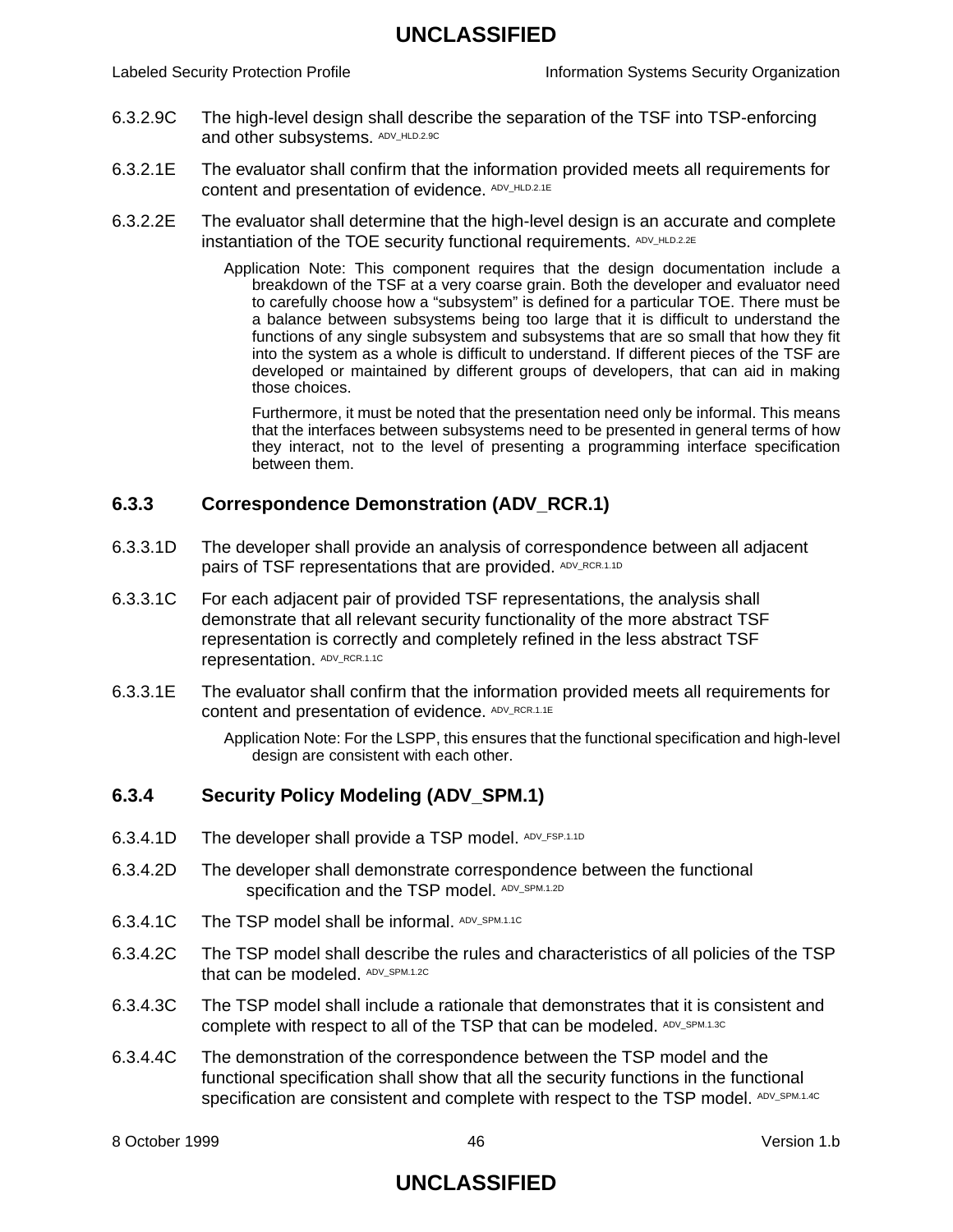<span id="page-46-0"></span>Information Systems Security Organization Labeled Security Protection Profile

6.3.4.1E The evaluator shall confirm that the information provided meets all requirements for content and presentation of evidence. ADV\_SPM.1.1E

#### **6.4 Guidance Documents (AGD)**

#### **6.4.1 Administrator Guidance (AGD\_ADM.1)**

- 6.4.1.1D The developer shall provide administrator guidance addressed to system administrative personnel. AGD\_ADM.1.1D
- 6.4.1.1C The administrator guidance shall describe the administrative functions and interfaces available to the administrator of the TOE. AGD\_ADM.1.1C
- 6.4.1.2C The administrator guidance shall describe how to administer the TOE in a secure manner. AGD\_ADM.1.2C
- 6.4.1.3C The administrator guidance shall contain warnings about functions and privileges that should be controlled in a secure processing environment. AGD\_ADM.1.3C
- 6.4.1.4C The administrator guidance shall describe all assumptions regarding user behavior that are relevant to secure operation of the TOE. AGD\_ADM.1.4C
- 6.4.1.5C The administrator guidance shall describe all security parameters under the control of the administrator, indicating secure values as appropriate. AGD\_ADM.1.5C
- 6.4.1.6C The administrator guidance shall describe each type of security-relevant event relative to the administrative functions that need to be performed, including changing the security characteristics of entities under the control of the TSF. AGD\_ADM.1.6C
- 6.4.1.7C The administrator guidance shall be consistent with all other documents supplied for evaluation. AGD\_ADM.1.7C
- 6.4.1.8C The administrator guidance shall describe all security requirements on the IT environment that are relevant to the administrator. AGD\_ADM.1.8C
- 6.4.1.1E The evaluator shall confirm that the information provided meets all requirements for content and presentation of evidence. AGD\_ADM.1.1E
	- Application Note: The content required by this component is quite comprehensive and broadly stated; in particular the content needs to address any of the mechanisms and functions provided to an administrator to meet the functional requirements of the LSPP. It should also contain warnings about actions that may typically be done by administrators which should not be done on this specific TOE. This may include activating certain features or installing certain software which would compromise the TSF.

#### **6.4.2 User Guidance (AGD\_USR.1)**

- 6.4.2.1D The developer shall provide user guidance. AGD\_USR.1.1D
- 6.4.2.1C The user guidance shall describe the functions and interfaces available to the nonadministrative users of the TOE. AGD\_USR.1.1C
- 6.4.2.2C The user guidance shall describe the use of user-accessible security functions provided by the TOE. AGD\_USR.1.2C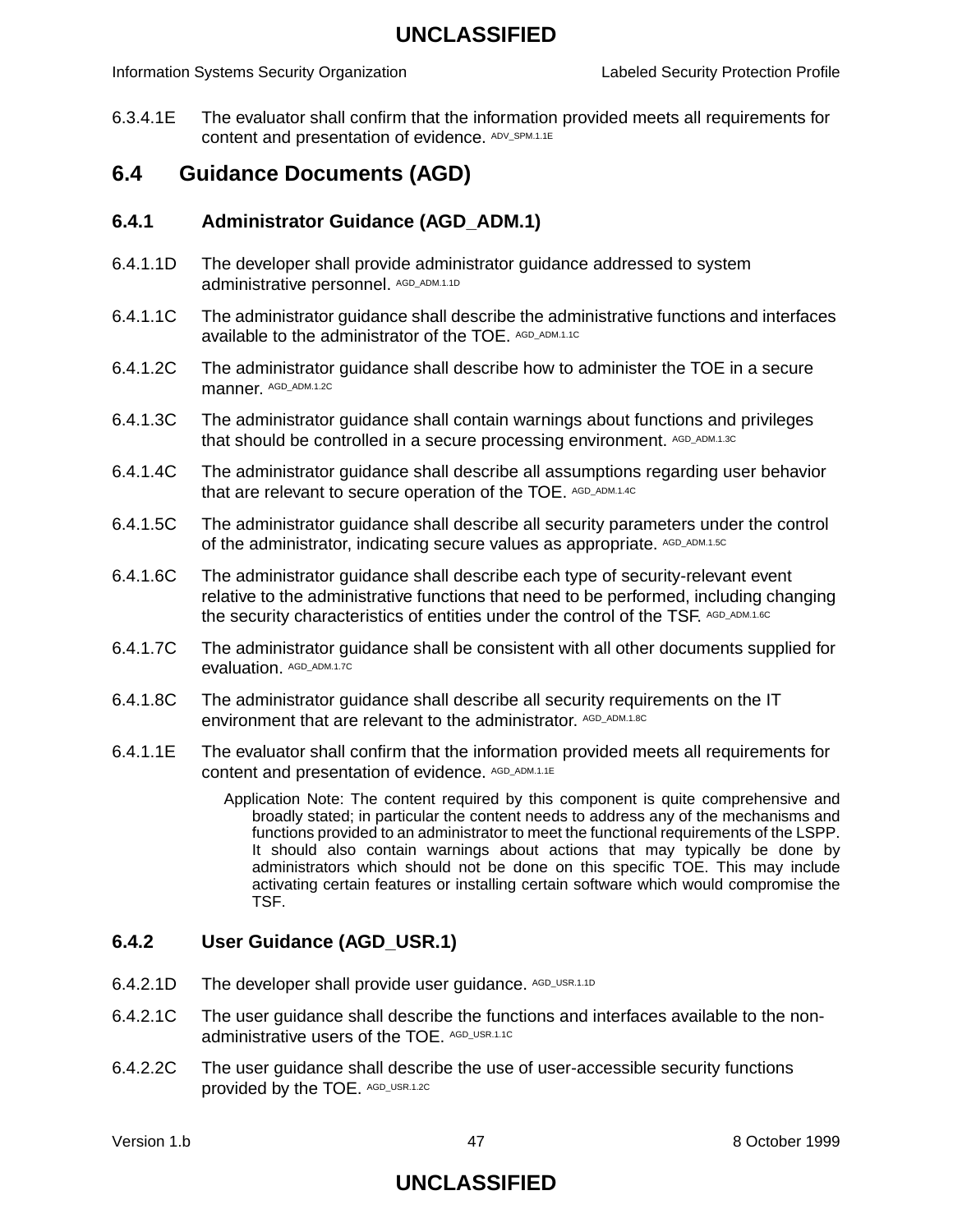- <span id="page-47-0"></span>6.4.2.3C The user guidance shall contain warnings about user-accessible functions and privileges that should be controlled in a secure processing environment. AGD\_USR.1.3C
- 6.4.2.4C The user guidance shall clearly present all user responsibilities necessary for secure operation of the TOE, including those related to assumptions regarding user behavior found in the statement of TOE security environment. AGD\_USR.1.4C
- 6.4.2.5C The user guidance shall be consistent with all other documentation supplied for evaluation. AGD\_USR.1.5C
- 6.4.2.6C The user guidance shall describe all security requirements on the IT environment that are relevant to the user. AGD\_USR.1.6C
- 6.4.2.1E The evaluator shall confirm that the information provided meets all requirements for content and presentation of evidence. AGD\_USR.1.1E
	- Application Note: The content required by this component is quite comprehensive and broadly stated; in particular the content needs to address any of the mechanisms and functions provided to a user to meet the functional requirements of the LSPP. It should also contain warnings about certain actions that may typically be done by users which should not be done on this specific TOE.

## **6.5 Life Cycle Support (ALC)**

#### **6.5.1 Identification of Security Measures (ALC\_DVS.1)**

- 6.5.1.1D The developer shall produce development security documentation. ALC\_DVS.1.1D
- 6.5.1.1C The development security documentation shall describe all the physical, procedural, personnel, and other security measures that are necessary to protect the confidentiality and integrity of the TOE design and implementation in its development environment. ALC\_DVS.1.1C
- 6.5.1.2C The development security documentation shall provide evidence that these security measures are followed during the development and maintenance of the TOE.  $A$ LC\_DVS.1.2C.
- 6.5.1.1E The evaluator shall confirm that the information provided meets all requirements for content and presentation of evidence. ALC\_DVS.1.1E
- 6.5.1.2E The evaluator shall confirm that the security measures are being applied. ALC\_DVS.1.2E

Application Note: For the LSPP, this is really an extension of the configuration management system requirements to reduce the chance that the TSF is subverted by outsiders during development.

### **6.6 Security Testing (ATE)**

#### **6.6.1 Coverage (ATE\_COV.2)**

- 6.6.1.1D The developer shall provide an analysis of the test coverage. ATE\_COV.2.1D
- 6.6.1.1C The analysis of the test coverage shall demonstrate the correspondence between the tests identified in the test documentation and the TSF as described in the functional specification. ATE\_COV.2.1C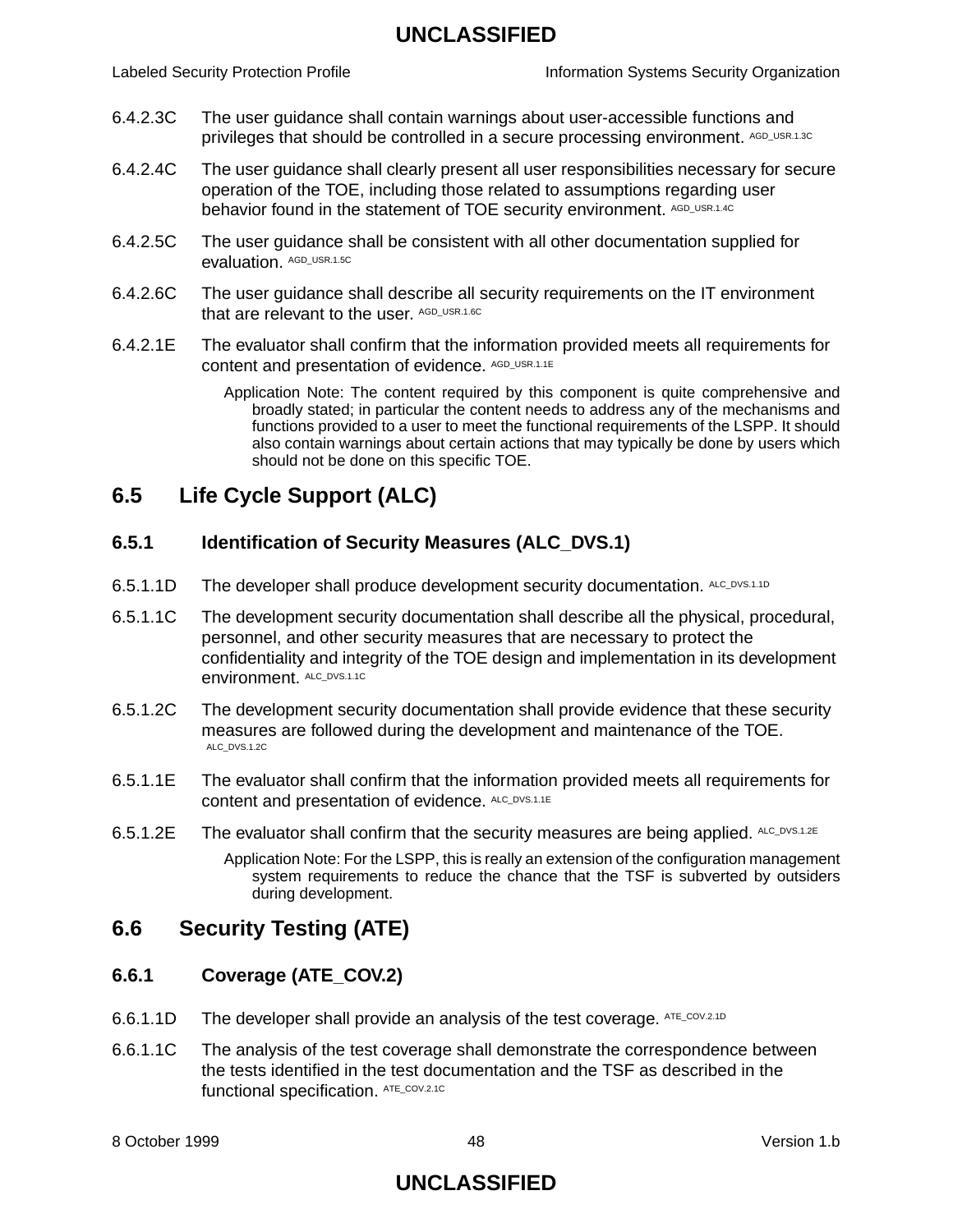<span id="page-48-0"></span>Information Systems Security Organization Labeled Security Protection Profile

- 6.6.1.2C The analysis of the test coverage shall demonstrate that the correspondence between the TSF as described in the functional specification and the tests identified in the test documentation is complete. ATR\_COV.2.2C
- 6.6.1.1E The evaluator shall confirm that the information provided meets all requirements for content and presentation of evidence. ATE\_COV.2.1E

#### **6.6.2 Depth (ATE\_DPT.1)**

- 6.6.2.1D The developer shall provide the analysis of the depth of testing. ATE\_DPT.1.1D
- 6.6.2.1C The depth analysis shall demonstrate that the tests identified in the test documentation are sufficient to demonstrate that the TSF operates in accordance With its high-level design. ATE\_DPT.1.1C
- 6.6.2.1E The evaluator shall confirm that the information provided meets all requirements for content and presentation of evidence. ATE\_DPT.1.1E

Application Note: While the high-level design is to be used as the basis for testing, it is not required that internal interfaces between subsystems be tested.

#### **6.6.3 Functional Testing (ATE\_FUN.1)**

- 6.6.3.1D The developer shall test the TSF and document the results. ATE\_FUN.1.1D
- 6.6.3.2D The developer shall provide test documentation. ATE\_FUN.1.2D
- 6.6.3.1C The test documentation shall consist of test plans, test procedure descriptions, expected test results and actual test results. ATE\_FUN.1.1C
- 6.6.3.2C The test plans shall identify the security functions to be tested and describe the goal of the tests to be performed. ATE\_FUN.1.2C
- 6.6.3.3C The test procedure descriptions shall identify the tests to be performed and describe the scenarios for testing each security function. These scenarios shall include any ordering dependencies on the results of other tests. ATE\_FUN.1.3C
- 6.6.3.4C The expected test results shall show the anticipated outputs from a successful execution of the tests. ATE\_FUN.1.4C
- 6.6.3.5C The test results from the developer execution of the tests shall demonstrate that each tested security function behaved as specified. ATE\_FUN.1.5C
- 6.6.3.1E The evaluator shall confirm that the information provided meets all requirements for content and presentation of evidence. ATE\_FUN.1.1E

#### **6.6.4 Independent Testing (ATE\_IND.2)**

- 6.6.4.1D The developer shall provide the TOE for testing. ATE\_IND.2.1D
- 6.6.4.1C The TOE shall be suitable for testing. ATE\_IND.2.1C
- 6.6.4.2C The developer shall provide an equivalent set of resources to those that were used in the developer's functional testing of the TSF. ATE\_IND.2.2C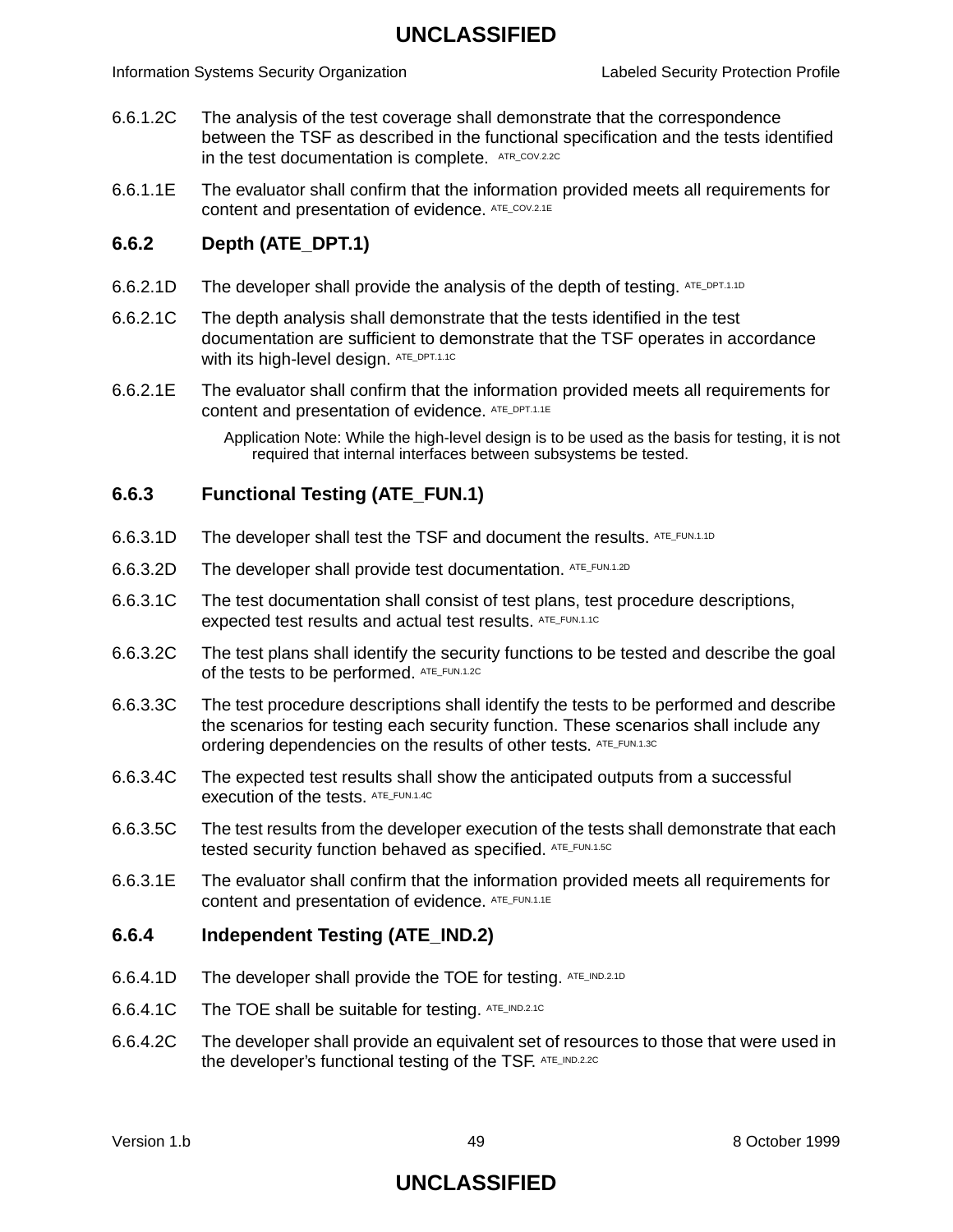- <span id="page-49-0"></span>6.6.4.1E The evaluator shall confirm that the information provided meets all requirements for content and presentation of evidence. ATE\_IND.2.1.E
- 6.6.4.2E The evaluator shall test a subset of the TSF as appropriate to confirm that the TOE operates as specified. ATE\_IND.2.2E
- 6.6.4.3E The evaluator shall execute a sample of tests in the test documentation to verify the developer test results. ATE\_IND.2.3E

Application Note: The choice of the subset tested and sample of tests executed by the evaluator is entirely at the discretion of the evaluator.

#### **6.7 Vulnerability Assessment (AVA)**

#### **6.7.1 Examination of Guidance (AVA\_MSU.1)**

- 6.7.1.1D The developer shall provide guidance documentation. AVA\_MSU.1.1D
- 6.7.1.1C The guidance documentation shall identify all possible modes of operation of the TOE (including operation following failure or operational error), their consequences and implications for maintaining secure operation. AVA\_MSU.1.1C
- 6.7.1.2C The guidance documentation shall be complete, clear, consistent and reasonable. AVA\_MSU.1.2C
- 6.7.1.3C The guidance documentation shall list all assumptions about the intended environment. AVA\_MSU.1.3C
- 6.7.1.4C The guidance documentation shall list all requirements for external security measures (including external procedural, physical and personnel controls). AVA\_MSU.1.4C
- 6.7.1.1E The evaluator shall confirm that the information provided meets all requirements for content and presentation of evidence. AVA\_MSU.1.1E
- 6.7.1.2E The evaluator shall repeat all configuration and installation procedures to confirm that the TOE can be configured and used securely using only the supplied guidance documentation. AVA\_MSU.1.2E
- 6.7.1.3E The evaluator shall determine that the use of the guidance documentation allows all insecure states to be detected. AVA\_MSU.1.3E

Application Note: This requirement is can be approached as testing by the evaluator to ensure that the guidance documents are correct. The content elements primarily reinforce the guidance requirements themselves.

#### **6.7.2 Strength of TOE Security Function Evaluation (AVA\_SOF.1)**

- 6.7.2.1D The developer shall perform a strength of TOE security function analysis for each mechanism identified in the ST as having a strength of TOE security function claim. AVA\_SOF.1.1D
- 6.7.2.1C For each mechanism with a strength of TOE security function claim the strength of TOE security function analysis shall show that it meets or exceeds the minimum strength level defined in the PP/ST. AVA\_SOF.1.1C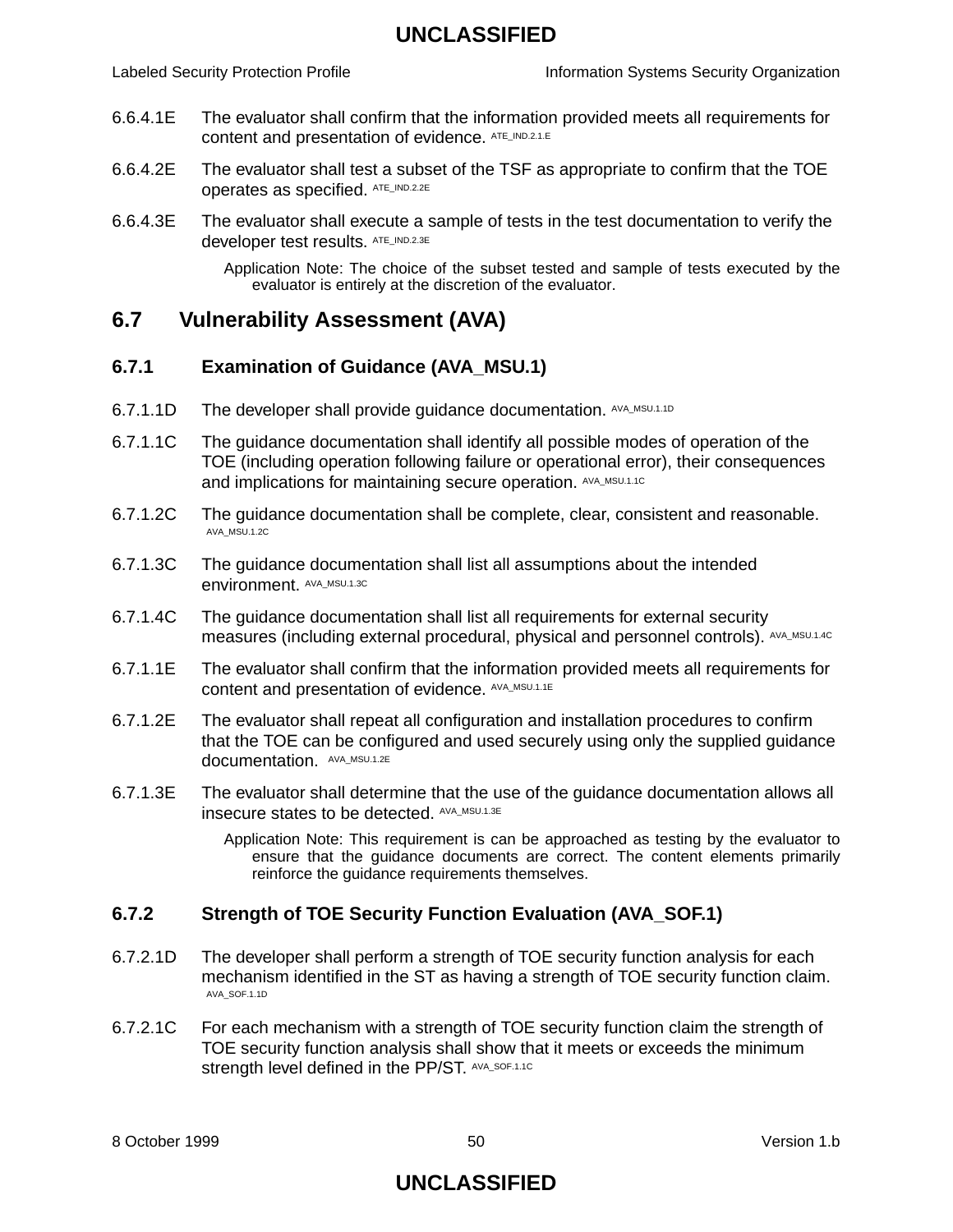<span id="page-50-0"></span>Information Systems Security Organization Labeled Security Protection Profile

- 6.7.2.2C For each mechanism with a specific strength of TOE security function claim the strength of TOE security function analysis shall show that it meets or exceeds the specific strength of function metric defined in the PP/ST. AVA\_SOF.1.2C
- 6.7.2.1E The evaluator shall confirm that the information provided meets all requirements for content and presentation of evidence. AVA\_SOF.1.1E
- 6.7.2.2E The evaluator shall confirm that the strength claims are correct. AVA\_SOF.1.2E Application Note: For the LSPP, the requirement applies to the authentication mechanism which is used as described in [5.3.2.](#page-33-0)

#### **6.7.3 Developer Vulnerability Analysis (AVA\_VLA.1)**

- 6.7.3.1D The developer shall perform and document an analysis of the TOE deliverables searching for obvious ways in which a user can violate the TSP. AVA\_VLA.1.1D
- 6.7.3.2D The developer shall document the disposition of obvious vulnerabilities. AVA\_VLA.1.2D
- 6.7.3.1C The documentation shall show, for all identified vulnerabilities, that the vulnerability cannot be exploited in the intended environment for the TOE. AVA\_VLA.1.1C
- 6.7.3.1E The evaluator shall confirm that the information provided meets all requirements for content and presentation of evidence. AVA\_VLA.1.1E
- 6.7.3.2E The evaluator shall conduct penetration testing, building on the developer vulnerability analysis, to ensure obvious vulnerabilities have been addressed. AVA\_VLA.1.2E

Application Note: The evaluator should consider the following with respect to the search for obvious flaws:

- a) Dependencies among functional components and potential inconsistencies in strength of function among interdependent functions;
- b) Potential inconsistencies between the TSP and the functional specification;
- c) Potential gaps or inconsistencies in the HLD, and potentially invalid assumptions about supporting hardware, firmware, and/or software required by the TSF;
- d) Potential gaps in the administrator guidance that enable the administrator to fail (a) to make effective use of TSF functions, (b) to understand or take actions that need to be performed, (c) to avoid unintended interactions among security functions, and (d) to install and/or configure the TOE correctly. In particular, failure to describe all the security parameters under the administrator's control and the effects of settings of (interacting combinations of) those parameters;
- e) Potential gaps in the user guidance that enable the user to fail to control functions and privileges as required to maintain a secure processing environment. Potential presence in the user guidance of information that facilitates exploitation of vulnerabilities;
- f) Open literature (e.g., CERT advisories, bug-traq mailing list) which may contain information on vulnerabilities on the TSF should be consulted.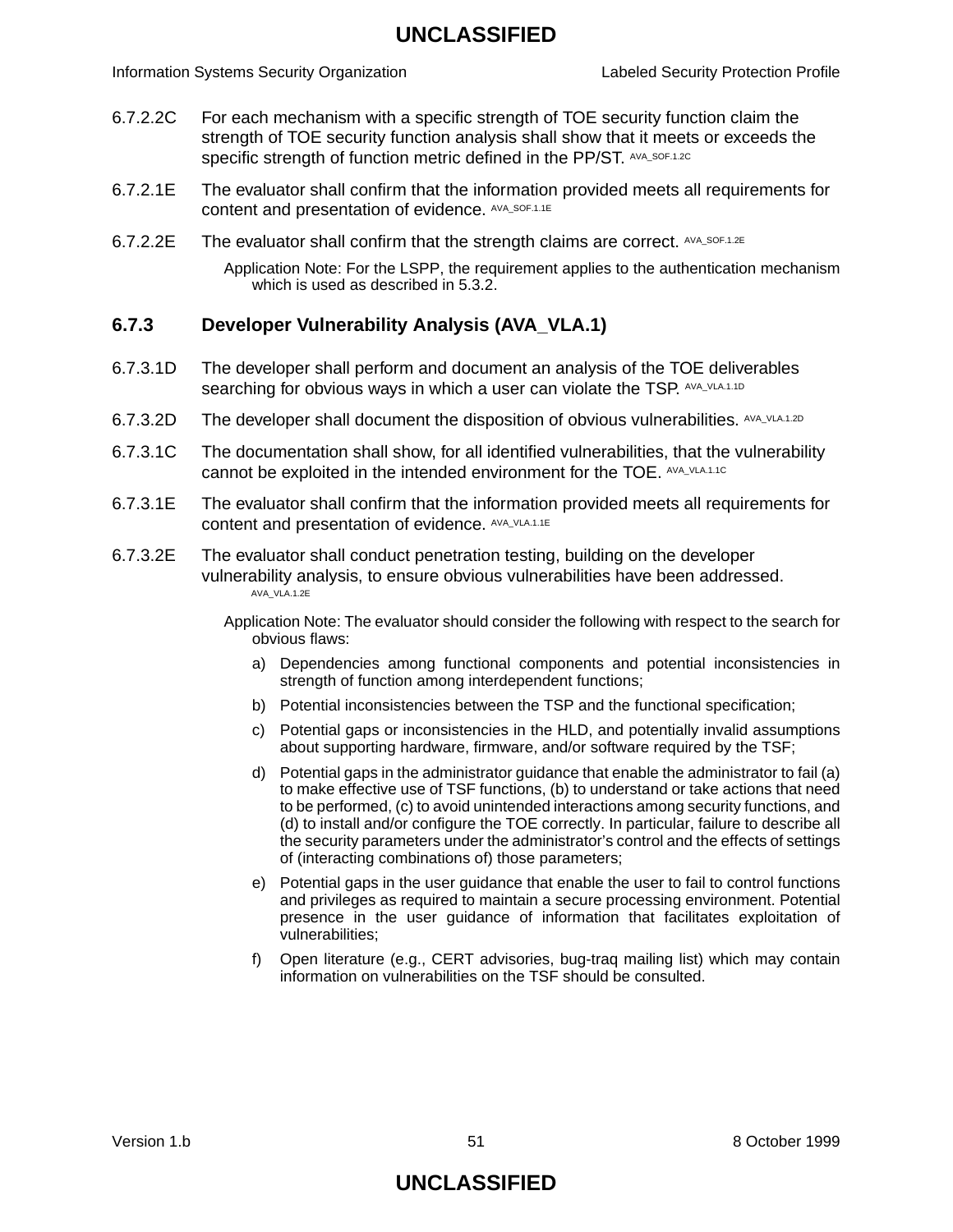Labeled Security Protection Profile **Information Systems Security Organization**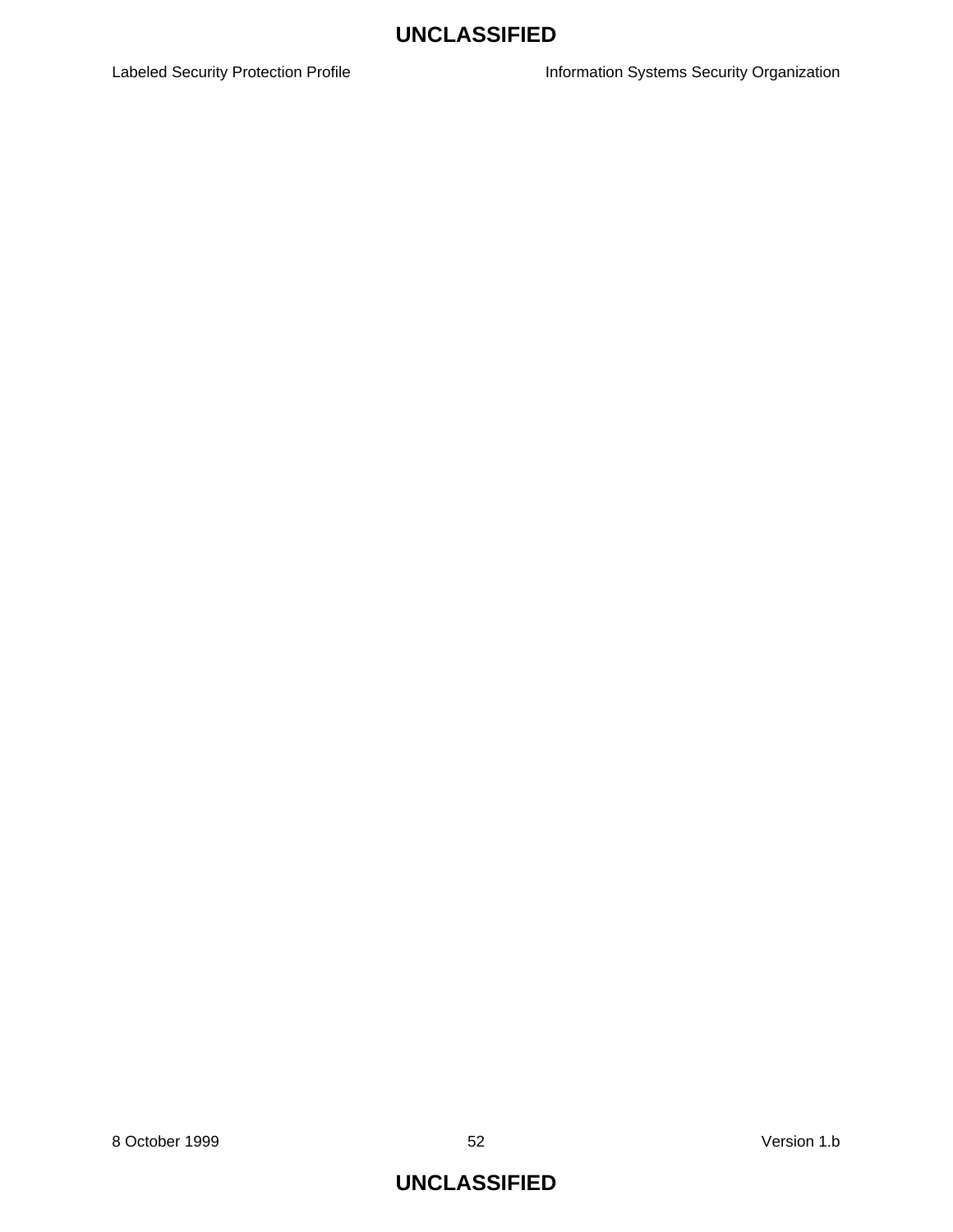## <span id="page-52-0"></span>**7.0 Rationale**

This chapter provides the rationale for the selection, creation, and use of the security policies, objectives, and components. Section 7.1 provides the rationale for the existence of the security objectives based upon the stated security policies while Section 7[.2 p](#page-54-0)rovides the lower-level rationale for the existence of functional and assurance components based upon the stated security objectives. Section [7.2](#page-54-0) provides an analysis that maps given security objectives to components as well as mapping given components to security objectives. In providing a mapping in both directions for the components and objectives, assurance is gained that the objectives were entirely met. This is further detailed in Section [7.2.](#page-54-0)

In addition to providing a complete rationale, chapters [5 a](#page-20-0)nd [6 a](#page-42-0)lso provide the necessary application notes needed to understand how a TOE must meet the stated security objectives. These application notes provide additional information about a particular family/component/element that a developer or evaluator may need in order to fully understand how the component is to be applied.

## **7.1 Security Objectives Rationale**

This section provides a rationale for the existence of each threat, policy statement, security objective, and component that comprise the protection profile.

#### **7.1.1 Complete Coverage - Threats**

The TOE security objectives have been derived exclusively from statements of organizational security policy, and therefore, there are no explicitly defined threats countered by this profile.

#### **7.1.2 Complete Coverage - Policy**

This section provides evidence demonstrating coverage of the Organizational Security Policy by both the IT and Non-IT security objectives. The following table shows this objective to policy mapping, and the table is followed by a discussion of the coverage for each Security Policy.

| <b>Organizational Security Policy</b> | <b>Security Objectives</b>                                                    |
|---------------------------------------|-------------------------------------------------------------------------------|
| P.AUTHORIZED_USERS                    | O.AUTHORIZATION<br>O.MANAGE<br>O.ENFORCEMENT                                  |
| P.NEED TO KNOW                        | O.DISCRETIONARY ACCESS<br>O.RESIDUAL INFORMATION<br>O.MANAGE<br>O.ENFORCEMENT |
| <b>PACCOUNTABILITY</b>                | O.AUDITING<br>O.MANAGE<br>O.ENFORCEMENT                                       |
| <b>PCLASSIFICATION</b>                | O.MANDATORY ACCESS<br>O.RESIDUAL INFORMATION<br>O.MANAGE<br>O.ENFORCEMENT     |

The following discussion provides detailed evidence of coverage for each statement of organizational security policy:

#### **[P.AUTHORIZED\\_USERS](#page-14-0)**

[Only those users who have been authorized to access the information within the system may access](#page-14-0) [the system.](#page-14-0)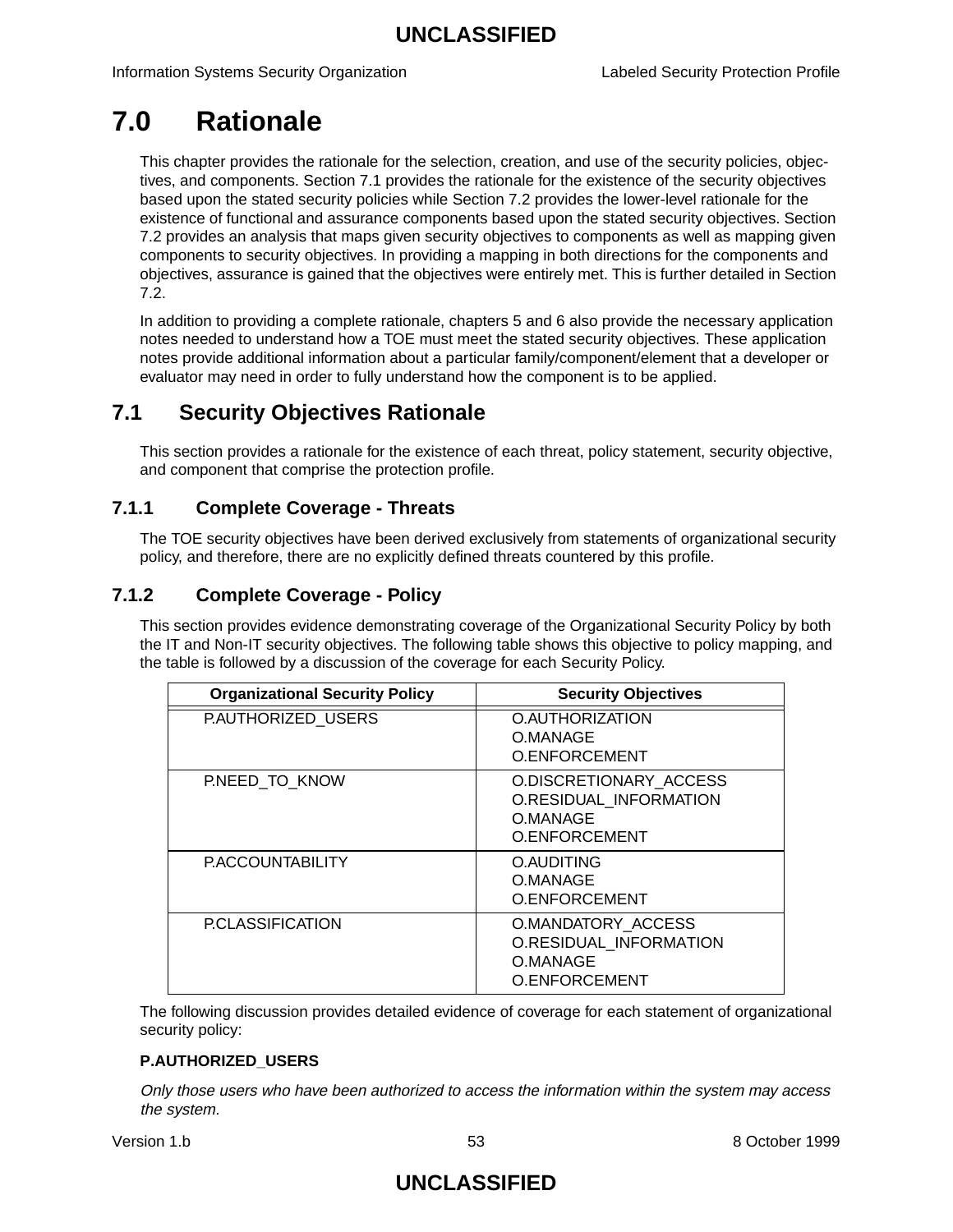<span id="page-53-0"></span>This policy is implemented by th[e O.AUTHORIZATION](#page-18-0) objective. Th[e O.MANAGE](#page-18-0) supports this policy by requiring authorized administrators to be able to manage the functions and O.[ENFORCEMENT](#page-18-0) ensures that functions are invoked and operate correctly.

#### **[P.NEED\\_TO\\_KNOW](#page-14-0)**

[The system must limit the access to, modification of, and destruction of the information in protected](#page-14-0) [resources to those authorized users which have a "need to know" for that information.](#page-14-0)

This policy is implemented by the [O.DISCRETIONARY\\_ACCESS ob](#page-18-0)jective. The [O.RESIDUAL\\_INFORMATION o](#page-18-0)bjective ensures that information will not given to users which do not have a need to know, when resources are reused. The [O.MANAGE s](#page-18-0)upports this policy by requiring authorized administrator be able to manage the functions and [O.ENFORCEMENT e](#page-18-0)nsures that functions are invoked and operate correctly.

#### **[P.ACCOUNTABILITY](#page-14-0)**

[The users of the system shall be held accountable for their actions within the system.](#page-14-0)

This policy is implemented by the [O.AUDITING](#page-18-0) objective by requiring that actions are recorded in an audit trail. The [O.MANAGE](#page-18-0) supports this policy by requiring authorized administrator be able to manage the functions and [O.ENFORCEMENT e](#page-18-0)nsures that functions are invoked and operate correctly.

#### **7.1.3 Complete Coverage - Environmental Assumptions**

This section provides evidence demonstrating coverage of the Non-IT security objectives by the environmental assumptions. The following table shows this assumption to objective mapping.

| <b>Non IT Security Objectives</b> | <b>Environmental Assumptions</b>                                          |
|-----------------------------------|---------------------------------------------------------------------------|
| O.INSTALL                         | A.MANAGE<br>A.NO EVIL ADM<br>A.PEER                                       |
| O.PHYSICAL                        | A.LOCATE<br>A.PROTECT<br>A.CONNECT                                        |
| O.CREDEN                          | A.COOP                                                                    |
| <b>P.CLASSIFICATION</b>           | O.MANDATORY_ACCESS<br>O.RESIDUAL INFORMATION<br>O.MANAGE<br>O.ENFORCEMENT |

#### **[P.CLASSIFICATION](#page-14-0)**

The system must limit the access to information based on sensitivity, as [represented](#page-14-0) by <sup>a</sup> label, of the [information contained in objects, and the formal clearance of users, as represented by subjects, to](#page-14-0) access that information. The access rules enforced prevent a subject from accessing information which is of higher sensitivity than it is operating at and prevent <sup>a</sup> subject from causing information from [being downgraded to a lower sensitivity.](#page-14-0)

This policy is implemented by the [O.MANDATORY\\_ACCESS ob](#page-18-0)jective. The [O.RESIDUAL\\_INFORMATION o](#page-18-0)bjective ensures that information will not given to users which do not have a cleared access, when resources are reused. Th[e O.MANAGE](#page-18-0) supports this policy by requiring authorized administrator be able to manage the functions and [O.ENFORCEMENT e](#page-18-0)nsures that functions are invoked and operate correctly.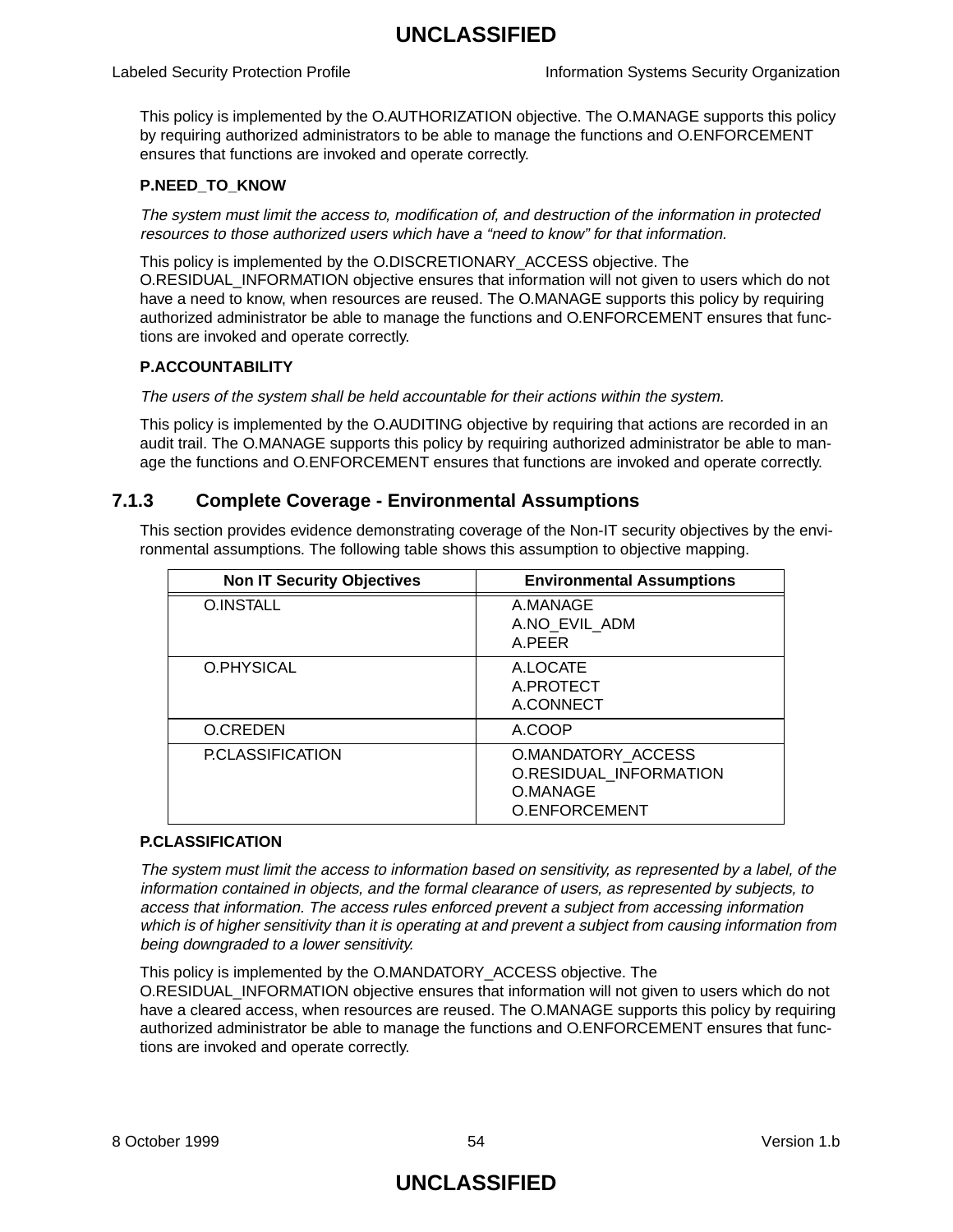## <span id="page-54-0"></span>**7.2 Security Requirements Rationale**

This section provides evidence supporting the combined internal consistency and completeness of the functional components that comprise the LSPP.

#### **7.2.1 Internal Consistency of Requirements**

This section describes the mutual support and internal consistency of the components selected for this profile. These properties are discussed for both functional and assurance components.

The functional components were selected from pre-defined CC components. The use of component refinement was accomplished in accordance with CC guidelines. An additional component was included to clarify the relationship of objects and security attributes.

Assignment, selection, and refinement operations were carried out among components using consistent computer security terminology. This helps to avoid the ambiguity associated with interpretations of meanings of terms between related components.

Multiple instantiation of identical or hierarchically-related components was used to clearly state the required functionality that must exist in a TOE conformant with this profile.

#### **7.2.2 Complete Coverage - Objectives**

This section demonstrates that the functional components selected for this profile provide complete coverage of the defined security objectives. The mapping of components to security objectives is depicted in the following table.

| <b>Security Objective</b> | <b>Functional Component</b>                                                                                                                                                                                                                                                                                                                                                                                                                                                    |
|---------------------------|--------------------------------------------------------------------------------------------------------------------------------------------------------------------------------------------------------------------------------------------------------------------------------------------------------------------------------------------------------------------------------------------------------------------------------------------------------------------------------|
| O.AUTHORIZATION           | 5.3.1 User Attribute Definition (FIA_ATD.1)<br>5.3.2 Strength of Authentication Data (FIA_SOS.1)<br>5.3.3 Authentication (FIA_UAU.1)<br>5.3.4 Protected Authentication Feedback (FIA_UAU.7)<br>5.3.5 Identification (FIA_UID.1)<br>5.4.6 Management of Authentication Data (FMT_MTD.1)                                                                                                                                                                                         |
| O.DISCRETIONARY_ACCESS    | 5.2.1 Discretionary Access Control Policy (FDP_ACC.1)<br>5.2.2 Discretionary Access Control Functions (FDP_ACF.1)<br>5.3.1 User Attribute Definition (FIA_ATD.1)<br>5.3.6 User-Subject Binding (FIA_USB.1)<br>5.4.1 Management of Object Security Attributes (FMT_MSA.1)<br>5.4.2 Static Attribute Initialization (FMT_MSA.3)<br>5.4.8 Revocation of Object Attributes (FMT_REV.1)                                                                                             |
| O.MANDATORY ACCESS        | 5.2.3 Export of Unlabeled User Data (FDP_ETC.1)<br>5.2.4 Export of Labeled User Data (FDP_ETC.2)<br>5.2.5 Mandatory Access Control Policy (FDP_IFC.1)<br>5.2.6 Mandatory Access Control Functions (FDP_IFF.2)<br>5.2.7 Import of Unlabeled User Data (FDP_ITC.1)<br>5.2.8 Import of Labeled User Data (FDP_ITC.2)<br>5.3.6 User-Subject Binding (FIA_USB.1)<br>5.4.1 Management of Object Security Attributes (FMT_MSA.1)<br>5.4.2 Static Attribute Initialization (FMT_MSA.3) |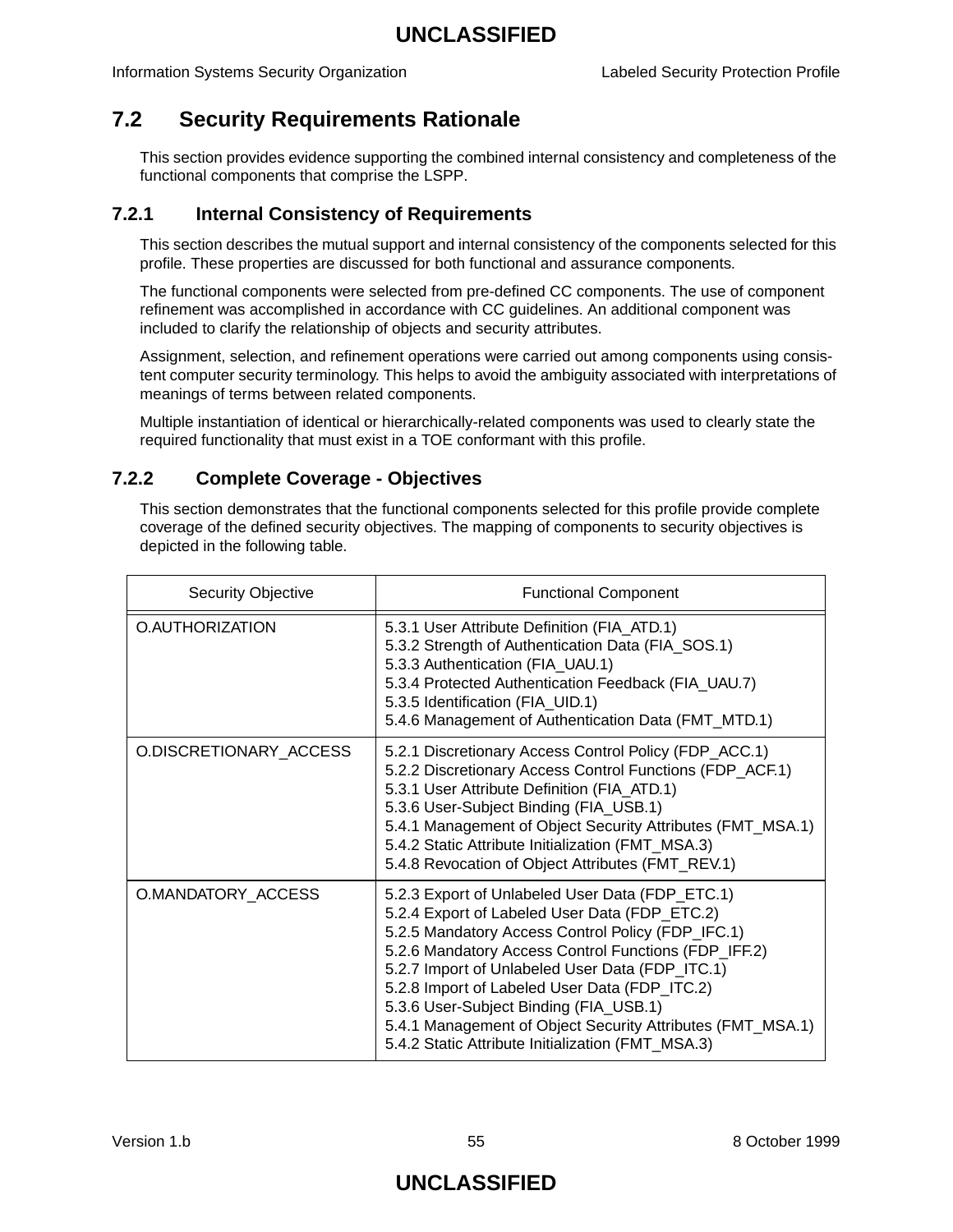| <b>Security Objective</b> | <b>Functional Component</b>                                                                                                                                                                                                                                                                                                                                                                                                                                                                                                                                                                                                    |  |
|---------------------------|--------------------------------------------------------------------------------------------------------------------------------------------------------------------------------------------------------------------------------------------------------------------------------------------------------------------------------------------------------------------------------------------------------------------------------------------------------------------------------------------------------------------------------------------------------------------------------------------------------------------------------|--|
| O.AUDITING                | 5.1.1 Audit Data Generation (FAU_GEN.1)<br>5.1.2 User Identity Association (FAU_GEN.2)<br>5.1.3 Audit Review (FAU_SAR.1)<br>5.1.4 Restricted Audit Review (FAU SAR.2)<br>5.1.5 Selectable Audit Review (FAU_SAR.3)<br>5.1.6 Selective Audit (FAU_SEL.1)<br>5.1.7 Guarantees of Audit Data Availability (FAU_STG.1)<br>5.1.8 Action in Case of Possible Audit Data Loss (FAU_STG.3)<br>5.1.9 Prevention of Audit Data Loss (FAU_STG.4)<br>5.3.6 User-Subject Binding (FIA_USB.1)<br>5.4.3 Management of the Audit Trail (FMT_MTD.1)<br>5.4.4 Management of Audited Events (FMT_MTD.1)<br>5.5.4 Reliable Time Stamps (FPT_STM.1) |  |
| O.RESIDUAL INFORMATION    | 5.2.9 Object Residual Information Protection (FDP_RIP.2)<br>5.2.10 Subject Residual Information Protection (Note 1)                                                                                                                                                                                                                                                                                                                                                                                                                                                                                                            |  |
| O MANAGE                  | 5.1.3 Audit Review (FAU_SAR.1)<br>5.1.5 Selectable Audit Review (FAU_SAR.3)<br>5.1.6 Selective Audit (FAU_SEL.1)<br>5.1.8 Action in Case of Possible Audit Data Loss (FAU_STG.3)<br>5.1.9 Prevention of Audit Data Loss (FAU_STG.4)<br>5.4.3 Management of the Audit Trail (FMT_MTD.1)<br>5.4.4 Management of Audited Events (FMT_MTD.1)<br>5.4.5 Management of User Attributes (FMT_MTD.1)<br>5.4.6 Management of Authentication Data (FMT_MTD.1)<br>5.4.7 Revocation of User Attributes (FMT_REV.1)<br>5.4.9 Security Management Roles (FMT_SMR.1)                                                                           |  |
| O.ENFORCEMENT             | 5.5.1 Abstract Machine Testing (FPT_AMT.1)<br>5.5.2 Reference Mediation (FPT_RVM.1)<br>5.5.3 Domain Separation (FPT_SEP.1)                                                                                                                                                                                                                                                                                                                                                                                                                                                                                                     |  |

The following discussion provides detailed evidence of coverage for each security objective:

#### **[O.AUTHORIZATION](#page-18-0)**

[The TSF must ensure that only authorized users gain access to the TOE and its resources.](#page-18-0)

Users authorized to access the TOE are defined using an identification and authentication process [[5.3.5,](#page-34-0) [5.3.3\].](#page-33-0) To ensure authorized access to the TOE, authentication data is protected [[5.3.1,](#page-32-0) [5.3.4,](#page-33-0) [5.4.6\]](#page-37-0). The strength of the authentication mechanism must be sufficient to ensure unauthorized users to easily pose as authorized users [[5.3.2\].](#page-33-0)

#### **[O.DISCRETIONARY\\_ACCESS](#page-18-0)**

[The TSF must control accessed to resources based on identity of users. The TSF must allow autho](#page-18-0)[rized users to specify which resources may be accessed by which users.](#page-18-0)

Discretionary access control must have a defined scope of control [[5.2.1\]](#page-25-0). The rules of the DAC policy must be defined [[5.2.2\].](#page-25-0) The security attributes of objects used to enforce the DAC policy must be defined. The security attributes of subjects used to enforce the DAC policy must be defined [5.[3.1,](#page-32-0) [5.3.6\]](#page-34-0). Authorized users must be able to control who has access to objects [5.4[.1\] and](#page-35-0) be able to revoke that access [[5.4.8\]](#page-38-0). Protection of named objects must be continuous, starting from object creation [[5.4.2\].](#page-36-0)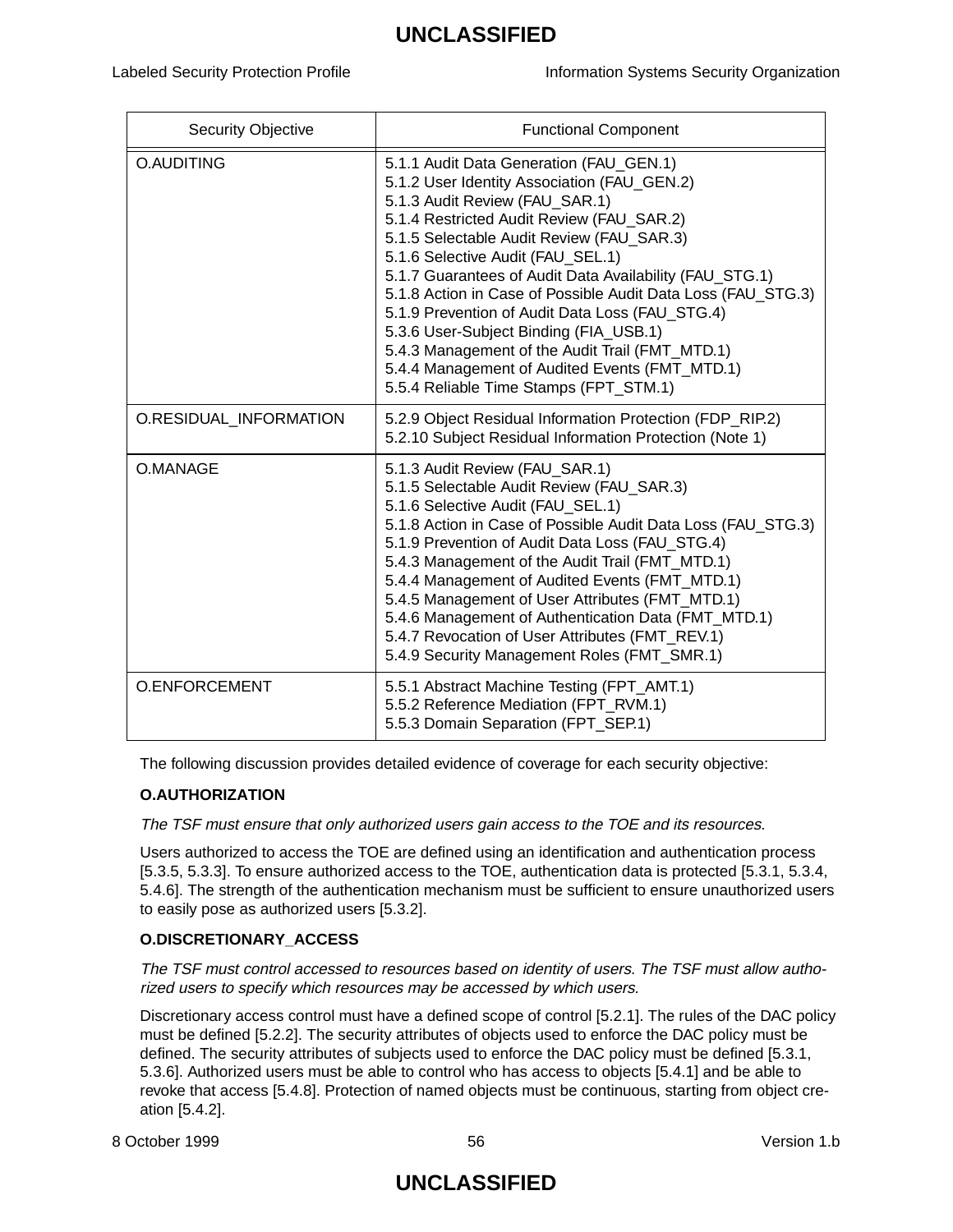#### <span id="page-56-0"></span>**[O.MANDATORY\\_ACCESS](#page-18-0)**

The TSF must control access to resources based upon the sensitivity and [categories](#page-18-0) of the information [being accessed and the clearance of the subject attempting to access that information.](#page-18-0)

Mandatory access control attributes and rules must be defined [5.2.6] and must have a defined scope of control [5.2.5]. The rules for importing unlabeled data [5.2.7] and labeled data [5.2.8] must be covered, as must the exporting of unlabeled data [5.2.3] and labeled data [5.2.4]. Finally, if the MAC policy is to be correctly enforced, it is required that correct and sufficient static attributes be associated with each object [[5.4.2,](#page-36-0) [5.4.1\],](#page-35-0) and that the binding between processes and the attributes of the user on whose behalf they operate be correct and unforgable [5.3.6].

#### **[O.AUDITING](#page-18-0)**

[The TSF must record the security relevant actions of users of the TOE. The TSF must present this](#page-18-0) [information to authorized administrators.](#page-18-0)

Security-relevant actions must be defined, auditable [\[5.1.1\]](#page-20-0), and capable of being associated with individual users [\[5.1.2](#page-22-0), [5.3.6\]](#page-34-0). The audit trail must be protected so that only authorized users may access it [[5.1.4\].](#page-23-0) The TSF must provide the capability to audit the actions of an individual user [5[.1.5, 5.1.6,](#page-23-0) [5.3.6\]](#page-34-0). The audit trail must be complete [[5.1.7, 5.1.9\]. T](#page-24-0)he time stamp associated must be reliable [[5.5.4\]](#page-40-0). An authorized administrator must be able to review [\[5.1.3](#page-22-0)] and manage [\[5.1.8](#page-24-0), [5.4.4](#page-36-0), [5.4.4](#page-36-0)] the audit trail.

#### **[O.RESIDUAL\\_INFORMATION](#page-18-0)**

The TSF must ensure that any information contained in <sup>a</sup> [protected](#page-18-0) resource is not released when the [resource is recycled.](#page-18-0)

Residual information associated with defined objects in the TOE must be purged prior to the reuse of the object containing the residual information [5.[2.9\].](#page-31-0)

#### **[O.MANAGE](#page-18-0)**

[The TSF must provide all the functions and facilities necessary to support the authorized administra](#page-18-0)[tors that are responsible for the management of TOE security.](#page-18-0)

The TSF must provide for an authorized administrator to manage the TOE [[5.4.9\].](#page-38-0) The administrator must be able to administer user accounts [\[5.4.5](#page-37-0), [5.4.6, 5.4.7](#page-37-0)]. The administrator must be able to review manage the audit trail [[5.1.3,](#page-22-0) [5.1.5, 5.1.6, 5](#page-23-0).[1.8, 5](#page-24-0).[1.9, 5.](#page-24-0)[4.3, 5.4.4\].](#page-36-0)

#### **[O.ENFORCEMENT](#page-18-0)**

[The TSF must be designed and implemented in a manner which ensures that the organizational poli](#page-18-0)[cies are enforced in the target environment.](#page-18-0)

The TSF must make and enforce the decisions of the TSP [\[5.5.2\]](#page-39-0). It must be protected from interference that would prevent it from performing its functions [[5.5.3\]](#page-39-0). Additionally, the TOE must provide the capability to demonstrate correct operation of the TSF's underlying abstract machine [[5.5.1\].](#page-39-0) The correctness of this objective is further met through the assurance requirements defined in this PP.

This objective provides global support to other security objectives for the TOE by protecting the parts of the TOE which implement policies and ensures that policies are enforced.

#### **7.3 Dependencies**

The following table shows the dependencies which exist. A box with an X in it indicates a dependency which has been satisfied. A box with an O in it indicates an optional dependency where one of the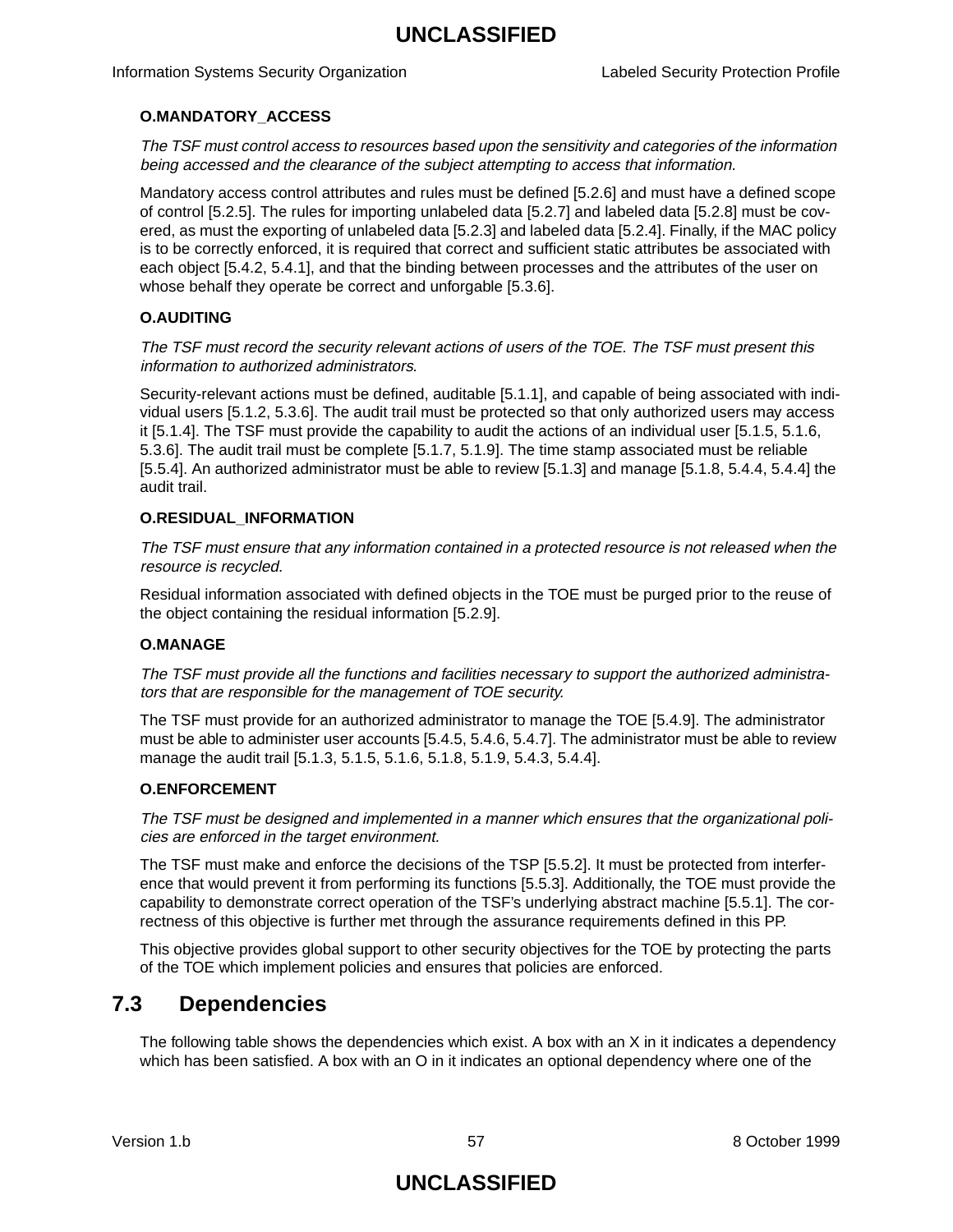options has been satisfied.

| Section | <b>CC</b> Identifier | FAU_GEN.1 | FAU_SAR.1 | <b>FAU_STG.1</b> | FDP_ACC.1 | FDP_ACF.1 | FDP_IFC.1 | FDP_IFF.1 | $FIA\_ATD.1$ | FIA_UAU.1 | $FIA$ _UID.1 | $FMT$ _MSA.1 | FMT_MSA.3 | FMT_MTD.1 | $FMT$ _SMR.1 | FPT_STM.1 |
|---------|----------------------|-----------|-----------|------------------|-----------|-----------|-----------|-----------|--------------|-----------|--------------|--------------|-----------|-----------|--------------|-----------|
| 5.1.1   | FAU_GEN.1            |           |           |                  |           |           |           |           |              |           |              |              |           |           |              | X         |
| 5.1.2   | FAU_GEN.2            | X         |           |                  |           |           |           |           |              |           | X            |              |           |           |              |           |
| 5.1.3   | FAU_SAR.1            | X         |           |                  |           |           |           |           |              |           |              |              |           |           |              |           |
| 5.1.4   | FAU_SAR.2            |           | X         |                  |           |           |           |           |              |           |              |              |           |           |              |           |
| 5.1.5   | FAU_SAR.3            |           | X         |                  |           |           |           |           |              |           |              |              |           |           |              |           |
| 5.1.6   | FAU_SEL.1            | X         |           |                  |           |           |           |           |              |           |              |              |           | X         |              |           |
| 5.1.7   | FAU_STG.1            | X         |           |                  |           |           |           |           |              |           |              |              |           |           |              |           |
| 5.1.8   | FAU_STG.3            |           |           | X                |           |           |           |           |              |           |              |              |           |           |              |           |
| 5.1.9   | FAU_STG.4            | X         |           |                  |           |           |           |           |              |           |              |              |           |           |              |           |
| 5.2.1   | FAU_ACC.1            |           |           |                  |           | X         |           |           |              |           |              |              |           |           |              |           |
| 5.2.2   | FAU_ACF.1            |           |           |                  | X         |           |           |           |              |           |              |              |           |           |              |           |
| 5.2.9   | FDP_RIP.2            |           |           |                  |           |           |           |           |              |           |              |              |           |           |              |           |
| 5.2.10  | Note 1               |           |           |                  |           |           |           |           |              |           |              |              |           |           |              |           |
| 5.3.1   | FIA_ATD.1            |           |           |                  |           |           |           |           |              |           |              |              |           |           |              |           |
| 5.3.2   | FIA_SOS.1            |           |           |                  |           |           |           |           |              |           |              |              |           |           |              |           |
| 5.3.3   | FIA_UAU.1            |           |           |                  |           |           |           |           |              |           | X            |              |           |           |              |           |
| 5.3.4   | FIA_UAU.7            |           |           |                  |           |           |           |           |              | X         |              |              |           |           |              |           |
| 5.3.5   | FIA_UID.1            |           |           |                  |           |           |           |           |              |           |              |              |           |           |              |           |
| 5.3.6   | FIA_USB.1            |           |           |                  |           |           |           |           | Χ            |           |              |              |           |           |              |           |
| 5.4.1   | FMT_MSA.1            |           |           |                  | O         |           | O         |           |              |           |              |              |           |           | X            |           |
| 5.4.2   | FMT_MSA.3            |           |           |                  |           |           |           |           |              |           |              | X            |           |           | X.           |           |
| 5.4.3   | FMT_MTD.1            |           |           |                  |           |           |           |           |              |           |              |              |           |           | X.           |           |
| 5.4.4   | FMT_MTD.1            |           |           |                  |           |           |           |           |              |           |              |              |           |           | X            |           |
| 5.4.5   | FMT_MTD.1            |           |           |                  |           |           |           |           |              |           |              |              |           |           | X            |           |
| 5.4.6   | FMT_MTF.1            |           |           |                  |           |           |           |           |              |           |              |              |           |           | X.           |           |
| 5.4.7   | FMT_REV.1            |           |           |                  |           |           |           |           |              |           |              |              |           |           | X            |           |
| 5.4.8   | FMT_REV.1            |           |           |                  |           |           |           |           |              |           |              |              |           |           | X            |           |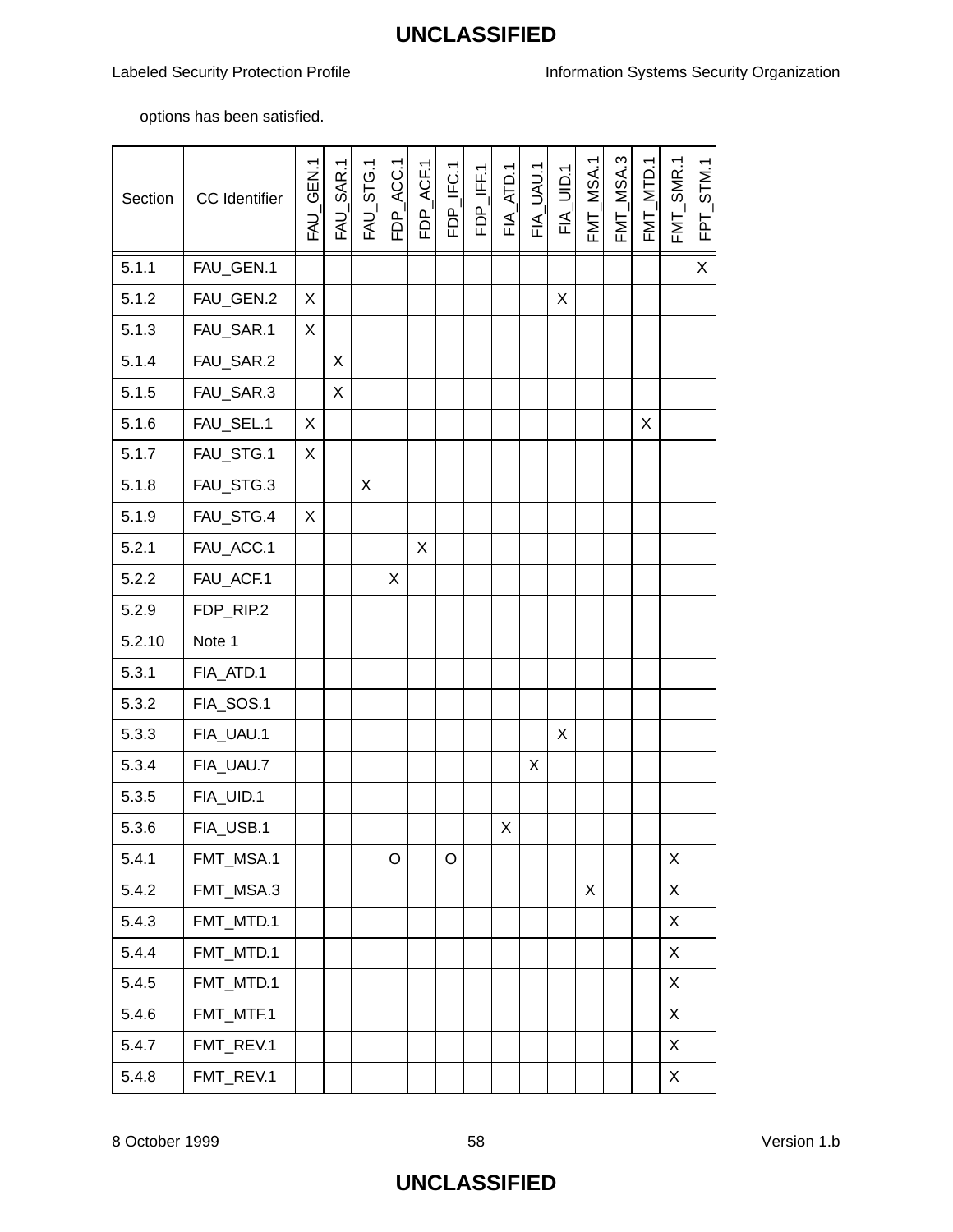#### <span id="page-58-0"></span>Information Systems Security Organization Labeled Security Protection Profile

| Section | <b>CC</b> Identifier | GEN.1<br>FAU. | SAR.1<br><b>EAU</b> | $J$ <sub>STG.1</sub><br>FAU <sub>.</sub> | ACC.1<br>FDP. | ACF.1<br>은<br>민 | IFC <sub>1</sub><br>FDP. | EF <br>FDP. | ATD.1<br>$E\rightarrow$ | UAU.1<br>$\underline{\mathsf{A}}$ | $\overline{D}$<br>$\overline{\mathbb{E}}$ | MSA.1<br>FMT | Ċ.<br>MSA<br>FMT <sub>.</sub> | MED.1<br>FMT <sub>.</sub> | $-SMR.1$<br><b>FMT</b> | $-STM.1$<br>급 |
|---------|----------------------|---------------|---------------------|------------------------------------------|---------------|-----------------|--------------------------|-------------|-------------------------|-----------------------------------|-------------------------------------------|--------------|-------------------------------|---------------------------|------------------------|---------------|
| 5.4.9   | FMT_SMR.1            |               |                     |                                          |               |                 |                          |             |                         |                                   | X                                         |              |                               |                           |                        |               |
| 5.5.1   | FPT AMT.1            |               |                     |                                          |               |                 |                          |             |                         |                                   |                                           |              |                               |                           |                        |               |
| 5.5.2   | FPT RVM.1            |               |                     |                                          |               |                 |                          |             |                         |                                   |                                           |              |                               |                           |                        |               |
| 5.5.3   | FPT SEP.1            |               |                     |                                          |               |                 |                          |             |                         |                                   |                                           |              |                               |                           |                        |               |
| 5.5.4   | FPT STM.1            |               |                     |                                          |               |                 |                          |             |                         |                                   |                                           |              |                               |                           |                        |               |

## **7.4 Rationale for Assurance Rating**

This protection profile has been developed for a generalized environment with a moderate level of risk to the assets. It is intended that products used in these environments will be generally available, without modification to meet the security needs of the environment. As such it was determined the Evaluation Assurance Level 3 was the most appropriate.

## **7.5 Rational for SOF Rating**

The strength of function rating of SOF-medium is consistent with the SFR FIA\_SOS.1 by providing a 'one off' probability of guessing the password in 1,000,000. This SFR is in turn consistent with the security objectives described in section 7.2.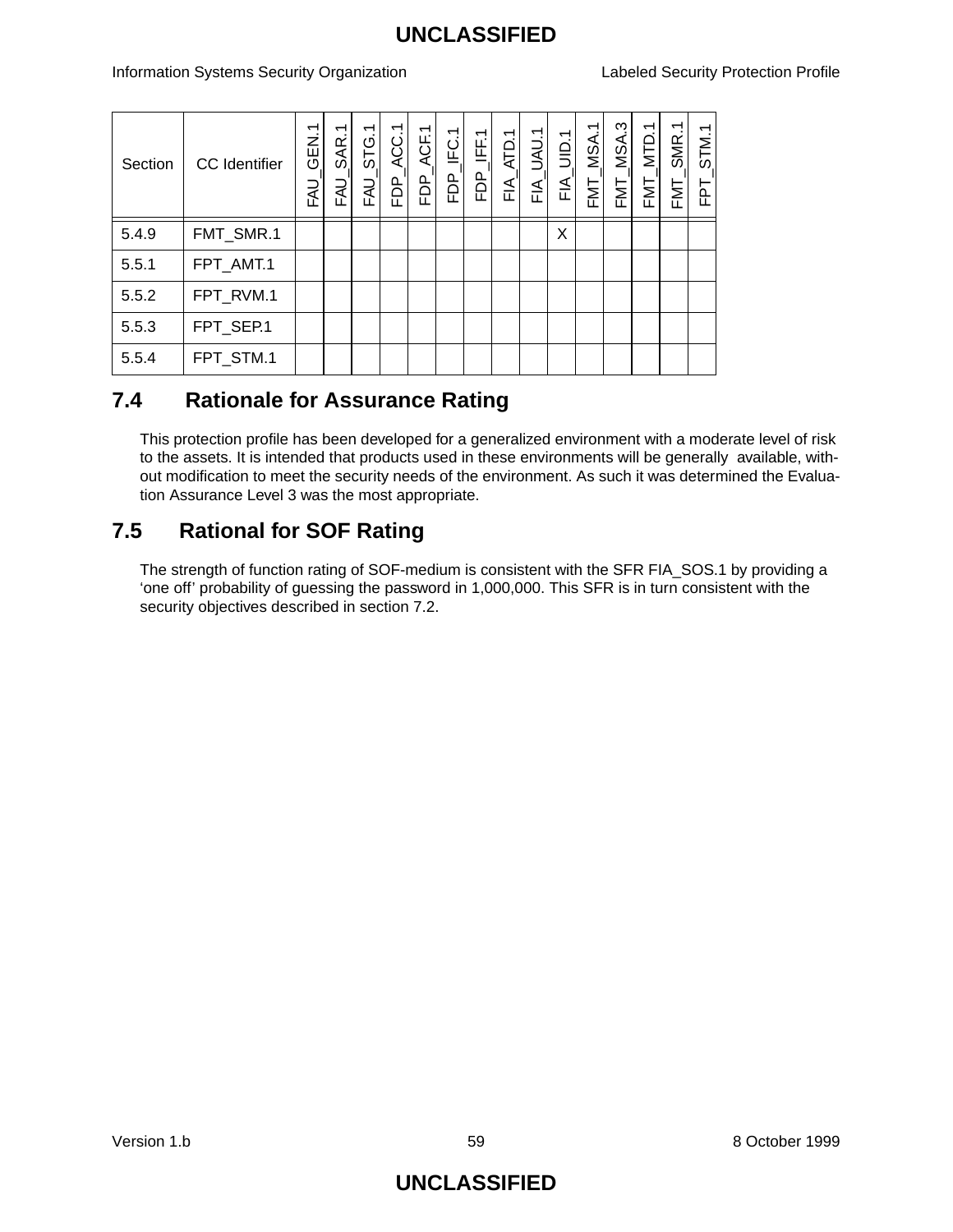Labeled Security Protection Profile **Information Systems Security Organization**